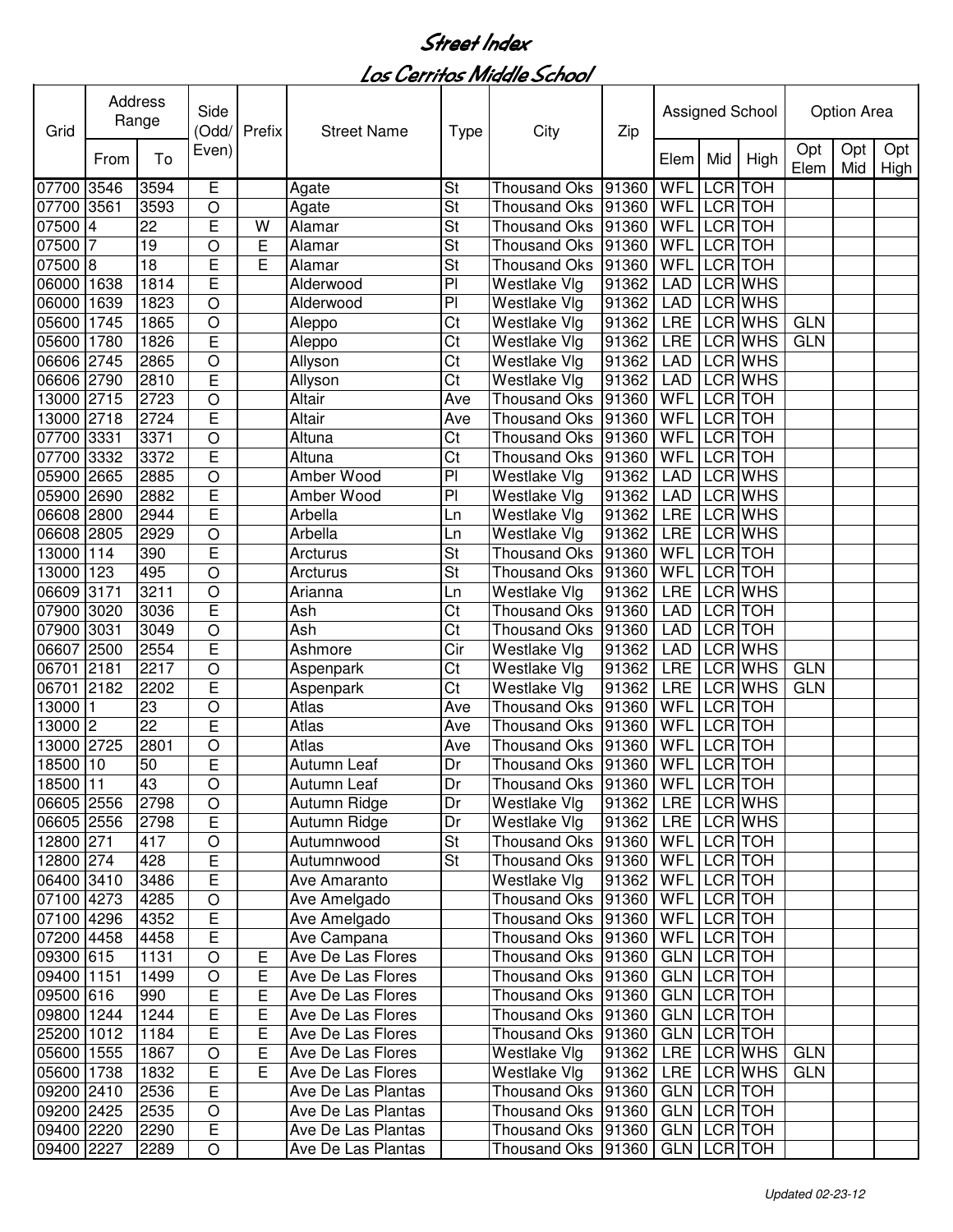| Grid                     |                | Address<br>Range | Side<br>(Odd/  | Prefix | <b>Street Name</b>  | <b>Type</b>              | City                 | Zip               |             |             | Assigned School            |             | Option Area |             |
|--------------------------|----------------|------------------|----------------|--------|---------------------|--------------------------|----------------------|-------------------|-------------|-------------|----------------------------|-------------|-------------|-------------|
|                          | From           | To               | Even)          |        |                     |                          |                      |                   | Elem        | Mid         | High                       | Opt<br>Elem | Opt<br>Mid  | Opt<br>High |
| 09000                    | 2545           | 2585             | O              |        | Ave De Las Plantas  |                          | Thousand Oks 91360   |                   | <b>LAD</b>  | <b>LCR</b>  | <b>TOH</b>                 | <b>GLN</b>  |             |             |
| 09000 2546               |                | 2660             | E              |        | Ave De Las Plantas  |                          | Thousand Oks   91360 |                   | <b>LAD</b>  | LCR TOH     |                            | <b>GLN</b>  |             |             |
| 09200                    | 1410           | 1496             | E              | Е      | Ave De Los Arboles  |                          | Thousand Oks   91360 |                   | <b>GLN</b>  | LCR TOH     |                            |             |             |             |
| 08500                    | 685            | 807              | $\circ$        | E      | Ave De Los Arboles  |                          | Thousand Oks 91360   |                   | <b>LAD</b>  | LCR TOH     |                            |             |             |             |
| 08700 815                |                | 1075             | $\circ$        | E      | Ave De Los Arboles  |                          | Thousand Oks 91360   |                   | <b>LAD</b>  | LCR TOH     |                            |             |             |             |
| 08800 1125               |                | 1545             | $\circ$        | E      | Ave De Los Arboles  |                          | Thousand Oks 91360   |                   | <b>LAD</b>  | LCR TOH     |                            |             |             |             |
| 09000                    | 1212           | 1400             | E              | E      | Ave De Los Arboles  |                          | Thousand Oks 91360   |                   | <b>LAD</b>  | LCR TOH     |                            | <b>GLN</b>  |             |             |
| 05600                    | 1712           | 1770             | E              | E      | Ave De Los Arboles  |                          | Westlake Vlg         | 91362             | <b>LRE</b>  |             | LCR WHS                    | <b>GLN</b>  |             |             |
| 05600                    | 1774           | 2058             | E              | E      | Ave De Los Arboles  |                          | Westlake Vlg         | 91362             | <b>LRE</b>  |             | LCR WHS                    | <b>GLN</b>  |             |             |
| 05600                    | 2062           | 2072             | E              | E      | Ave De Los Arboles  |                          | Westlake Vlg         | 91362             | <b>LRE</b>  |             | <b>LCR WHS</b>             | <b>GLN</b>  |             |             |
| 06603 2553               |                | 2573             | $\circ$        | E      | Ave De Los Arboles  |                          | Westlake Vlg         | 91362             | <b>LRE</b>  |             | <b>LCR WHS</b>             |             |             |             |
| 06609 2981               |                | 3039             | $\circ$        | E      | Ave De Los Arboles  |                          | Westlake Vlg         | 91362             |             |             | LRE LCRWHS                 |             |             |             |
| 06609                    | 2982           | 3116             | E              | E      | Ave De Los Arboles  |                          | Westlake Vlg         | 91362             | <b>LRE</b>  |             | <b>LCR WHS</b>             |             |             |             |
| 13000                    | 6              | 430              | Ē              | E      | Ave De Los Arboles  |                          | Thousand Oks 91360   |                   | <b>WFL</b>  | LCR TOH     |                            |             |             |             |
| 12800                    | 7              | 435              | $\circ$        | E      | Ave De Los Arboles  |                          | Thousand Oks   91360 |                   | WFL         | LCR TOH     |                            |             |             |             |
| 08901                    | 602            | 612              | E              | E      | Ave De Los Arboles  |                          | Thousand Oks 91360   |                   | WFL         | LCR TOH     |                            | <b>GLN</b>  |             |             |
| 08100                    | 615            | 675              | O              | E      | Ave De Los Arboles  |                          | Thousand Oks 91360   |                   | WFL         | LCR TOH     |                            |             |             |             |
| 08900                    | 616            | 894              | E              | E      | Ave De Los Arboles  |                          | Thousand Oks   91360 |                   | WFL         | LCR TOH     |                            | <b>GLN</b>  |             |             |
| 13000                    | $\overline{c}$ | 2                | E              | W      | Ave De Los Arboles  |                          | Thousand Oks 91360   |                   | WFL         | LCR TOH     |                            |             |             |             |
| 13000                    | 22             | 22               | E              | W      | Ave De Los Arboles  |                          | Thousand Oks 91360   |                   | WFL         | LCR TOH     |                            |             |             |             |
| 06400 3472               |                | 3488             | E              |        | Ave Ladera          |                          | Westlake Vlg         | 91362             | WFL         | LCR TOH     |                            |             |             |             |
| 06400                    | 3473           | 3497             | $\circ$        |        | Ave Ladera          |                          | Westlake Vlg         | 91362             | WFL         | LCR TOH     |                            |             |             |             |
| 06400                    | 3517           | 3545             | $\circ$        |        | Ave Montuoso        |                          | Westlake Vlg         | 91362             | WFL         | LCR TOH     |                            |             |             |             |
| 06400                    | 3520           | 3566             | E              |        | Ave Montuoso        |                          | Westlake Vlg         | 91362             | WFL         | LCR TOH     |                            |             |             |             |
| 06400                    | 2344           | 2456             | E              |        | Ave Otono           |                          | Westlake Vlg         | 91362             | WFL         | LCR TOH     |                            |             |             |             |
| 07100                    | 4237           | 4381             | $\circ$        |        | Ave Prado           |                          | <b>Thousand Oks</b>  | 91360             | WFL         | LCR TOH     |                            |             |             |             |
| 07400                    | 3555           | 3909             | $\circ$        |        | Ave Verano          |                          | Thousand Oks         | 91360             | <b>WFL</b>  | LCR TOH     |                            |             |             |             |
| 06200                    | 3241           | 3339             | $\circ$        |        | <b>Baccarat</b>     | St                       | Westlake Vlg         | 91362             | <b>LAD</b>  |             | LCR WHS                    |             |             |             |
| 06603 2800               |                | 2900             | E              |        | Bayham              | Cir                      | Westlake Vlg         | 91362             | <b>LRE</b>  |             | <b>LCR WHS</b>             |             |             |             |
| 06603 2668               |                | 2780             | E              |        | Baywater            | PI                       | Westlake Vlg         | 91362             | <b>LRE</b>  |             | LCR WHS                    |             |             |             |
| 06603 2675               |                | 2779             | $\circ$        |        | Baywater            | PI                       | Westlake Vlg         | 91362             |             |             | LRE LCR WHS                |             |             |             |
| 05200 1857               |                | 1995             | $\overline{O}$ |        | <b>Berkshire</b>    | $\overline{\mathsf{Dr}}$ | Westlake Vlg         | 91362 LAD LCR WHS |             |             |                            |             |             |             |
| 05200 1858               |                | 1986             | E              |        | Berkshire           | Dr                       | Westlake Vlg         | 91362             |             |             | LAD LCR WHS                |             |             |             |
| 05300 1605               |                | 1843             | $\circ$        |        | <b>Berkshire</b>    | Dr                       | Westlake Vlg         | 91362             |             |             | LAD LCR WHS                |             |             |             |
| 05300 1620               |                | 1844             | E              |        | <b>Berkshire</b>    | Dr                       | Westlake Vlg         | 91362             |             |             | LAD LCR WHS                |             |             |             |
| 05600 2000               |                | 2040             | E              |        | Birchdale           | Ct                       | Westlake Vlg         | 91362             |             |             | LRE LCRWHS                 | <b>GLN</b>  |             |             |
| 05600 2001               |                | 2001             | $\circ$        |        | <b>Birchdale</b>    | Ct                       | Westlake Vlg         | 91362             |             |             | LRE LCR WHS                | <b>GLN</b>  |             |             |
| 05600 2173               |                | 2239             | $\circ$        |        | Birchdale           | Dr                       | Westlake Vlg         | 91362             |             |             | LRE LCR WHS                | <b>GLN</b>  |             |             |
| 05600 2188               |                | 2224             | E              |        | <b>Birchdale</b>    | Dr                       | Westlake Vlg         | 91362             |             |             | LRE LCR WHS                | <b>GLN</b>  |             |             |
| 07700 3401               |                | 3681             | $\circ$        |        | Birdsong            | Ave                      | Thousand Oks 91360   |                   | WFL LCR TOH |             |                            |             |             |             |
| 07700 3418               |                | 3682             | E              |        | Birdsong            | Ave                      | Thousand Oks 91360   |                   | WFL LCR TOH |             |                            |             |             |             |
| 06608 2772               |                | 3094             | E              |        | <b>Blazing Star</b> | Dr                       | Westlake Vlg         | 91362             |             |             | LRE LCR WHS                |             |             |             |
| 06608 2795               |                | 3097             | $\bigcirc$     |        | <b>Blazing Star</b> | Dr                       | Westlake Vlg         | 91362             |             |             | LRE LCR WHS                |             |             |             |
| 07900 2908               |                | 2958             | E              |        | <b>Blue Spruce</b>  | Cir                      | Thousand Oks 91360   |                   |             | LAD LCR TOH |                            |             |             |             |
| 07900 2909               |                | 2959             | $\bigcirc$     |        | <b>Blue Spruce</b>  | Cir                      | Thousand Oks   91360 |                   | LAD LCR TOH |             |                            |             |             |             |
| 06400 2144               |                | 2156             | E              |        | Boe                 | Cir                      | Westlake Vlg         | 91362             | WFL LCR TOH |             |                            |             |             |             |
| 06602 3191               |                | 3311             | $\bigcirc$     |        | Bordero             | Ln                       | Westlake Vlg         | 91362             |             |             | LRE LCR WHS                |             |             |             |
| 06602 3194               |                | 3336             | Е              |        | Bordero             | Ln                       | Westlake Vlg         | 91362             |             |             | LRE LCR WHS<br>LAD LCR TOH |             |             |             |
| 07900 3116<br>25400 3800 |                | 3176<br>3898     | E<br>E         |        | Boxwood             | Cir<br>Rd                | Thousand Oks 91360   | 93021             | WFL LCR TOH |             |                            |             |             |             |
|                          |                |                  |                |        | Brennan             | Rd                       | Moorpark             |                   |             |             |                            |             |             |             |
| 25400 3801               |                | 3899             | $\bigcirc$     |        | <b>Brennan</b>      |                          | Moorpark             | 93021             | WFL LCR TOH |             |                            |             |             |             |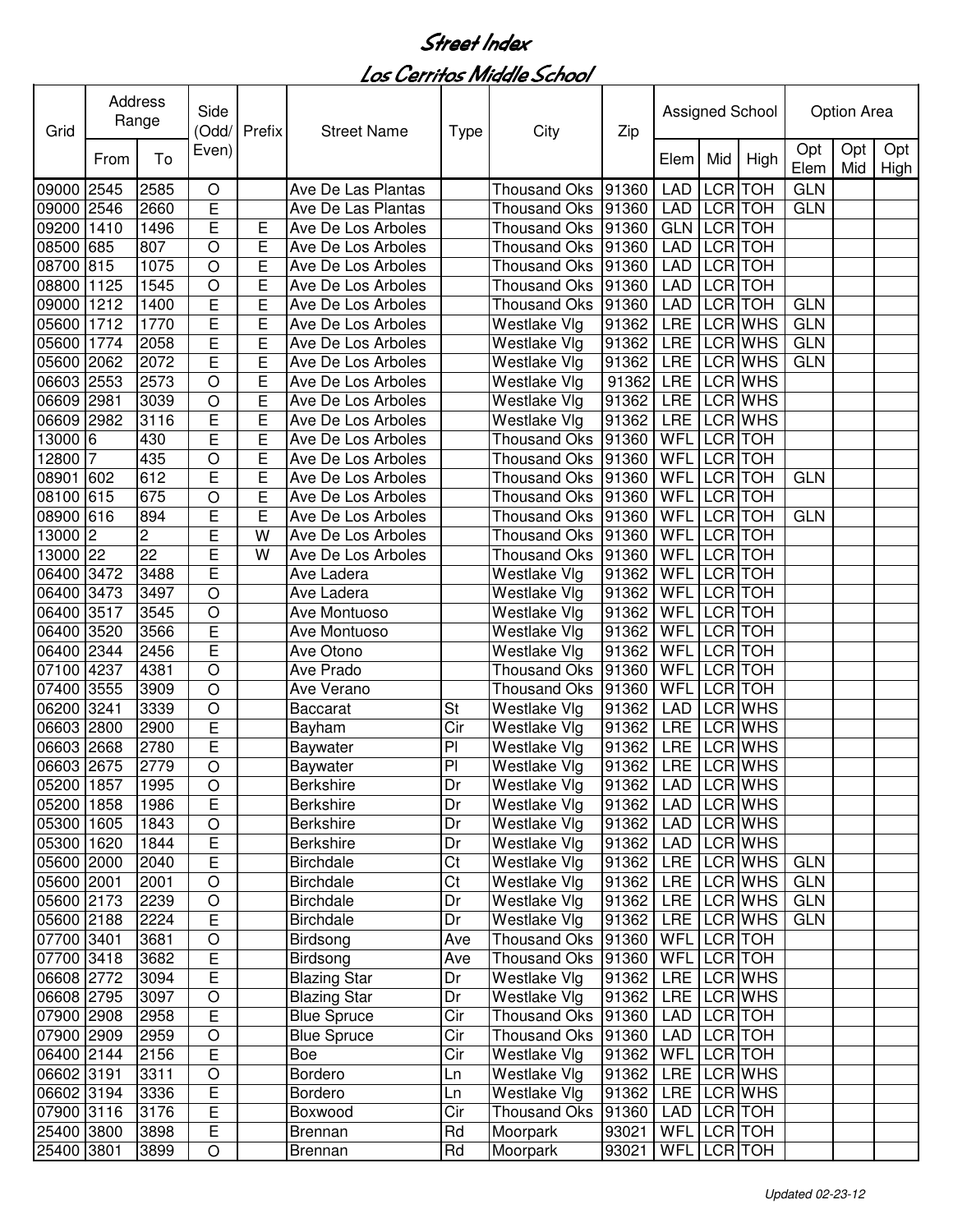| Grid       |      | Address<br>Range | Side<br>(Odd/  | Prefix | <b>Street Name</b>  | <b>Type</b>    | City                                | Zip   |             |                | Assigned School |             | Option Area |                    |
|------------|------|------------------|----------------|--------|---------------------|----------------|-------------------------------------|-------|-------------|----------------|-----------------|-------------|-------------|--------------------|
|            | From | To               | Even)          |        |                     |                |                                     |       | Elem        | Mid            | High            | Opt<br>Elem | Opt<br>Mid  | Opt<br><b>High</b> |
| 04900      | 1823 | 1889             | O              |        | <b>Brian</b>        | Ct             | Westlake Vlg                        | 91362 | <b>LAD</b>  |                | <b>LCR WHS</b>  |             |             |                    |
| 04900      | 1824 | 1866             | E              |        | <b>Brian</b>        | Ct             | Westlake Vlg                        | 91362 | <b>LAD</b>  |                | LCR WHS         |             |             |                    |
| 05700      | 2617 | 2693             | O              |        | Briarwood           | P <sub>1</sub> | Westlake Vlg                        | 91362 | <b>LAD</b>  |                | LCR WHS         |             |             |                    |
| 05700      | 2630 | 2700             | E              |        | Briarwood           | P <sub>1</sub> | Westlake Vlg                        | 91362 | <b>LAD</b>  |                | LCR WHS         |             |             |                    |
| 06606      | 2515 | 2551             | $\circ$        |        | <b>Brickfield</b>   | Ct             | Westlake Vlg                        | 91362 | <b>LAD</b>  |                | LCR WHS         |             |             |                    |
| 06606 2520 |      | 2544             | E              |        | <b>Brickfield</b>   | Ct             | Westlake Vlg                        | 91362 | <b>LAD</b>  |                | LCR WHS         |             |             |                    |
| 05200      | 1743 | 1767             | $\circ$        |        | <b>Bridle Oaks</b>  | Ct             | Westlake Vlg                        | 91362 | <b>LAD</b>  |                | LCR WHS         |             |             |                    |
| 05200      | 1752 | 1776             | E              |        | <b>Bridle Oaks</b>  | Ct             | Westlake Vlg                        | 91362 | <b>LAD</b>  |                | LCR WHS         |             |             |                    |
| 06601      | 2001 | 2217             | $\circ$        |        | <b>Brookfield</b>   | Dr             | Westlake Vlg                        | 91362 | LRE         |                | LCR WHS         |             |             |                    |
| 06601      | 2002 | 2182             | Ē              |        | <b>Brookfield</b>   | Dr             | Westlake Vlg                        | 91362 | <b>LRE</b>  |                | LCR WHS         |             |             |                    |
| 06100      | 1855 | 1925             | $\bigcirc$     |        | <b>Brooktree</b>    | Ct             | Westlake Vlg                        | 91362 | <b>LAD</b>  |                | LCR WHS         |             |             |                    |
| 06100      | 1864 | 1924             | Ē              |        | <b>Brooktree</b>    | Ct             | Westlake Vlg                        | 91362 | <b>LAD</b>  |                | LCR WHS         |             |             |                    |
| 09600      | 736  | 736              | E              |        | <b>Brush Hill</b>   | Rd             | <b>Thousand Oks</b>                 | 91360 | <b>GLN</b>  |                | LCR TOH         |             |             |                    |
| 09600      | 801  | 955              | $\circ$        |        | Brush Hill          | Rd             | <b>Thousand Oks</b>                 | 91360 | <b>GLN</b>  |                | LCR TOH         |             |             |                    |
| 09700      | 1016 | 1084             | E              |        | <b>Brush Hill</b>   | Rd             | <b>Thousand Oks</b>                 | 91360 | <b>GLN</b>  |                | LCR TOH         |             |             |                    |
| 09700      | 1017 | 1083             | $\circ$        |        | Brush Hill          | Rd             | Thousand Oks                        | 91360 | GLN         | LCR TOH        |                 |             |             |                    |
| 18500      | 3930 | 3990             | E              |        | <b>Bucklin</b>      | P <sub>1</sub> | <b>Thousand Oks</b>                 | 91360 | WFL         |                | LCR TOH         |             |             |                    |
| 18500      | 3931 | 3991             | $\circ$        |        | <b>Bucklin</b>      | $\overline{P}$ | <b>Thousand Oks</b>                 | 91360 | WFL         |                | LCR TOH         |             |             |                    |
| 05700      | 1600 | 1896             | Ē              |        | <b>Burning Tree</b> | Dr             | Westlake Vlg                        | 91362 | <b>LAD</b>  |                | LCR WHS         |             |             |                    |
| 05700      | 1637 | 1883             | O              |        | <b>Burning Tree</b> | Dr             | Westlake Vlg                        | 91362 | <b>LAD</b>  |                | LCR WHS         |             |             |                    |
| 05900      | 1515 | 1587             | $\circ$        |        | <b>Burning Tree</b> | Dr             | Westlake Vlg                        | 91362 | <b>LAD</b>  |                | <b>LCR WHS</b>  |             |             |                    |
| 05900      | 1522 | 1594             | E              |        | <b>Burning Tree</b> | Dr             | Westlake Vlg                        | 91362 | <b>LAD</b>  |                | <b>LCR WHS</b>  |             |             |                    |
| 08902      | 2562 | 2674             | E              |        | <b>Calle Abedul</b> |                | <b>Thousand Oks</b>                 | 91360 | WFL         | <b>LCR</b>     | <b>TOH</b>      | <b>GLN</b>  |             |                    |
| 08902      | 2611 | 2685             | $\circ$        |        | <b>Calle Abedul</b> |                | <b>Thousand Oks</b>                 | 91360 | <b>WFL</b>  | <b>LCR TOH</b> |                 | <b>GLN</b>  |             |                    |
| 08800      | 1411 | 1489             | $\circ$        |        | Calle Abeto         |                | Thousand Oks                        | 91360 | <b>LAD</b>  | <b>LCR</b>     | <b>TOH</b>      |             |             |                    |
| 08800      | 1450 | 1490             | E              |        | Calle Abeto         |                | Thousand Oks 91360                  |       | <b>LAD</b>  |                | LCR TOH         |             |             |                    |
| 08800      | 1422 | 1454             | Ē              |        | Calle Alamo         |                | Thousand Oks                        | 91360 | <b>LAD</b>  |                | LCR TOH         |             |             |                    |
| 08800      | 1425 | 1475             | $\circ$        |        | Calle Alamo         |                | <b>Thousand Oks</b>                 | 91360 | <b>LAD</b>  |                | LCR TOH         |             |             |                    |
| 08600      | 1320 | 1342             | E              |        | Calle Almendro      |                | <b>Thousand Oks</b>                 | 91360 | <b>LAD</b>  | <b>LCR</b>     | <b>TOH</b>      |             |             |                    |
| 08600      | 1329 | 1365             | $\circ$        |        | Calle Almendro      |                | <b>Thousand Oks</b>                 | 91360 | <b>LAD</b>  | LCR            | <b>TOH</b>      |             |             |                    |
| 08700      | 1012 | 1294             | E              |        | Calle Almendro      |                | Thousand Oks 91360                  |       | <b>LAD</b>  |                | LCR TOH         |             |             |                    |
| 08700 1025 |      | 1291             | O              |        | Calle Almendro      |                | Thousand Oks  91360   LAD   LCR TOH |       |             |                |                 |             |             |                    |
| 09200 2315 |      | 2391             | O              |        | Calle Alucema       |                | Thousand Oks  91360                 |       | GLN LCR TOH |                |                 |             |             |                    |
| 09200 2344 |      | 2388             | $\overline{E}$ |        | Calle Alucema       |                | Thousand Oks   91360                |       | GLN LCR TOH |                |                 |             |             |                    |
| 09300 710  |      | 788              | E              |        | Calle Amapola       |                | Thousand Oks   91360                |       | GLN LCR TOH |                |                 |             |             |                    |
| 09300 711  |      | 789              | $\circ$        |        | Calle Amapola       |                | Thousand Oks 91360                  |       | GLN LCR TOH |                |                 |             |             |                    |
| 08500 2911 |      | 2923             | $\bigcirc$     |        | Calle Arino         |                | Thousand Oks 91360                  |       | LAD LCR TOH |                |                 |             |             |                    |
| 08500 2912 |      | 2924             | E              |        | Calle Arino         |                | Thousand Oks 91360                  |       | LAD         | LCR TOH        |                 |             |             |                    |
| 07100 1404 |      | 1590             | E              |        | Calle Artigas       |                | Thousand Oks 91360                  |       | WFL LCR TOH |                |                 |             |             |                    |
| 07100 1409 |      | 1589             | O              |        | Calle Artigas       |                | Thousand Oks   91360                |       | WFL LCR TOH |                |                 |             |             |                    |
| 07200 1610 |      | 1796             | E              |        | Calle Artigas       |                | Thousand Oks   91360                |       | WFL LCR TOH |                |                 |             |             |                    |
| 07200 1611 |      | 1783             | $\bigcirc$     |        | Calle Artigas       |                | Thousand Oks   91360                |       | WFL LCR TOH |                |                 |             |             |                    |
| 08800 1308 |      | 1490             | E              |        | Calle Avellano      |                | Thousand Oks   91360                |       | LAD         | LCR TOH        |                 |             |             |                    |
| 08800 1311 |      | 1475             | $\circ$        |        | Calle Avellano      |                | Thousand Oks   91360                |       | LAD         |                | LCR TOH         |             |             |                    |
| 09000 1332 |      | 1366             | E              |        | Calle Balsa         |                | Thousand Oks 91360                  |       | LAD         | LCR TOH        |                 | <b>GLN</b>  |             |                    |
| 09000 1333 |      | 1367             | $\mathsf O$    |        | Calle Balsa         |                | Thousand Oks 91360                  |       | LAD         | LCR TOH        |                 | <b>GLN</b>  |             |                    |
| 08900 2654 |      | 2796             | E              |        | Calle Bienvenido    |                | Thousand Oks   91360                |       | WFL         |                | LCR TOH         | <b>GLN</b>  |             |                    |
| 08900 2669 |      | 2797             | O              |        | Calle Bienvenido    |                | Thousand Oks 91360                  |       | WFL         | LCR TOH        |                 | <b>GLN</b>  |             |                    |
| 09200 1305 |      | 1311             | $\mathsf O$    |        | Calle Bouganvilla   |                | Thousand Oks 91360                  |       | GLN LCR TOH |                |                 |             |             |                    |
| 09200 1306 |      | 1396             | E              |        | Calle Bouganvilla   |                | Thousand Oks   91360                |       | GLN LCR TOH |                |                 |             |             |                    |
| 09400 2089 |      | 2285             | O              |        | Calle Camelia       |                | Thousand Oks   91360                |       | GLN LCR TOH |                |                 |             |             |                    |
|            |      |                  |                |        |                     |                |                                     |       |             |                |                 |             |             |                    |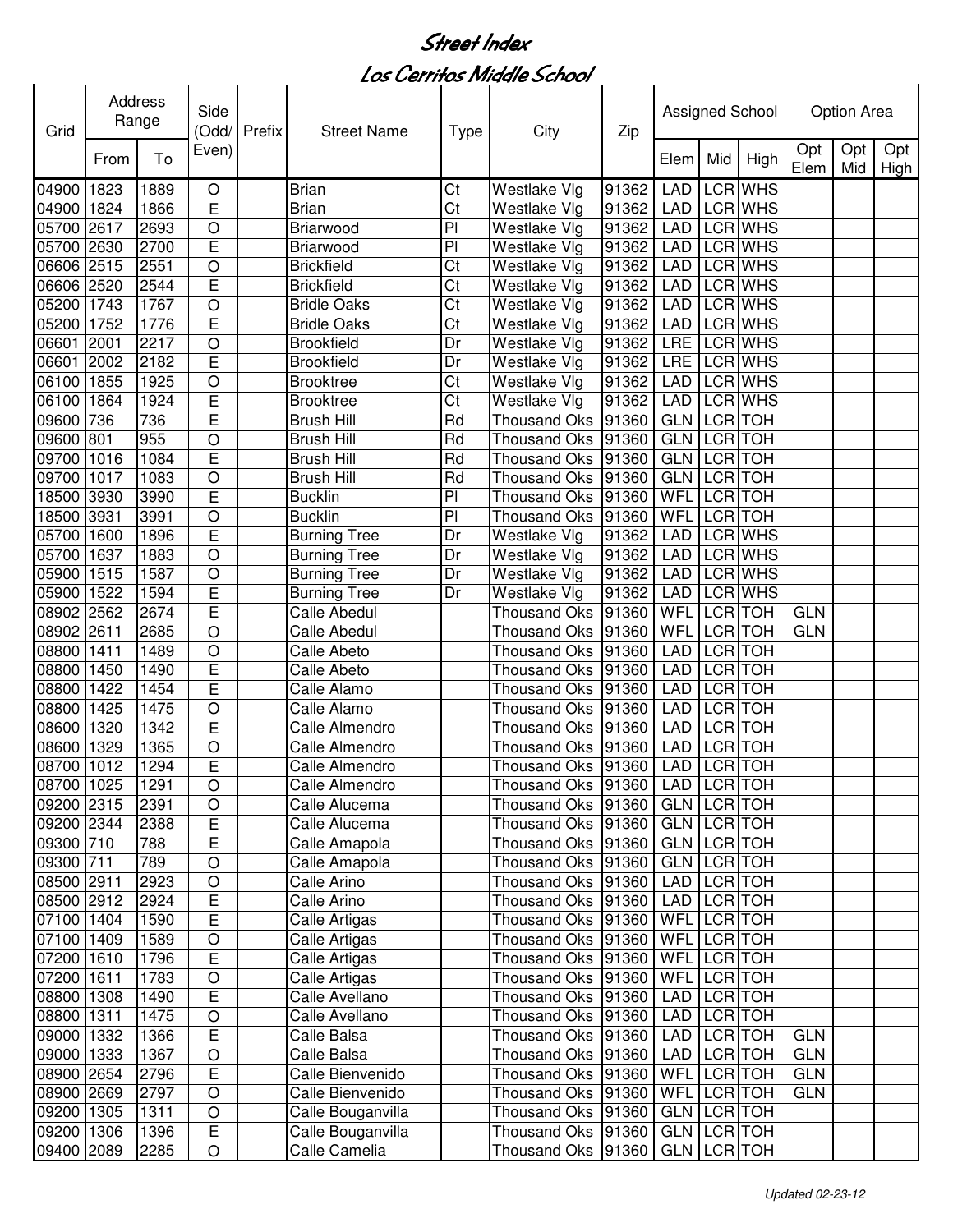| Grid       |      | Address<br>Range | Side<br>(Odd/  | Prefix | <b>Street Name</b>  | <b>Type</b> | City                                  | Zip   |             |                | Assigned School |             | Option Area |                 |
|------------|------|------------------|----------------|--------|---------------------|-------------|---------------------------------------|-------|-------------|----------------|-----------------|-------------|-------------|-----------------|
|            | From | To               | Even)          |        |                     |             |                                       |       | Elem        | Mid            | High            | Opt<br>Elem | Opt         | Opt<br>Mid High |
| 09400      | 2126 | 2280             | Ε              |        | Calle Camelia       |             | <b>Thousand Oks</b>                   | 91360 | <b>GLN</b>  | <b>LCR</b>     | <b>TOH</b>      |             |             |                 |
| 09300      | 710  | 786              | E              |        | Calle Cardo         |             | <b>Thousand Oks</b>                   | 91360 | <b>GLN</b>  |                | LCR TOH         |             |             |                 |
| 09300      | 711  | 785              | O              |        | Calle Cardo         |             | <b>Thousand Oks</b>                   | 91360 | <b>GLN</b>  | <b>LCR</b>     | <b>TOH</b>      |             |             |                 |
| 08500      | 920  | 1170             | E              |        | Calle Castano       |             | <b>Thousand Oks</b>                   | 91360 | <b>LAD</b>  | LCR TOH        |                 |             |             |                 |
| 08500      | 949  | 1169             | O              |        | Calle Castano       |             | <b>Thousand Oks</b>                   | 91360 | <b>LAD</b>  | LCR TOH        |                 |             |             |                 |
| 08200      | 1316 | 1396             | E              |        | Calle Castano       |             | Thousand Oks                          | 91360 | WFL         | LCR TOH        |                 |             |             |                 |
| 08200      | 1355 | 1397             | $\circ$        |        | Calle Castano       |             | <b>Thousand Oks</b>                   | 91360 | WFL         | <b>LCR</b>     | <b>TOH</b>      |             |             |                 |
| 08400      | 1205 | 1257             | O              |        | Calle Castano       |             | Thousand Oks                          | 91360 | <b>WFL</b>  | <b>LCR</b>     | <b>TOH</b>      |             |             |                 |
| 08400      | 1206 | 1256             | E              |        | Calle Castano       |             | Thousand Oks                          | 91360 | WFL         | <b>LCR</b>     | <b>TOH</b>      |             |             |                 |
| 08100      | 781  | 853              | O              |        | Calle Catalpa       |             | Thousand Oks                          | 91360 | WFL         | <b>LCR</b>     | <b>TOH</b>      |             |             |                 |
| 08100      | 782  | 854              | E              |        | Calle Catalpa       |             | <b>Thousand Oks</b>                   | 91360 | WFL         | <b>LCR</b>     | <b>TOH</b>      |             |             |                 |
| 08500      | 820  | 880              | E              |        | Calle Cedro         |             | <b>Thousand Oks</b>                   | 91360 | <b>LAD</b>  | LCR TOH        |                 |             |             |                 |
| 08500      | 825  | 875              | O              |        | Calle Cedro         |             | Thousand Oks                          | 91360 | <b>LAD</b>  |                | LCR TOH         |             |             |                 |
| 09100      | 810  | 860              | Ē              |        | Calle Ciruelo       |             | <b>Thousand Oks</b>                   | 91360 | <b>GLN</b>  |                | LCR TOH         |             |             |                 |
| 09100      | 815  | 1075             | O              |        | Calle Ciruelo       |             | Thousand Oks                          | 91360 | <b>GLN</b>  | LCR TOH        |                 |             |             |                 |
| 09500      | 618  | 972              | E              |        | Calle Clavel        |             | Thousand Oks                          | 91360 | <b>GLN</b>  |                | <b>LCR</b> TOH  |             |             |                 |
| 09500      | 619  | 989              | O              |        | <b>Calle Clavel</b> |             | <b>Thousand Oks</b>                   | 91360 | <b>GLN</b>  | LCR TOH        |                 |             |             |                 |
| 07100      | 1408 | 1490             | E              |        | Calle Colina        |             | <b>Thousand Oks</b>                   | 91360 | <b>WFL</b>  |                | LCR TOH         |             |             |                 |
| 07100      | 1411 | 1471             | O              |        | Calle Colina        |             | <b>Thousand Oks</b>                   | 91360 | WFL         | <b>LCR</b>     | <b>TOH</b>      |             |             |                 |
| 07300      | 716  | 1188             | E              |        | Calle Contento      |             | <b>Thousand Oks</b>                   | 91360 | WFL         | <b>LCR</b>     | <b>TOH</b>      |             |             |                 |
| 07300      | 731  | 1191             | O              |        | Calle Contento      |             | <b>Thousand Oks</b>                   | 91360 | <b>WFL</b>  | <b>LCR</b>     | <b>TOH</b>      |             |             |                 |
| 09200      | 1305 | 1391             | O              |        | Calle Crisantemo    |             | <b>Thousand Oks</b>                   | 91360 | <b>GLN</b>  | <b>LCR</b> TOH |                 |             |             |                 |
| 09200      | 1316 | 1392             | Ē              |        | Calle Crisantemo    |             | <b>Thousand Oks</b>                   | 91360 | <b>GLN</b>  | <b>LCR</b>     | <b>TOH</b>      |             |             |                 |
| 08100      | 777  | 785              | O              |        | <b>Calle Cuesta</b> |             | <b>Thousand Oks</b>                   | 91360 | WFL         | <b>LCR</b> TOH |                 |             |             |                 |
| 08100      | 784  | 784              | Ē              |        | <b>Calle Cuesta</b> |             | <b>Thousand Oks</b>                   | 91360 | WFL         | <b>LCR</b>     | <b>TOH</b>      |             |             |                 |
| 09300      | 2250 | 2250             | E              |        | Calle Dalia         |             | Thousand Oks                          | 91360 | <b>GLN</b>  | <b>LCR</b>     | <b>TOH</b>      |             |             |                 |
| 08700      | 2826 | 2850             | E              |        | Calle Damasco       |             | Thousand Oks                          | 91360 | <b>LAD</b>  | <b>LCR</b>     | <b>TOH</b>      |             |             |                 |
| 08700      | 2851 | 2875             | O              |        | Calle Damasco       |             | <b>Thousand Oks</b>                   | 91360 | <b>LAD</b>  | <b>LCR</b>     | <b>TOH</b>      |             |             |                 |
| 07800      | 1202 | 1700             | E              |        | Calle De Oro        |             | <b>Thousand Oks</b>                   | 91360 | WFL         |                | LCR TOH         |             |             |                 |
| 07800      | 1209 | 1715             | O              |        | Calle De Oro        |             | Thousand Oks                          | 91360 | WFL         | <b>LCR</b>     | <b>TOH</b>      |             |             |                 |
| 07401      | 3910 | 4072             | E              |        | Calle Del Sol       |             | Thousand Oks                          | 91360 | <b>WFL</b>  |                | LCR TOH         |             |             |                 |
| 07401 3911 |      | 4073             | O              |        | Calle Del Sol       |             | Thousand Oks  91360   WFL   LCR   TOH |       |             |                |                 |             |             |                 |
| 08900 571  |      | 651              | $\circ$        |        | Calle Del Sur       |             | Thousand Oks  91360   WFL   LCR   TOH |       |             |                |                 | <b>GLN</b>  |             |                 |
| 08900 586  |      | 650              | $\overline{E}$ |        | Calle Del Sur       |             | Thousand Oks   91360                  |       | WFL LCR TOH |                |                 | <b>GLN</b>  |             |                 |
| 09400 1301 |      | 1489             | $\bigcirc$     |        | Calle Durazno       |             | Thousand Oks 91360                    |       | GLN LCR TOH |                |                 |             |             |                 |
| 09400 1310 |      | 1490             | E              |        | Calle Durazno       |             | Thousand Oks 91360                    |       | GLN LCR TOH |                |                 |             |             |                 |
| 08902 2589 |      | 2609             | $\bigcirc$     |        | Calle Elegante      |             | Thousand Oks 91360                    |       | WFL LCR TOH |                |                 | <b>GLN</b>  |             |                 |
| 08902 2594 |      | 2610             | E              |        | Calle Elegante      |             | Thousand Oks 91360                    |       | WFL LCR TOH |                |                 | <b>GLN</b>  |             |                 |
| 08300 3145 |      | 3153             | $\circ$        |        | Calle Estepa        |             | Thousand Oks   91360                  |       | WFL LCR TOH |                |                 |             |             |                 |
| 08400 2903 |      | 2997             | $\circ$        |        | Calle Estepa        |             | Thousand Oks   91360                  |       | WFL LCR TOH |                |                 |             |             |                 |
| 08400 2904 |      | 3144             | E              |        | Calle Estepa        |             | Thousand Oks   91360                  |       | WFL LCR TOH |                |                 |             |             |                 |
| 07100 1370 |      | 1594             | E              |        | Calle Fidelidad     |             | Thousand Oks 91360                    |       | WFL LCR TOH |                |                 |             |             |                 |
| 07100 1381 |      | 1571             | $\bigcirc$     |        | Calle Fidelidad     |             | Thousand Oks 91360                    |       | WFL LCR TOH |                |                 |             |             |                 |
| 07401 3653 |      | 3683             | $\bigcirc$     |        | Calle Florencia     |             | Thousand Oks 91360                    |       | WFL LCR TOH |                |                 |             |             |                 |
| 07401 3658 |      | 3664             | $\overline{E}$ |        | Calle Florencia     |             | Thousand Oks 91360                    |       | WFL LCR TOH |                |                 |             |             |                 |
| 08500 805  |      | 895              | $\bigcirc$     |        | Calle Fresno        |             | Thousand Oks 91360                    |       | LAD LCR TOH |                |                 |             |             |                 |
| 08500 808  |      | 892              | E              |        | Calle Fresno        |             | Thousand Oks 91360                    |       | LAD LCR TOH |                |                 |             |             |                 |
| 08100 705  |      | 785              | $\bigcirc$     |        | Calle Fresno        |             | Thousand Oks 91360                    |       | WFL LCR TOH |                |                 |             |             |                 |
| 08100 720  |      | 790              | E              |        | Calle Fresno        |             | Thousand Oks 91360                    |       | WFL LCR TOH |                |                 |             |             |                 |
| 09200 2408 |      | 2488             | E              |        | Calle Gladiolo      |             | Thousand Oks   91360                  |       | GLN LCR TOH |                |                 |             |             |                 |
| 09200 2421 |      | 2465             | $\bigcirc$     |        | Calle Gladiolo      |             | Thousand Oks   91360                  |       | GLN LCR TOH |                |                 |             |             |                 |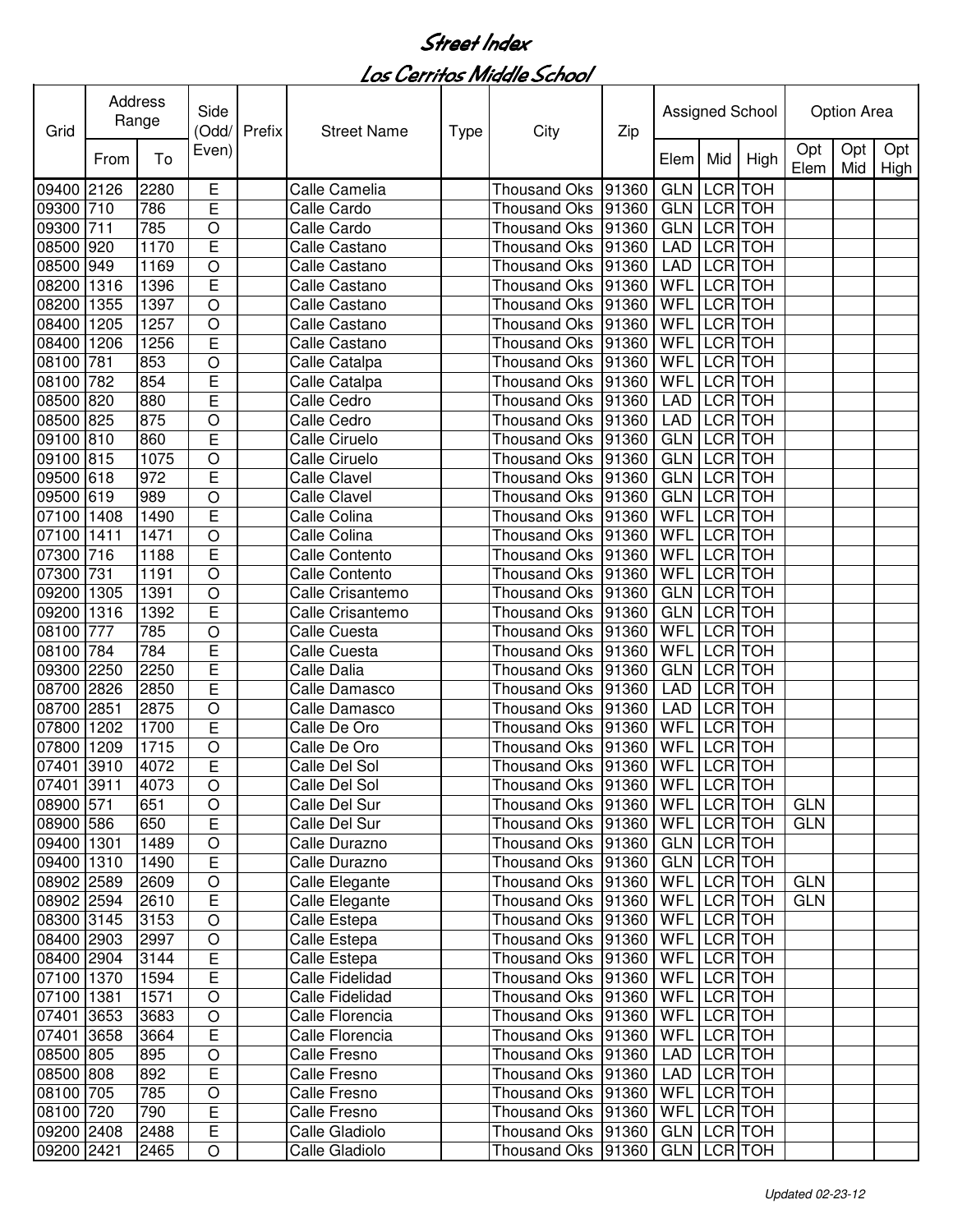| Grid       |      | Address<br>Range | Side<br>(Odd/  | Prefix | <b>Street Name</b>   | <b>Type</b> | City                                  | Zip   |             |                | Assigned School |             | Option Area |                    |
|------------|------|------------------|----------------|--------|----------------------|-------------|---------------------------------------|-------|-------------|----------------|-----------------|-------------|-------------|--------------------|
|            | From | To               | Even)          |        |                      |             |                                       |       | Elem        | Mid            | High            | Opt<br>Elem | Opt<br>Mid  | Opt<br><b>High</b> |
| 09400      | 2230 | 2380             | Е              |        | <b>Calle Glicina</b> |             | <b>Thousand Oks</b>                   | 91360 | <b>GLN</b>  | <b>LCR</b>     | <b>TOH</b>      |             |             |                    |
| 09400      | 2321 | 2379             | O              |        | Calle Glicina        |             | <b>Thousand Oks</b>                   | 91360 | <b>GLN</b>  | LCR TOH        |                 |             |             |                    |
| 09000      | 1302 | 1394             | E              |        | Calle Gomero         |             | <b>Thousand Oks</b>                   | 91360 | <b>LAD</b>  |                | LCR TOH         | <b>GLN</b>  |             |                    |
| 09000      | 1319 | 1375             | $\circ$        |        | Calle Gomero         |             | <b>Thousand Oks</b>                   | 91360 | <b>LAD</b>  | <b>LCR</b>     | <b>TOH</b>      | <b>GLN</b>  |             |                    |
| 08900      | 801  | 886              | $\circ$        |        | Calle Haya           |             | <b>Thousand Oks</b>                   | 91360 | WFL         | <b>LCR</b>     | <b>TOH</b>      | <b>GLN</b>  |             |                    |
| 08900      | 801  | 886              | E              |        | Calle Haya           |             | <b>Thousand Oks</b>                   | 91360 | WFL         | <b>LCR</b>     | <b>TOH</b>      | <b>GLN</b>  |             |                    |
| 08902      | 2576 | 2632             | E              |        | Calle Hermosa        |             | Thousand Oks                          | 91360 | WFL         | <b>LCR</b>     | <b>TOH</b>      | <b>GLN</b>  |             |                    |
| 08902      | 2579 | 2635             | $\circ$        |        | Calle Hermosa        |             | Thousand Oks                          | 91360 | WFL         | <b>LCR</b>     | <b>TOH</b>      | <b>GLN</b>  |             |                    |
| 07100      | 1415 | 1559             | $\circ$        |        | Calle Hondanada      |             | Thousand Oks 91360                    |       | WFL         | LCR TOH        |                 |             |             |                    |
| 07100      | 1440 | 1562             | Ē              |        | Calle Hondanada      |             | Thousand Oks                          | 91360 | WFL         | LCR TOH        |                 |             |             |                    |
| 09300      | 200  | 450              | Ē              |        | Calle Jazmin         |             | Thousand Oks                          | 91360 | <b>GLN</b>  | <b>LCR</b>     | <b>TOH</b>      |             |             |                    |
| 09300      | 211  | 435              | $\circ$        |        | Calle Jazmin         |             | <b>Thousand Oks</b>                   | 91360 | <b>GLN</b>  | <b>LCR</b>     | <b>TOH</b>      |             |             |                    |
| 09500      | 554  | 976              | E              |        | Calle Jazmin         |             | <b>Thousand Oks</b>                   | 91360 | <b>GLN</b>  | LCR TOH        |                 |             |             |                    |
| 09500      | 587  | 871              | $\circ$        |        | Calle Jazmin         |             | <b>Thousand Oks</b>                   | 91360 | <b>GLN</b>  |                | LCR TOH         |             |             |                    |
| 25200      | 1016 | 1196             | Ē              |        | Calle Jazmin         |             | <b>Thousand Oks</b>                   | 91360 | <b>GLN</b>  |                | LCR TOH         |             |             |                    |
| 25200      | 1095 | 1171             | $\circ$        |        | Calle Jazmin         |             | <b>Thousand Oks</b>                   | 91360 | <b>GLN</b>  |                | LCR TOH         |             |             |                    |
| 08500      | 2855 | 2969             | $\circ$        |        | Calle Lacota         |             | Thousand Oks                          | 91360 | <b>LAD</b>  |                | LCR TOH         |             |             |                    |
| 08500      | 2874 | 2952             | E              |        | Calle Lacota         |             | <b>Thousand Oks</b>                   | 91360 | <b>LAD</b>  |                | LCR TOH         |             |             |                    |
| 09500 2125 |      | 2175             | $\circ$        |        | Calle Lila           |             | Thousand Oks                          | 91360 | <b>GLN</b>  |                | LCR TOH         |             |             |                    |
| 09500 2126 |      | 2176             | E              |        | Calle Lila           |             | Thousand Oks                          | 91360 | GLN         | LCR TOH        |                 |             |             |                    |
| 08800      | 2610 | 2690             | E              |        | Calle Limonero       |             | <b>Thousand Oks</b>                   | 91360 | <b>LAD</b>  | <b>LCR</b>     | <b>TOH</b>      |             |             |                    |
| 08800      | 2635 | 2665             | $\overline{O}$ |        | Calle Limonero       |             | <b>Thousand Oks</b>                   | 91360 | <b>LAD</b>  |                | <b>LCR</b> TOH  |             |             |                    |
| 09400      | 2320 | 2380             | E              |        | Calle Lirio          |             | <b>Thousand Oks</b>                   | 91360 | GLN         | <b>LCR</b>     | <b>TOH</b>      |             |             |                    |
| 09400      | 2325 | 2375             | $\circ$        |        | Calle Lirio          |             | <b>Thousand Oks</b>                   | 91360 | <b>GLN</b>  | <b>LCR</b> TOH |                 |             |             |                    |
| 09500 2125 |      | 2175             | $\circ$        |        | Calle Lys            |             | <b>Thousand Oks</b>                   | 91360 | <b>GLN</b>  | <b>LCR</b>     | <b>TOH</b>      |             |             |                    |
| 09500 2126 |      | 2176             | E              |        | Calle Lys            |             | Thousand Oks   91360                  |       | <b>GLN</b>  | LCR TOH        |                 |             |             |                    |
| 09200      | 1406 | 1496             | E              |        | Calle Madreselva     |             | <b>Thousand Oks</b>                   | 91360 | GLN         | <b>LCR</b> TOH |                 |             |             |                    |
| 09200      | 1415 | 1495             | $\circ$        |        | Calle Madreselva     |             | <b>Thousand Oks</b>                   | 91360 | <b>GLN</b>  | <b>LCR</b>     | <b>TOH</b>      |             |             |                    |
| 09400      | 2320 | 2380             | E              |        | Calle Malvon         |             | <b>Thousand Oks</b>                   | 91360 | <b>GLN</b>  | <b>LCR</b>     | <b>TOH</b>      |             |             |                    |
| 09400      | 2321 | 2361             | $\circ$        |        | Calle Malvon         |             | <b>Thousand Oks</b>                   | 91360 | <b>GLN</b>  | <b>LCR</b>     | <b>TOH</b>      |             |             |                    |
| 09000      | 2619 | 2689             | O              |        | Calle Manzano        |             | Thousand Oks   91360                  |       | <b>LAD</b>  | <b>LCR</b>     | <b>TOH</b>      | <b>GLN</b>  |             |                    |
| 09000 2626 |      | 2676             | ᄇ              |        | Calle Manzano        |             | Thousand Oks  91360   LAD   LCR TOH   |       |             |                |                 | <b>GLN</b>  |             |                    |
| 09300 616  |      | 1180             | E              |        | Calle Margarita      |             | Thousand Oks  91360                   |       | GLN LCR TOH |                |                 |             |             |                    |
| 09300 617  |      | 1091             | $\mathsf O$    |        | Calle Margarita      |             | Thousand Oks   91360                  |       | GLN LCR TOH |                |                 |             |             |                    |
| 09400 2320 |      | 2360             | E              |        | Calle Mimosa         |             | Thousand Oks   91360                  |       | GLN LCR TOH |                |                 |             |             |                    |
| 09400 2321 |      | 2381             | $\mathsf O$    |        | Calle Mimosa         |             | Thousand Oks 91360                    |       | GLN LCR TOH |                |                 |             |             |                    |
| 08800 1408 |      | 1466             | E              |        | Calle Morera         |             | Thousand Oks 91360                    |       | LAD LCR TOH |                |                 |             |             |                    |
| 08800 1419 |      | 1499             | $\bigcirc$     |        | Calle Morera         |             | Thousand Oks 91360                    |       | LAD LCR TOH |                |                 |             |             |                    |
| 08900 750  |      | 776              | E              |        | Calle Naranjo        |             | Thousand Oks 91360                    |       | WFL LCR TOH |                |                 | <b>GLN</b>  |             |                    |
| 08900 751  |      | 799              | $\bigcirc$     |        | Calle Naranjo        |             | Thousand Oks 91360                    |       | WFL LCR TOH |                |                 | <b>GLN</b>  |             |                    |
| 09100 2420 |      | 2490             | E              |        | Calle Narciso        |             | Thousand Oks   91360                  |       | GLN LCR TOH |                |                 |             |             |                    |
| 09100 2421 |      | 2489             | $\bigcirc$     |        | Calle Narciso        |             | Thousand Oks   91360                  |       | GLN LCR TOH |                |                 |             |             |                    |
| 08900 2514 |      | 2586             | E              |        | Calle Narciso        |             | Thousand Oks  91360                   |       | WFL LCR TOH |                |                 | <b>GLN</b>  |             |                    |
| 25200 2125 |      | 2175             | $\mathsf O$    |        | Calle Nardo          |             | Thousand Oks   91360                  |       | GLN LCR TOH |                |                 |             |             |                    |
| 25200 2126 |      | 2176             | E              |        | Calle Nardo          |             | Thousand Oks 91360                    |       | GLN LCR TOH |                |                 |             |             |                    |
| 08900 711  |      | 1081             | $\mathsf O$    |        | Calle Nogal          |             | Thousand Oks 91360                    |       | WFL LCR TOH |                |                 | <b>GLN</b>  |             |                    |
| 08900 720  |      | 1080             | E              |        | Calle Nogal          |             | Thousand Oks 91360                    |       | WFL LCR TOH |                |                 | <b>GLN</b>  |             |                    |
| 08800 2608 |      | 2792             | E              |        | Calle Olivo          |             | Thousand Oks 91360                    |       | LAD         | LCR TOH        |                 |             |             |                    |
| 08800 2639 |      | 2743             | $\bigcirc$     |        | Calle Olivo          |             | Thousand Oks   91360                  |       | LAD         |                | LCR TOH         |             |             |                    |
| 08700 1233 |      | 1267             | $\bigcirc$     |        | Calle Olmo           |             | Thousand Oks   91360                  |       | LAD LCR TOH |                |                 |             |             |                    |
| 08700 1266 |      | 1266             | E              |        | Calle Olmo           |             | Thousand Oks  91360   LAD   LCR   TOH |       |             |                |                 |             |             |                    |
|            |      |                  |                |        |                      |             |                                       |       |             |                |                 |             |             |                    |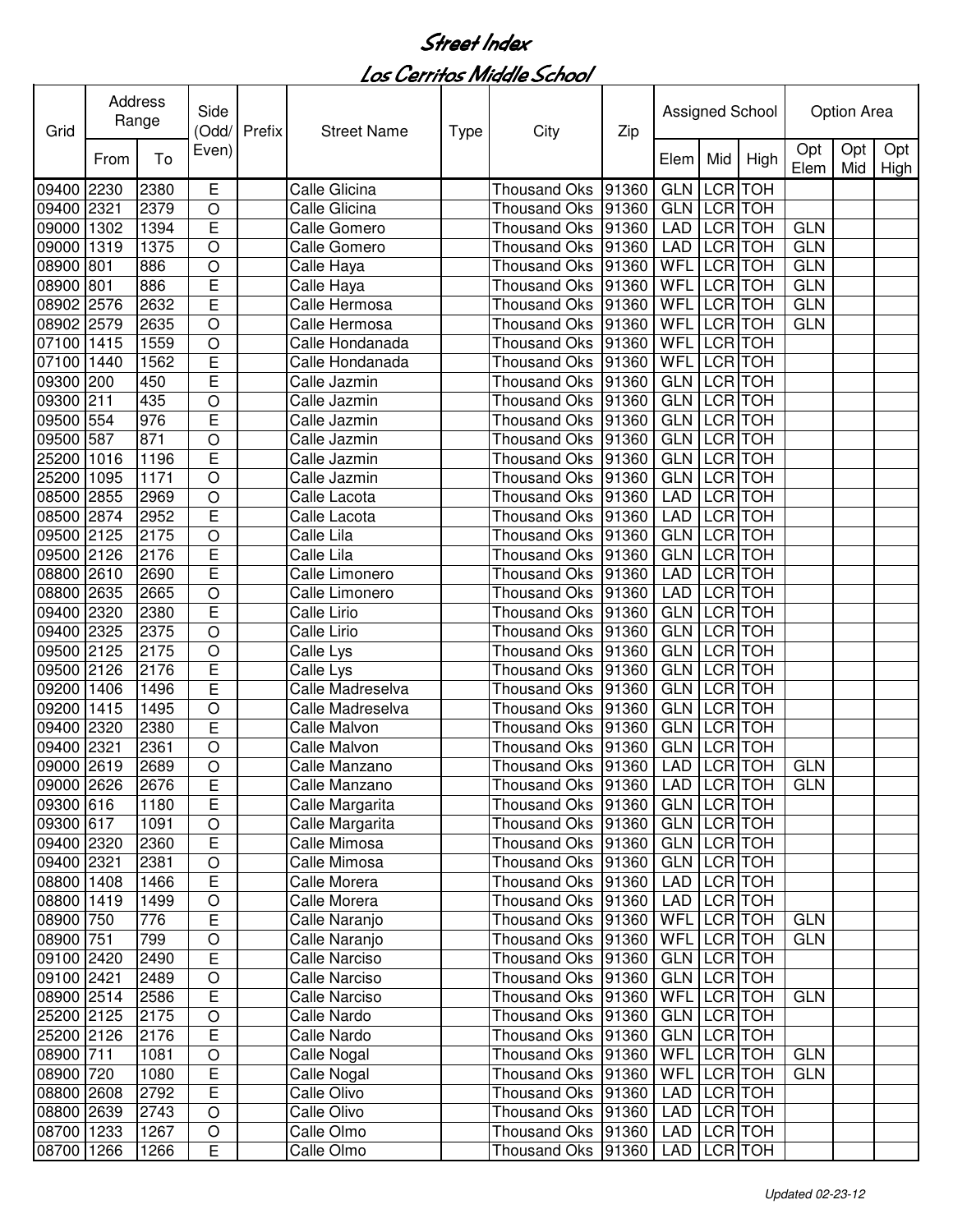| Grid       |      | Address<br>Range | Side<br>(Odd/  | Prefix | <b>Street Name</b>       | <b>Type</b>            | City                                  | Zip   |             |                | Assigned School |             | Option Area |                 |
|------------|------|------------------|----------------|--------|--------------------------|------------------------|---------------------------------------|-------|-------------|----------------|-----------------|-------------|-------------|-----------------|
|            | From | To               | Even)          |        |                          |                        |                                       |       | Elem        | Mid            | High            | Opt<br>Elem | Opt         | Opt<br>Mid High |
| 09300      | 611  | 1181             | $\circ$        |        | <b>Calle Pensamiento</b> |                        | <b>Thousand Oks</b>                   | 91360 | <b>GLN</b>  | <b>LCR</b>     | <b>TOH</b>      |             |             |                 |
| 09300      | 636  | 1084             | E              |        | Calle Pensamiento        |                        | <b>Thousand Oks</b>                   | 91360 | <b>GLN</b>  |                | LCR TOH         |             |             |                 |
| 09400      | 1211 | 1491             | O              |        | Calle Pensamiento        |                        | <b>Thousand Oks</b>                   | 91360 | <b>GLN</b>  | <b>LCR</b>     | <b>TOH</b>      |             |             |                 |
| 09400      | 1310 | 1490             | E              |        | Calle Pensamiento        |                        | <b>Thousand Oks</b>                   | 91360 | <b>GLN</b>  | <b>LCR</b>     | <b>TOH</b>      |             |             |                 |
| 09000      | 2624 | 2674             | E              |        | Calle Pera               |                        | <b>Thousand Oks</b>                   | 91360 | <b>LAD</b>  | <b>LCR</b> TOH |                 | <b>GLN</b>  |             |                 |
| 09000      | 2655 | 2675             | O              |        | Calle Pera               |                        | Thousand Oks                          | 91360 | LAD         | <b>LCR</b>     | <b>TOH</b>      | <b>GLN</b>  |             |                 |
| 08800      | 1224 | 1488             | E              |        | <b>Calle Pimiento</b>    |                        | Thousand Oks                          | 91360 | LAD         | <b>LCR</b>     | <b>TOH</b>      |             |             |                 |
| 08800      | 1225 | 1477             | O              |        | <b>Calle Pimiento</b>    |                        | Thousand Oks                          | 91360 | <b>LAD</b>  | <b>LCR</b>     | <b>TOH</b>      |             |             |                 |
| 07300      | 822  | 1194             | E              |        | Calle Pinata             |                        | Thousand Oks                          | 91360 | WFL         | <b>LCR</b>     | <b>TOH</b>      |             |             |                 |
| 07300      | 835  | 1167             | O              |        | Calle Pinata             |                        | Thousand Oks                          | 91360 | WFL         | <b>LCR</b>     | <b>TOH</b>      |             |             |                 |
| 09100      | 2424 | 2474             | E              |        | Calle Pino               |                        | <b>Thousand Oks</b>                   | 91360 | <b>GLN</b>  | <b>LCR</b>     | <b>TOH</b>      |             |             |                 |
| 09100      | 2425 | 2475             | O              |        | Calle Pino               |                        | <b>Thousand Oks</b>                   | 91360 | <b>GLN</b>  | LCR TOH        |                 |             |             |                 |
| 07300      | 721  | 797              | O              |        | Calle Punta              |                        | Thousand Oks                          | 91360 | WFL         |                | LCR TOH         |             |             |                 |
| 07300      | 744  | 798              | Ē              |        | Calle Punta              |                        | <b>Thousand Oks</b>                   | 91360 | <b>WFL</b>  |                | LCR TOH         |             |             |                 |
| 08000      | 3211 | 3693             | O              |        | Calle Quebracho          |                        | Thousand Oks                          | 91360 | WFL         |                | LCR TOH         |             |             |                 |
| 08000      | 3236 | 3636             | E              |        | Calle Quebracho          |                        | Thousand Oks                          | 91360 | <b>WFL</b>  |                | <b>LCR</b> TOH  |             |             |                 |
| 08100      | 2827 | 3199             | O              |        | Calle Quebracho          |                        | <b>Thousand Oks</b>                   | 91360 | WFL         | <b>LCR</b>     | <b>TOH</b>      |             |             |                 |
| 08100      | 2828 | 3142             | E              |        | Calle Quebracho          |                        | <b>Thousand Oks</b>                   | 91360 | WFL         | <b>LCR</b>     | <b>TOH</b>      |             |             |                 |
| 08901      | 2702 | 2760             | E              |        | Calle Quebracho          |                        | <b>Thousand Oks</b>                   | 91360 | WFL         | <b>LCR</b>     | <b>TOH</b>      | <b>GLN</b>  |             |                 |
| 08901      | 2707 | 2789             | O              |        | Calle Quebracho          |                        | <b>Thousand Oks</b>                   | 91360 | WFL         | <b>LCR</b>     | <b>TOH</b>      | <b>GLN</b>  |             |                 |
| 09100      | 2425 | 2475             | O              |        | Calle Retama             |                        | <b>Thousand Oks</b>                   | 91360 | <b>GLN</b>  | LCR TOH        |                 |             |             |                 |
| 09100      | 2460 | 2460             | E              |        | Calle Retama             |                        | <b>Thousand Oks</b>                   | 91360 | <b>GLN</b>  | <b>LCR</b> TOH |                 |             |             |                 |
| 06400      | 2134 | 2376             | Ē              |        | Calle Riscoso            |                        | Westlake Vlg                          | 91362 | <b>WFL</b>  | <b>LCR</b>     | <b>TOH</b>      |             |             |                 |
| 06400      | 2149 | 2389             | O              |        | Calle Riscoso            |                        | Westlake Vlg                          | 91362 | WFL         | <b>LCR</b>     | <b>TOH</b>      |             |             |                 |
| 09100 2424 |      | 2474             | Ē              |        | <b>Calle Roble</b>       |                        | <b>Thousand Oks</b>                   | 91360 | <b>GLN</b>  | <b>LCR</b>     | <b>TOH</b>      |             |             |                 |
| 09100      | 2425 | 2475             | $\circ$        |        | <b>Calle Roble</b>       |                        | Thousand Oks                          | 91360 | <b>GLN</b>  | <b>LCR</b>     | <b>TOH</b>      |             |             |                 |
| 07401      | 1614 | 1680             | E              |        | <b>Calle Rochelle</b>    |                        | Thousand Oks                          | 91360 | WFL         | <b>LCR</b>     | <b>TOH</b>      |             |             |                 |
| 07401      | 1635 | 1683             | O              |        | Calle Rochelle           |                        | <b>Thousand Oks</b>                   | 91360 | WFL         | <b>LCR</b>     | <b>TOH</b>      |             |             |                 |
| 07300      | 912  | 1090             | E              |        | <b>Calle Ruiz</b>        |                        | <b>Thousand Oks</b>                   | 91360 | WFL         | <b>LCR</b>     | <b>TOH</b>      |             |             |                 |
| 07300      | 927  | 1073             | O              |        | Calle Ruiz               |                        | Thousand Oks                          | 91360 | WFL         | <b>LCR</b>     | <b>TOH</b>      |             |             |                 |
| 08800      | 1424 | 1474             | E              |        | Calle Tilo               |                        | Thousand Oks                          | 91360 | <b>LAD</b>  |                | LCR TOH         |             |             |                 |
| 08800 1465 |      | 1475             | O              |        | Calle Tilo               |                        | Thousand Oks  91360   LAD   LCR   TOH |       |             |                |                 |             |             |                 |
| 09100 800  |      | 1188             | $\overline{E}$ |        | Calle Tulipan            |                        | Thousand Oks   91360                  |       | GLN LCR TOH |                |                 |             |             |                 |
| 09100 831  |      | 1181             | $\circ$        |        | Calle Tulipan            |                        | Thousand Oks 91360                    |       | GLN LCR TOH |                |                 |             |             |                 |
| 09200 1210 |      | 1492             | E              |        | Calle Tulipan            |                        | Thousand Oks   91360                  |       | GLN LCR TOH |                |                 |             |             |                 |
| 09200 1225 |      | 1465             | $\circ$        |        | Calle Tulipan            |                        | Thousand Oks 91360                    |       | GLN LCR TOH |                |                 |             |             |                 |
| 08900 535  |      | 795              | $\bigcirc$     |        | Calle Tulipan            |                        | Thousand Oks 91360                    |       | WFL LCR TOH |                |                 | <b>GLN</b>  |             |                 |
| 08900 570  |      | 794              | E              |        | Calle Tulipan            |                        | Thousand Oks 91360                    |       | WFL LCR TOH |                |                 | <b>GLN</b>  |             |                 |
| 09400 2320 |      | 2380             | E              |        | Calle Verbena            |                        | Thousand Oks 91360                    |       | GLN LCR TOH |                |                 |             |             |                 |
| 09400 2321 |      | 2379             | $\bigcirc$     |        | Calle Verbena            |                        | Thousand Oks 91360                    |       | GLN LCR TOH |                |                 |             |             |                 |
| 09400 1214 |      | 1482             | E              |        | Calle Violeta            |                        | Thousand Oks   91360                  |       | GLN LCR TOH |                |                 |             |             |                 |
| 09400 1241 |      | 1493             | $\bigcirc$     |        | Calle Violeta            |                        | Thousand Oks   91360                  |       | GLN LCR TOH |                |                 |             |             |                 |
| 07200 1511 |      | 1781             | $\bigcirc$     |        | Calle Zocalo             |                        | Thousand Oks   91360                  |       | WFL LCR TOH |                |                 |             |             |                 |
| 07200 1652 |      | 1782             | E              |        | Calle Zocalo             |                        | Thousand Oks 91360                    |       | WFL LCR TOH |                |                 |             |             |                 |
| 07500 3581 |      | 3595             | $\bigcirc$     |        | Cambria                  | Ct                     | Thousand Oks 91360                    |       | WFL LCR TOH |                |                 |             |             |                 |
| 07500 3582 |      | 3636             | E              |        | Cambria                  | $\overline{\text{C}t}$ | Thousand Oks 91360                    |       | WFL LCR TOH |                |                 |             |             |                 |
| 07500 3642 |      | 3674             | $\overline{E}$ |        | Cambria                  | St                     | Thousand Oks 91360                    |       | WFL LCR TOH |                |                 |             |             |                 |
| 08100 2829 |      | 3395             | $\circ$        |        | Camino Calandria         |                        | Thousand Oks 91360                    |       | WFL LCR TOH |                |                 |             |             |                 |
| 08100 2908 |      | 3364             | E              |        | Camino Calandria         |                        | Thousand Oks   91360                  |       | WFL LCR TOH |                |                 |             |             |                 |
| 08300 3124 |      | 3190             | E              |        | Camino Del Zuro          |                        | Thousand Oks  91360   WFL   LCR   TOH |       |             |                |                 |             |             |                 |
| 08300 3157 |      | 3189             | $\circ$        |        | Camino Del Zuro          |                        | Thousand Oks  91360   WFL   LCR   TOH |       |             |                |                 |             |             |                 |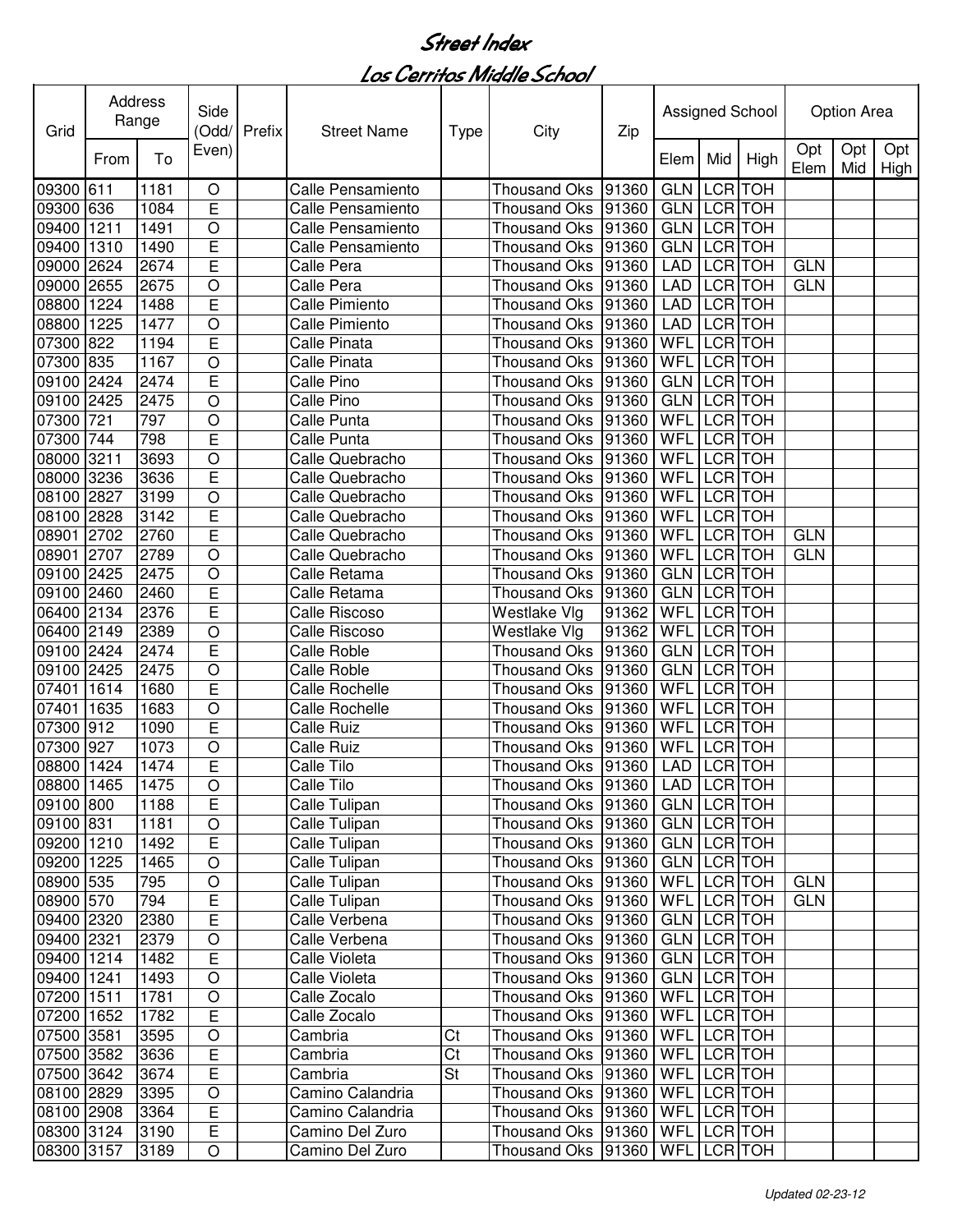| Grid           |              | Address<br>Range | Side<br>(Odd/           | Prefix | <b>Street Name</b>   | <b>Type</b>            | City                                  | Zip               |                    |                | Assigned School |             | Option Area |                    |
|----------------|--------------|------------------|-------------------------|--------|----------------------|------------------------|---------------------------------------|-------------------|--------------------|----------------|-----------------|-------------|-------------|--------------------|
|                | From         | To               | Even)                   |        |                      |                        |                                       |                   | Elem               | Mid            | High            | Opt<br>Elem | Opt<br>Mid  | Opt<br><b>High</b> |
| 08400          | 2911         | 3107             | O                       |        | Camino Del Zuro      |                        | <b>Thousand Oks</b>                   | 91360             | WFL                |                | LCR TOH         |             |             |                    |
| 08400          | 2912         | 3106             | E                       |        | Camino Del Zuro      |                        | <b>Thousand Oks</b>                   | 91360             | <b>WFL</b>         | LCR TOH        |                 |             |             |                    |
| 12800          | 346          | 430              | E                       |        | Camino Dos Palos     |                        | <b>Thousand Oks</b>                   | 91360             | WFL                |                | LCR TOH         |             |             |                    |
| 12800          | 371          | 429              | O                       |        | Camino Dos Palos     |                        | <b>Thousand Oks</b>                   | 91360             | WFL                |                | LCR TOH         |             |             |                    |
| 08100          | 2909         | 3193             | $\circ$                 |        | Camino Graciosa      |                        | <b>Thousand Oks</b>                   | 91360             | WFL                | <b>LCR</b>     | <b>TOH</b>      |             |             |                    |
| 08100          | 2910         | 3194             | E                       |        | Camino Graciosa      |                        | <b>Thousand Oks</b>                   | 91360             | WFL                |                | LCR TOH         |             |             |                    |
| 08500          | 836          | 996              | E                       |        | Camino La Maida      |                        | <b>Thousand Oks</b>                   | 91360             | LAD                | LCR TOH        |                 |             |             |                    |
| 08500          | 875          | 997              | O                       |        | Camino La Maida      |                        | Thousand Oks                          | 91360             | <b>LAD</b>         | LCR TOH        |                 |             |             |                    |
| 08100          | 706          | 786              | E                       |        | Camino La Maida      |                        | Thousand Oks                          | 91360             | WFL                | LCR TOH        |                 |             |             |                    |
| 08400          | 802          | 824              | Ē                       |        | Camino La Maida      |                        | Thousand Oks                          | 91360             | <b>WFL</b>         | LCR TOH        |                 |             |             |                    |
| 12800          | 24           | $\overline{32}$  | $\overline{\mathsf{E}}$ |        | Canfield             | Ct                     | Thousand Oks                          | 91360             | <b>WFL</b>         | LCR TOH        |                 |             |             |                    |
| 12800          | 25           | $\overline{41}$  | $\circ$                 |        | Canfield             | Ct                     | Thousand Oks                          | 91360             | WFL                |                | LCR TOH         |             |             |                    |
| 06200          | 1721         | 1785             | $\circ$                 |        | Cannes               | Dr                     | Westlake Vlg                          | 91362             | <b>LAD</b>         |                | LCR WHS         |             |             |                    |
| 06200          | 1752         | 1960             | E                       |        | Cannes               | Dr                     | Westlake Vlg                          | 91362             | <b>LAD</b>         |                | LCR WHS         |             |             |                    |
| 07500          | 6            | 76               | Ē                       |        | Cantera              | <b>St</b>              | <b>Thousand Oks</b>                   | 91360             | <b>WFL</b>         |                | LCR TOH         |             |             |                    |
| 07500          | 7            | $\overline{77}$  | O                       |        | Cantera              | <b>St</b>              | <b>Thousand Oks</b>                   | 91360             | <b>WFL</b>         | <b>LCR</b> TOH |                 |             |             |                    |
| 07700          | 1125         | 1157             | O                       |        | Canyon Crest         | Ct                     | Thousand Oks                          | 91360             | <b>WFL</b>         | <b>LCR</b> TOH |                 |             |             |                    |
| 07700          | 1132         | 1156             | E                       |        | Canyon Crest         | Ct                     | <b>Thousand Oks</b>                   | 91360             | <b>WFL</b>         |                | <b>LCR</b> TOH  |             |             |                    |
| 06609 2608     |              | 2948             | $\overline{\mathsf{E}}$ |        | Capella              | Way                    | Westlake Vlg                          | 91362             | LRE                |                | LCR WHS         |             |             |                    |
| 06609          | 2609         | 2977             | $\circ$                 |        | Capella              | Way                    | Westlake Vlg                          | 91362             | <b>LRE</b>         |                | LCR WHS         |             |             |                    |
| 08200          | 3113         | 3259             | $\circ$                 |        | Carlton              | Dr                     | <b>Thousand Oks</b>                   | 91360             | <b>WFL</b>         | <b>LCR</b> TOH | <b>LCR</b> TOH  |             |             |                    |
| 08200          | 3130         | 3250<br>3344     | E<br>Ē                  |        | Carlton              | Dr<br>Dr               | <b>Thousand Oks</b>                   | 91360             | WFL<br><b>LAD</b>  |                | <b>LCR WHS</b>  |             |             |                    |
| 06200<br>06200 | 3128<br>3129 | 3337             | $\circ$                 |        | Casino               | Dr                     | Westlake Vlg                          | 91362<br>91362    | <b>LAD</b>         |                | <b>LCR WHS</b>  |             |             |                    |
| 05900          | 2681         | 2847             | $\circ$                 |        | Casino<br>Cedar Wood | $\overline{P}$         | Westlake Vlg<br>Westlake Vlg          | 91362             | <b>LAD</b>         |                | <b>LCR WHS</b>  |             |             |                    |
| 05900          | 2682         | 2848             | E                       |        | Cedar Wood           | P <sub>1</sub>         | Westlake Vlg                          | 91362             | <b>LAD</b>         |                | $LCR$ WHS       |             |             |                    |
| 06603 3011     |              | 3095             | O                       |        | Chancery             | P <sub>1</sub>         | Westlake Vlg                          | 91362             | LRE                |                | $LCR$ WHS       |             |             |                    |
| 06603 3012     |              | 3084             | E                       |        | Chancery             | PI                     | Westlake Vlg                          | 91362             | <b>LRE</b>         |                | LCR WHS         |             |             |                    |
| 07700          | 1018         | 1066             | E                       |        | Chatham              | Ct                     | <b>Thousand Oks</b>                   | 91360             | WFL                |                | LCR TOH         |             |             |                    |
| 07700          | 1019         | 1051             | O                       |        | Chatham              | Ct                     | Thousand Oks                          | 91360             | WFL                |                | LCR TOH         |             |             |                    |
| 06603 2458     |              | 2634             | E                       |        | Chaucer              | PI                     | Westlake Vlg                          | 91362             | <b>LRE</b>         |                | LCR WHS         |             |             |                    |
| 06603 2459     |              | 2633             | $\overline{\rm o}$      |        | Chaucer              | PI                     | Westlake Vlg                          | 91362 LRE LCR WHS |                    |                |                 |             |             |                    |
| 12800 3131     |              | 3243             | O                       |        | Cherrywood           | Dr                     | Thousand Oks  91360   WFL   LCR   TOH |                   |                    |                |                 |             |             |                    |
| 12800 3134     |              | 3298             | $\overline{\mathsf{E}}$ |        | Cherrywood           | Dr                     | Thousand Oks 91360                    |                   | WFL LCR TOH        |                |                 |             |             |                    |
| 07700 3411     |              | 3539             | $\bigcirc$              |        | Clarendon            | PI                     | Thousand Oks 91360                    |                   | WFL LCR TOH        |                |                 |             |             |                    |
| 06609 3150     |              | 3242             | E                       |        | Clarita              | Ct                     | Westlake Vlg                          | 91362             |                    |                | LRE LCR WHS     |             |             |                    |
| 06609 3157     |              | 3209             | $\circ$                 |        | Clarita              | Ct                     | Westlake Vlg                          | 91362             |                    |                | LRE LCR WHS     |             |             |                    |
| 12800 183      |              | 363              | $\circ$                 |        | Clearview            | <b>St</b>              | Thousand Oks 91360                    |                   | WFL LCR TOH        |                |                 |             |             |                    |
| 12800 226      |              | 374              | E                       |        | Clearview            | <b>St</b>              | Thousand Oks 91360                    |                   | WFL LCR TOH        |                |                 |             |             |                    |
| 12800 48       |              | 72               | E                       |        | Cloudpeak            | <b>St</b>              | Thousand Oks 91360                    |                   | WFL LCR TOH        |                |                 |             |             |                    |
| 12800 57       |              | $\overline{73}$  | $\circ$                 |        | Cloudpeak            | <b>St</b>              | Thousand Oks 91360                    |                   | WFL LCR TOH        |                |                 |             |             |                    |
| 06701 2152     |              | 2184             | E                       |        | Coalfax              | $\overline{\text{C}t}$ | Westlake Vlg                          | 91362             |                    |                | LRE LCRWHS      | <b>GLN</b>  |             |                    |
| 06701 2165     |              | 2185             | $\circ$                 |        | Coalfax              | $\overline{\text{C}t}$ | Westlake Vlg                          | 91362             |                    |                | LRE LCRWHS      | <b>GLN</b>  |             |                    |
| 06605 2543     |              | 2583             | $\circ$                 |        | Cobblecreek          | $\overline{\text{C}t}$ | Westlake Vlg                          | 91362             |                    |                | LRE LCR WHS     |             |             |                    |
| 06605 2544     |              | 2576             | E                       |        | Cobblecreek          | Ct                     | Westlake Vlg                          | 91362             |                    |                | LRE LCR WHS     |             |             |                    |
| 09600 1720     |              | 1888             | E                       |        | Colgate              | Dr                     | Thousand Oks 91360                    |                   | <b>GLN LCR TOH</b> |                |                 |             |             |                    |
| 09600 1729     |              | 1889             | $\bigcirc$              |        | Colgate              | Dr                     | Thousand Oks 91360                    |                   | <b>GLN LCR TOH</b> |                |                 |             |             |                    |
| 09600 600      |              | 798              | E                       |        | Columbia             | Rd                     | Thousand Oks 91360                    |                   | GLN LCR TOH        |                |                 |             |             |                    |
| 09600 601      |              | 799              | $\circ$                 |        | Columbia             | Rd                     | Thousand Oks 91360                    |                   | GLN LCR TOH        |                |                 |             |             |                    |
| 06607 2657     |              | 2725             | $\circ$                 |        | Conejo Canyon        | Ct                     | Westlake Vlg                          | 91362             |                    |                | LAD LCR WHS     |             |             |                    |
| 06607 2698     |              | 2746             | E                       |        | Conejo Canyon        | Ct                     | Westlake Vlg                          | 91362             | LAD                |                | LCR WHS         |             |             |                    |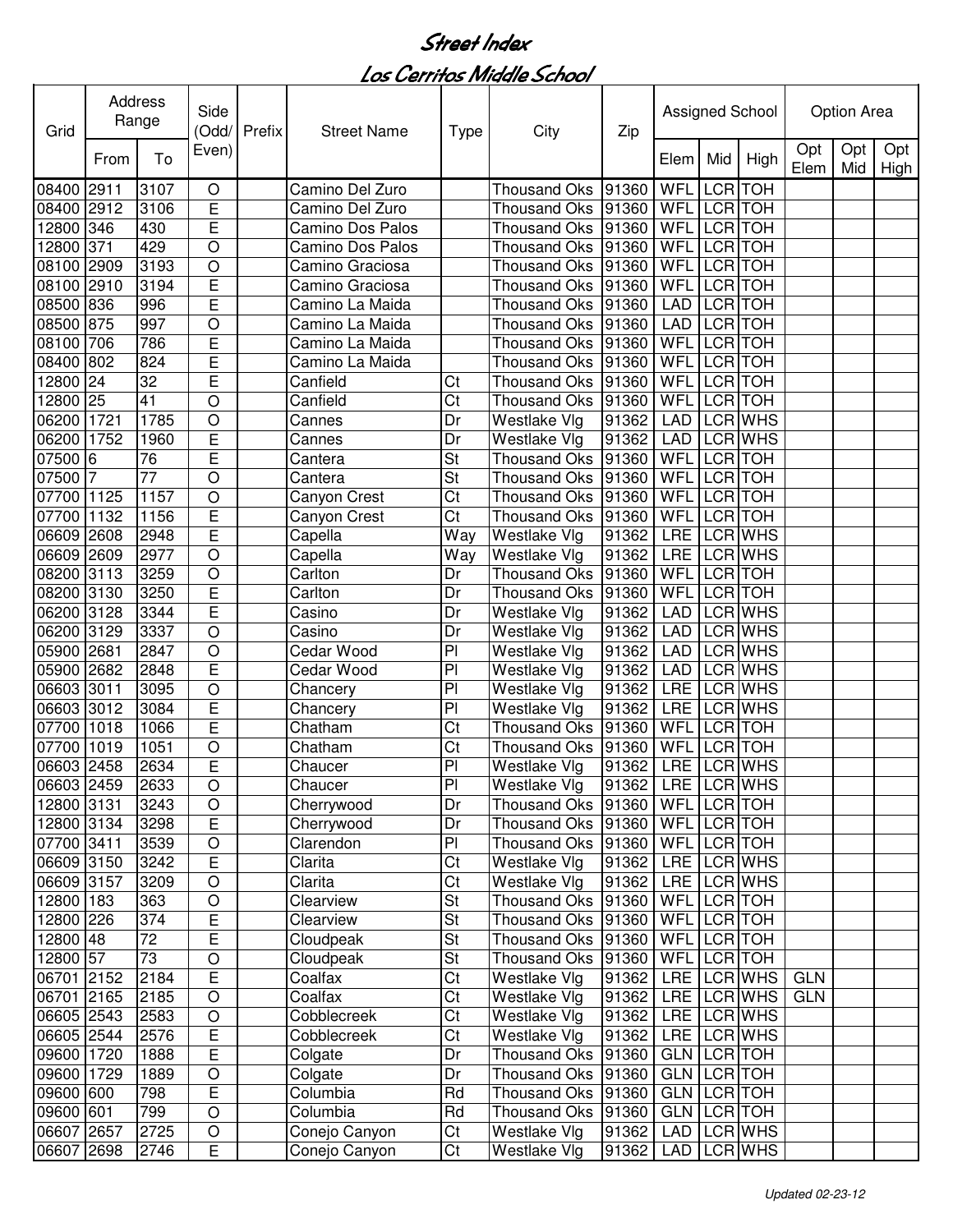| Grid       | Address | Range | Side<br>(Odd/           | Prefix | <b>Street Name</b>   | <b>Type</b>            | City                 | Zip                     |             |                | Assigned School |             | Option Area |                 |
|------------|---------|-------|-------------------------|--------|----------------------|------------------------|----------------------|-------------------------|-------------|----------------|-----------------|-------------|-------------|-----------------|
|            | From    | To    | Even)                   |        |                      |                        |                      |                         | Elem        | Mid            | High            | Opt<br>Elem | Opt         | Opt<br>Mid High |
| 07500      | 3601    | 3717  | $\circ$                 |        | Consuelo             | Ave                    | <b>Thousand Oks</b>  | 91360                   | WFL         |                | LCR TOH         |             |             |                 |
| 07400      | 1479    | 1495  | $\circ$                 |        | Corte Breve          |                        | <b>Thousand Oks</b>  | 91360                   | WFL         |                | LCR TOH         |             |             |                 |
| 07400      | 1486    | 1498  | E                       |        | <b>Corte Breve</b>   |                        | <b>Thousand Oks</b>  | 91360                   | WFL         |                | LCR TOH         |             |             |                 |
| 07401      | 3897    | 4023  | $\circ$                 |        | Corte Cancion        |                        | <b>Thousand Oks</b>  | 91360                   | WFL         | <b>LCR TOH</b> |                 |             |             |                 |
| 07401      | 3914    | 4014  | E                       |        | <b>Corte Cancion</b> |                        | <b>Thousand Oks</b>  | 91360                   | <b>WFL</b>  |                | LCR TOH         |             |             |                 |
| 07800      | 3673    | 3763  | $\circ$                 |        | <b>Corte Cancion</b> |                        | <b>Thousand Oks</b>  | 91360                   | <b>WFL</b>  |                | LCR TOH         |             |             |                 |
| 07800      | 3676    | 3768  | E                       |        | <b>Corte Cancion</b> |                        | Thousand Oks         | 91360                   | WFL         | LCR TOH        |                 |             |             |                 |
| 07401      | 4030    | 4054  | Ē                       |        | Corte Cima           |                        | Thousand Oks         | 91360                   | <b>WFL</b>  | LCR TOH        |                 |             |             |                 |
| 07800      | 1609    | 1615  | $\overline{O}$          |        | Corte De Acero       |                        | Thousand Oks         | 91360                   | WFL         | LCR TOH        |                 |             |             |                 |
| 07800      | 1610    | 1620  | Ē                       |        | Corte De Acero       |                        | <b>Thousand Oks</b>  | 91360                   | WFL         |                | LCR TOH         |             |             |                 |
| 07800      | 3663    | 3775  | $\circ$                 |        | Corte De Los Reyes   |                        | <b>Thousand Oks</b>  | 91360                   | WFL         |                | LCR TOH         |             |             |                 |
| 07800      | 3678    | 3752  | E                       |        | Corte De Los Reyes   |                        | <b>Thousand Oks</b>  | 91360                   | WFL         |                | LCR TOH         |             |             |                 |
| 07800      | 1327    | 1439  | $\overline{O}$          |        | Corte De Primavera   |                        | Thousand Oks         | 91360                   | WFL         |                | LCR TOH         |             |             |                 |
| 07800      | 1330    | 1450  | Ē                       |        | Corte De Primavera   |                        | <b>Thousand Oks</b>  | 91360                   | <b>WFL</b>  |                | LCR TOH         |             |             |                 |
| 07800      | 1088    | 1176  | Ē                       |        | Corte De Tajo        |                        | Thousand Oks         | 91360                   | WFL         |                | LCR TOH         |             |             |                 |
| 07800      | 1111    | 1163  | $\overline{O}$          |        | Corte De Tajo        |                        | Thousand Oks         | 91360                   | WFL         |                | LCR TOH         |             |             |                 |
| 07800      | 1596    | 1610  | Ē                       |        | Corte Del Rey        |                        | Thousand Oks         | 91360                   | WFL         |                | LCR TOH         |             |             |                 |
| 07800      | 1597    | 1619  | $\circ$                 |        | Corte Del Rey        |                        | Thousand Oks         | 91360                   | WFL         |                | <b>LCR</b> TOH  |             |             |                 |
| 07400      | 1314    | 1354  | E                       |        | Corte Entrada        |                        | Thousand Oks         | 91360                   | WFL         |                | <b>LCR</b> TOH  |             |             |                 |
| 07400      | 1353    | 1367  | $\circ$                 |        | Corte Entrada        |                        | <b>Thousand Oks</b>  | 91360                   | WFL         |                | <b>LCR</b> TOH  |             |             |                 |
| 07400      | 1483    | 1499  | $\overline{O}$          |        | Corte Verano         |                        | <b>Thousand Oks</b>  | 91360                   | WFL         |                | <b>LCR</b> TOH  |             |             |                 |
| 09600      | 1066    | 1980  | E                       |        | <b>Country Club</b>  | Rd                     | <b>Thousand Oks</b>  | 91360                   | <b>GLN</b>  | <b>LCR</b> TOH |                 |             |             |                 |
| 09600      | 1809    | 1991  | $\overline{O}$          |        | <b>Country Club</b>  | Rd                     | <b>Thousand Oks</b>  | 91360                   | GLN         |                | <b>LCR TOH</b>  |             |             |                 |
| 06605      | 3425    | 3465  | $\circ$                 |        | Country Haven        | Cir                    | Westlake Vlg         | 91362                   | <b>LRE</b>  |                | <b>LCR WHS</b>  |             |             |                 |
| 06605 3428 |         | 3460  | $\overline{\mathsf{E}}$ |        | Country Haven        | Cir                    | Westlake Vlg         | 91362                   | <b>LRE</b>  |                | <b>LCR WHS</b>  |             |             |                 |
| 06402      | 3341    | 3373  | $\circ$                 |        | <b>Country Home</b>  | Ct                     | Westlake Vlg         | 91362                   | <b>LAD</b>  |                | LCR TOH         |             |             |                 |
| 06402      | 3342    | 3374  | E                       |        | <b>Country Home</b>  | Ct                     | Westlake Vlg         | 91362                   | <b>LAD</b>  |                | LCR TOH         |             |             |                 |
| 05100      | 1700    | 1796  | E                       |        | <b>Country Oaks</b>  | Ln                     | Westlake Vlg         | 91362                   | <b>LAD</b>  |                | LCR WHS         |             |             |                 |
| 05100      | 1723    | 1795  | $\circ$                 |        | <b>Country Oaks</b>  | Ln                     | Westlake Vlg         | 91362                   | <b>LAD</b>  |                | LCR WHS         |             |             |                 |
| 06602      | 2233    | 2269  | O                       |        | <b>Country Park</b>  | Ct                     | Westlake Vlg         | 91362                   | LRE         |                | <b>LCR WHS</b>  |             |             |                 |
| 06602 2234 |         | 2282  | E                       |        | <b>Country Park</b>  | Ct                     | Westlake Vlg         | 91362                   | <b>LRE</b>  |                | LCR WHS         |             |             |                 |
| 06402 2814 |         | 2918  | ᄂ                       |        | Country Vista        | St                     | Westlake Vlg         | 91362   LAD   LCR   TOH |             |                |                 |             |             |                 |
| 06402 2829 |         | 2925  | $\bigcirc$              |        | <b>Country Vista</b> | St                     | Westlake Vlg         | 91362                   | LAD LCR TOH |                |                 |             |             |                 |
| 06401 3186 |         | 3210  | $\overline{E}$          |        | Cove Creek           | Ct                     | Westlake Vlg         | 91362                   | LAD LCR TOH |                |                 |             |             |                 |
| 06401 3203 |         | 3219  | $\bigcirc$              |        | <b>Cove Creek</b>    | Ct                     | Westlake Vlg         | 91362                   | LAD         |                | LCR TOH         |             |             |                 |
| 06603 2538 |         | 2598  | E                       |        | Covent Garden        | Ct                     | Westlake Vlg         | 91362                   | LRE         |                | LCR WHS         |             |             |                 |
| 05300 1917 |         | 1981  | $\bigcirc$              |        | Coventry             | Ct                     | Westlake Vlg         | 91362                   | LAD         |                | LCR WHS         |             |             |                 |
| 05300 1926 |         | 1990  | E                       |        | Coventry             | Ct                     | Westlake Vlg         | 91362                   | <b>LAD</b>  |                | LCR WHS         |             |             |                 |
| 07500 3808 |         | 3852  | E                       |        | Cresta               | Ct                     | Thousand Oks   91360 |                         | WFL LCR TOH |                |                 |             |             |                 |
| 07500 3809 |         | 3885  | $\bigcirc$              |        | Cresta               | Ct                     | Thousand Oks   91360 |                         | WFL LCR TOH |                |                 |             |             |                 |
| 06605 3286 |         | 3436  | E                       |        | Crossland            | <b>St</b>              | Westlake Vlg         | 91362                   |             |                | LRE LCR WHS     |             |             |                 |
| 06605 3287 |         | 3439  | $\bigcirc$              |        | Crossland            | St                     | Westlake Vlg         | 91362                   |             |                | LRE LCR WHS     |             |             |                 |
| 25300 3951 |         | 3987  | $\circ$                 |        | Crossridge           | $\overline{\text{C}t}$ | Thousand Oks   91360 |                         | WFL LCR TOH |                |                 |             |             |                 |
| 25300 3952 |         | 3988  | E                       |        | Crossridge           | Ct                     | Thousand Oks 91360   |                         | WFL LCR TOH |                |                 |             |             |                 |
| 06300 1966 |         | 1994  | E                       |        | Cumulus              | Ct                     | Westlake Vlg         | 91362                   | WFL LCR TOH |                |                 |             |             |                 |
| 06300 1967 |         | 1995  | $\bigcirc$              |        | Cumulus              | Ct                     | Westlake Vlg         | 91362                   | WFL LCR TOH |                |                 |             |             |                 |
| 08100 2981 |         | 3195  | $\bigcirc$              |        | Darlington           | Dr                     | Thousand Oks 91360   |                         | WFL LCR TOH |                |                 |             |             |                 |
| 08100 3016 |         | 3194  | E                       |        | Darlington           | Dr                     | Thousand Oks 91360   |                         | WFL LCR TOH |                |                 |             |             |                 |
| 05600 2192 |         | 2230  | E                       |        | Dawn                 | Ct                     | Westlake Vlg         | 91362                   |             |                | LRE LCR WHS     | <b>GLN</b>  |             |                 |
| 06300 1951 |         | 1993  | O                       |        | Daylight             | Ct                     | Westlake Vlg         | 91362                   | WFL LCR TOH |                |                 |             |             |                 |
| 06300 1962 |         | 1992  | Е                       |        | Daylight             | Ct                     | <b>Westlake Vlg</b>  | 91362                   | WFL LCR TOH |                |                 |             |             |                 |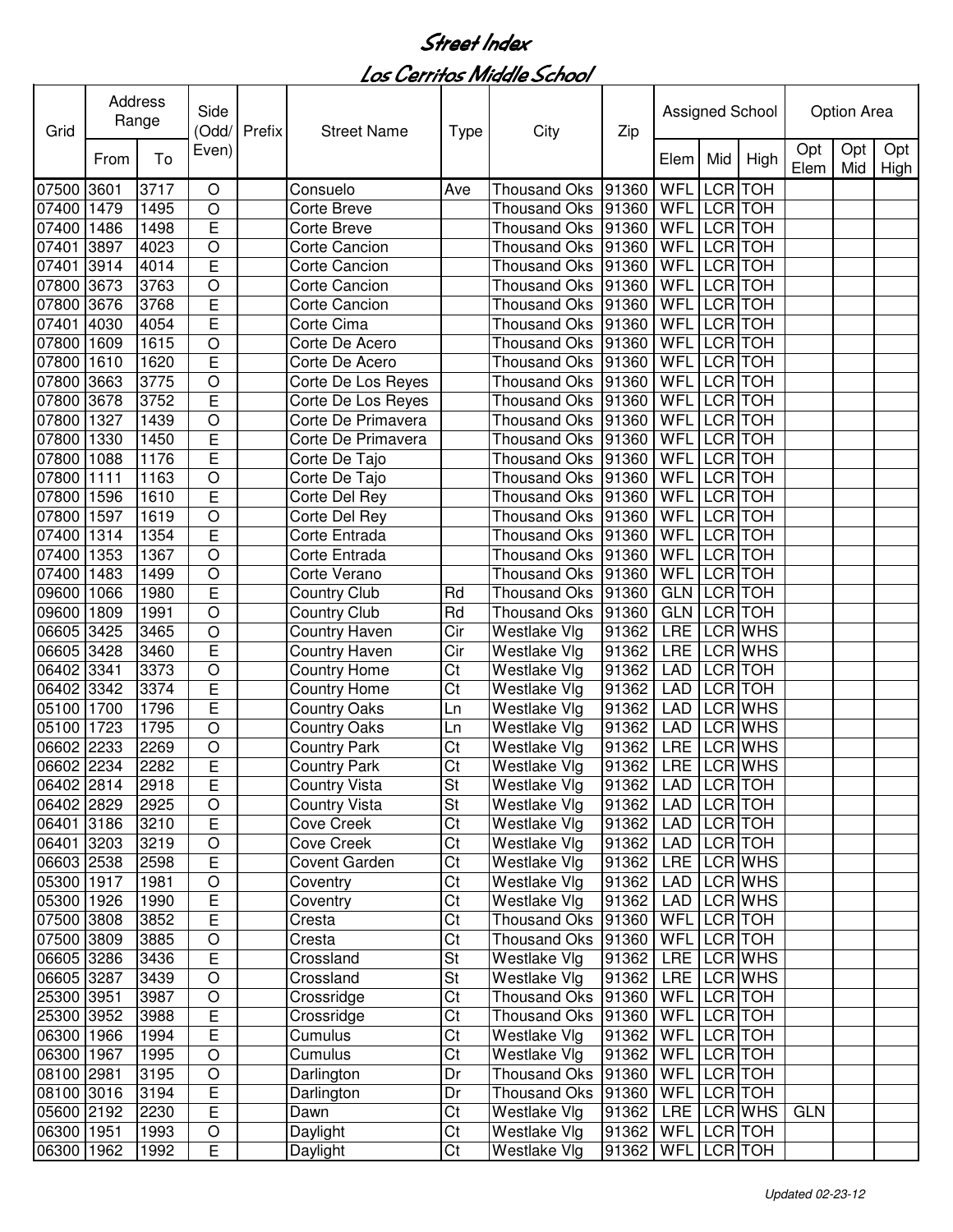| Grid       |      | Address<br>Range | Side<br>(Odd/  | Prefix | <b>Street Name</b>    | <b>Type</b>     | City                 | Zip                 |             |            | Assigned School |             | Option Area |                    |
|------------|------|------------------|----------------|--------|-----------------------|-----------------|----------------------|---------------------|-------------|------------|-----------------|-------------|-------------|--------------------|
|            | From | To               | Even)          |        |                       |                 |                      |                     | Elem        | Mid        | High            | Opt<br>Elem | Opt<br>Mid  | Opt<br><b>High</b> |
| 05600      | 1902 | 2216             | Е              |        | Deerfield             | St              | Westlake Vlg         | 91362               | <b>LRE</b>  |            | LCR WHS         | <b>GLN</b>  |             |                    |
| 12800      | 16   | 94               | E              |        | Del Ray               | Cir             | <b>Thousand Oks</b>  | 91360               | WFL         | LCR TOH    |                 |             |             |                    |
| 12800      | 23   | $\overline{71}$  | $\circ$        |        | Del Ray               | Cir             | <b>Thousand Oks</b>  | 91360               | WFL         |            | LCR TOH         |             |             |                    |
| 06601      | 2742 | 2814             | E              |        | Delpha                | Ct              | Westlake Vlg         | 91362               | <b>LRE</b>  |            | <b>LCR WHS</b>  |             |             |                    |
| 06601      | 2755 | 2767             | $\circ$        |        | Delpha                | Ct              | Westlake Vlg         | 91362               | <b>LRE</b>  |            | LCR WHS         |             |             |                    |
| 06606      | 2800 | 2860             | E              |        | Dewdrop               | P <sub>1</sub>  | Westlake Vlg         | 91362               | <b>LAD</b>  |            | LCR WHS         |             |             |                    |
| 06606      | 2847 | 2847             | $\overline{O}$ |        | Dewdrop               | P <sub>1</sub>  | Westlake Vlg         | 91362               | <b>LAD</b>  |            | LCR WHS         |             |             |                    |
| 07900      | 2945 | 2999             | $\circ$        |        | Dogwood               | Cir             | <b>Thousand Oks</b>  | 91360               | <b>LAD</b>  | LCR TOH    |                 |             |             |                    |
| 07900      | 2948 | 2998             | Ē              |        | Dogwood               | Cir             | <b>Thousand Oks</b>  | 91360               | <b>LAD</b>  | LCR TOH    |                 |             |             |                    |
| 06609      | 2607 | 2693             | $\circ$        |        | Dorado                | Ct              | Westlake Vlg         | 91362               | <b>LRE</b>  |            | LCR WHS         |             |             |                    |
| 06609      | 2622 | 2694             | Ē              |        | Dorado                | Ct              | Westlake Vlg         | 91362               | <b>LRE</b>  |            | LCR WHS         |             |             |                    |
| 12800      | 36   | 80               | Ē              |        | Dovetail              | Ct              | <b>Thousand Oks</b>  | 91360               | WFL         | <b>LCR</b> | <b>TOH</b>      |             |             |                    |
| 12800      | 37   | $\overline{71}$  | $\circ$        |        | Dovetail              | Ct              | <b>Thousand Oks</b>  | 91360               | WFL         | <b>LCR</b> | <b>TOH</b>      |             |             |                    |
| 07900      | 3075 | 3097             | $\circ$        |        | Dutch Elm             | Cir             | Thousand Oks         | 91360               | <b>LAD</b>  | LCR TOH    |                 |             |             |                    |
| 06608      | 2894 | 3050             | Ē              |        | Eagles Claw           | Ave             | Westlake Vlg         | 91362               | LRE         |            | LCR WHS         |             |             |                    |
| 06608      | 2911 | 3059             | $\circ$        |        | Eagles Claw           | Ave             | Westlake Vlg         | 91362               | <b>LRE</b>  |            | <b>LCR WHS</b>  |             |             |                    |
| 06402      | 3079 | 3223             | $\circ$        |        | Eaglewood             | Ave             | Westlake Vlg         | 91362               | <b>LAD</b>  |            | <b>LCR</b> TOH  |             |             |                    |
| 06402      | 3082 | 3196             | Ē              |        | Eaglewood             | Ave             | Westlake Vlg         | 91362               | <b>LAD</b>  |            | <b>LCR TOH</b>  |             |             |                    |
| 05200      | 1950 | 2190             | Ē              |        | El Monte              | Dr              | Westlake Vlg         | 91362               | <b>LAD</b>  |            | <b>LCR WHS</b>  |             |             |                    |
| 05200      | 1951 | 2181             | $\circ$        |        | El Monte              | Dr              | Westlake Vlg         | 91362               | <b>LAD</b>  |            | <b>LCR WHS</b>  |             |             |                    |
| 05300      | 1808 | 1942             | E              |        | El Monte              | Dr              | Westlake Vlg         | 91362               | <b>LAD</b>  |            | <b>LCR WHS</b>  |             |             |                    |
| 05300      | 1811 | 1941             | $\circ$        |        | El Monte              | Dr              | Westlake Vlg         | 91362               | <b>LAD</b>  |            | <b>LCR WHS</b>  |             |             |                    |
| 05400      | 1515 | 1781             | $\overline{O}$ |        | El Monte              | Dr              | Westlake Vlg         | 91362               | <b>LAD</b>  |            | <b>LCR WHS</b>  |             |             |                    |
| 05400      | 1550 | 1776             | E              |        | El Monte              | Dr              | Westlake Vlg         | 91362               | <b>LAD</b>  |            | <b>LCR WHS</b>  |             |             |                    |
| 04900      | 1200 | 1699             | $\circ$        |        | Erbes                 | $\overline{Rd}$ | Westlake Vlg         | 91362               | <b>LAD</b>  |            | <b>LCR WHS</b>  |             |             |                    |
| 04900      | 1200 | 1699             | E              |        | Erbes                 | Rd              | Westlake Vlg         | 91362               | <b>LAD</b>  |            | LCR WHS         |             |             |                    |
| 05200      | 1700 | 1998             | Ē              |        | Erbes                 | Rd              | Westlake Vlg         | 91362               | <b>LAD</b>  |            | LCR WHS         |             |             |                    |
| 05200      | 1931 | 2499             | $\circ$        |        | Erbes                 | Rd              | Westlake Vlg         | 91362               | <b>LAD</b>  |            | LCR WHS         |             |             |                    |
| 06200      | 3201 | 3499             | $\circ$        |        | Erbes                 | Rd              | Westlake Vlg         | 91362               | <b>LAD</b>  |            | LCR WHS         |             |             |                    |
| 06601      | 2700 | 3098             | E              |        | Erbes                 | Rd              | Westlake Vlg         | 91362               | LRE         |            | LCR WHS         |             |             |                    |
| 06602 2500 |      | 2698             | E              |        | Erbes                 | Rd              | Westlake Vlg         | 91362               | <b>LRE</b>  |            | LCR WHS         |             |             |                    |
| 06701 2000 |      | 2498             | E,             |        | Erbes                 | Rd              | Westlake Vlg         | 91362 LRE LCR WHS   |             |            |                 | <b>GLN</b>  |             |                    |
| 06300 3501 |      | 3999             | O              |        | Erbes                 | Rd              | Westlake Vlg         | 91362   WFL LCR TOH |             |            |                 |             |             |                    |
| 06400 3500 |      | 3698             | $\overline{E}$ |        | Erbes                 | Rd              | Westlake Vlg         | 91362   WFL LCR TOH |             |            |                 |             |             |                    |
| 06500 3700 |      | 3998             | E              |        | Erbes                 | Rd              | Westlake Vlg         | 91362               | WFL LCR TOH |            |                 |             |             |                    |
| 07100 4301 |      | 4501             | $\circ$        |        | Erbes                 | Rd              | Thousand Oks 91360   |                     | WFL LCR TOH |            |                 |             |             |                    |
| 07200 4300 |      | 4500             | E              |        | Erbes                 | Rd              | Thousand Oks 91360   |                     | WFL LCR TOH |            |                 |             |             |                    |
| 07400 4000 |      | 4299             | $\circ$        |        | Erbes                 | Rd              | Thousand Oks 91360   |                     | WFL LCR TOH |            |                 |             |             |                    |
| 07400 4000 |      | 4299             | E              |        | Erbes                 | Rd              | Thousand Oks 91360   |                     | WFL LCR TOH |            |                 |             |             |                    |
| 05800 2501 |      | 2899             | $\circ$        |        | Erbes                 | Rd              | Westlake Vlg         | 91362               |             |            | LAD LCR WHS     |             |             |                    |
| 06100 2901 |      | 3199             | $\circ$        |        | Erbes                 | Rd              | Westlake Vlg         | 91362               |             |            | LAD LCR WHS     |             |             |                    |
| 06602 3100 |      | 3498             | E              |        | Erbes                 | Rd              | Westlake Vlg         | 91362               |             |            | LRE LCR WHS     |             |             |                    |
| 06609 3016 |      | 3126             | E              |        | Espana                | Ln              | Westlake Vlg         | 91362               |             |            | LRE LCR WHS     |             |             |                    |
| 06609 3051 |      | 3119             | $\bigcirc$     |        | Espana                | Ln              | Westlake Vlg         | 91362               |             |            | LRE LCR WHS     |             |             |                    |
| 25400 1500 |      | 1698             | E              |        | Esperance             | Dr              | Simi Valley          | 93065               | WFL LCR TOH |            |                 |             |             |                    |
| 25400 1501 |      | 1599             | $\bigcirc$     |        | Esperance             | Dr              | Simi Valley          | 93065               | WFL LCR TOH |            |                 |             |             |                    |
| 06402 3336 |      | 3368             | E              |        | Essex Junction        | Ct              | Westlake Vlg         | 91362               |             |            | LAD LCR TOH     |             |             |                    |
| 06402 3337 |      | 3369             | $\circ$        |        | <b>Essex Junction</b> | Ct              | Westlake Vlg         | 91362               |             |            | LAD LCR TOH     |             |             |                    |
| 07900 1505 |      | 1549             | O              |        | Eucalyptus            | Cir             | Thousand Oks   91360 |                     | LAD LCR TOH |            |                 |             |             |                    |
| 06000 1636 |      | 1684             | E              |        | Eveningside           | Dr              | Westlake Vlg         | 91362               |             |            | LAD LCR WHS     |             |             |                    |
| 06000 1645 |      | 1689             | $\circ$        |        | Eveningside           | Dr              | Westlake Vlg         | 91362               | LAD         |            | LCR WHS         |             |             |                    |
|            |      |                  |                |        |                       |                 |                      |                     |             |            |                 |             |             |                    |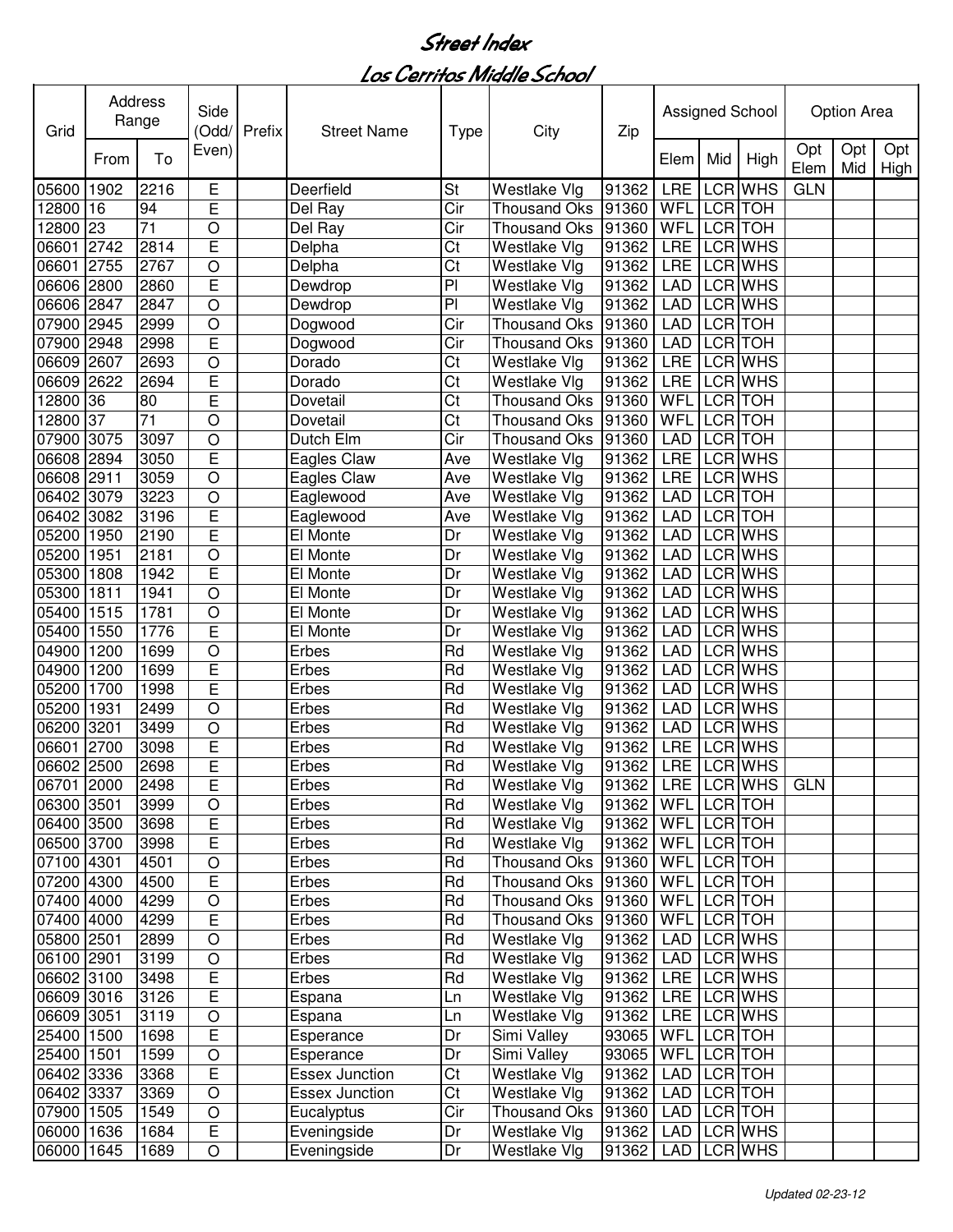| Grid                     |                | <b>Address</b><br>Range | Side<br>(Odd/      | Prefix | <b>Street Name</b>               | <b>Type</b>            | City                                   | Zip            |             |                | Assigned School            |             | Option Area |                    |
|--------------------------|----------------|-------------------------|--------------------|--------|----------------------------------|------------------------|----------------------------------------|----------------|-------------|----------------|----------------------------|-------------|-------------|--------------------|
|                          | From           | To                      | Even)              |        |                                  |                        |                                        |                | Elem        | Mid            | High                       | Opt<br>Elem | Opt<br>Mid  | Opt<br><b>High</b> |
| 06604                    | 2857           | 2917                    | O                  |        | Evesham                          | Ave                    | Westlake Vlg                           | 91362          | <b>LRE</b>  |                | LCR WHS                    |             |             |                    |
| 06604                    | 2858           | 2912                    | E                  |        | Evesham                          | Ave                    | Westlake Vlg                           | 91362          | <b>LRE</b>  |                | LCR WHS                    |             |             |                    |
| 12800                    | $\overline{4}$ | 24                      | E                  |        | Faculty                          | Ct                     | <b>Thousand Oks</b>                    | 91360          | WFL         |                | LCR TOH                    |             |             |                    |
| 12800                    | 5              | 23                      | O                  |        | Faculty                          | Ct                     | <b>Thousand Oks</b>                    | 91360          | WFL         | <b>LCR</b>     | <b>TOH</b>                 |             |             |                    |
| 18500                    | 8              | 112                     | E                  |        | <b>Fallen Oaks</b>               | Dr                     | <b>Thousand Oks</b>                    | 91360          | WFL         | LCR TOH        |                            |             |             |                    |
| 18500                    | 9              | 73                      | O                  |        | <b>Fallen Oaks</b>               | Dr                     | <b>Thousand Oks</b>                    | 91360          | <b>WFL</b>  | LCR TOH        |                            |             |             |                    |
| 05200                    | 1960           | 1990                    | E                  |        | Falon                            | Ct                     | Westlake Vlg                           | 91362          | <b>LAD</b>  |                | LCR WHS                    |             |             |                    |
| 05200                    | 1961           | 1961                    | O                  |        | Falon                            | Ct                     | Westlake Vlg                           | 91362          | <b>LAD</b>  |                | LCR WHS                    |             |             |                    |
| 06606                    | 1964           | 2060                    | Ē                  |        | Fawnridge                        | Ave                    | Westlake Vlg                           | 91362          | <b>LAD</b>  |                | LCR WHS                    |             |             |                    |
| 06606                    | 1969           | 2045                    | $\overline{O}$     |        | Fawnridge                        | Ave                    | Westlake Vlg                           | 91362          | <b>LAD</b>  |                | LCR WHS                    |             |             |                    |
| 06200                    | 3402           | 3450                    | Ē                  |        | Fayance                          | P <sub>1</sub>         | Westlake Vlg                           | 91362          | <b>LAD</b>  |                | LCR WHS                    |             |             |                    |
| 06200                    | 3403           | 3443                    | O                  |        | Fayance                          | P <sub>1</sub>         | Westlake Vlg                           | 91362          | <b>LAD</b>  |                | LCR WHS                    |             |             |                    |
| 06606                    | 2408           | 2660                    | E                  |        | Featherwood                      | St                     | Westlake Vlg                           | 91362          | <b>LAD</b>  |                | LCR WHS                    |             |             |                    |
| 06606                    | 2421           | 2655                    | O                  |        | Featherwood                      | St                     | Westlake Vlg                           | 91362          | <b>LAD</b>  |                | LCR WHS                    |             |             |                    |
| 06608                    | 3020           | 3196                    | E                  |        | Ferncrest                        | P <sub>1</sub>         | Westlake Vlg                           | 91362          | <b>LRE</b>  |                | LCR WHS                    |             |             |                    |
| 06608                    | 3181           | 3193                    | O                  |        | Ferncrest                        | P <sub>1</sub>         | Westlake Vlg                           | 91362          | <b>LRE</b>  |                | <b>LCR WHS</b>             |             |             |                    |
| 06500                    | 2203           | 2287                    | $\circ$            |        | Fernleaf                         | $\overline{\text{Ct}}$ | <b>Thousand Oks</b>                    | 91360          | <b>WFL</b>  | <b>LCR</b> TOH |                            |             |             |                    |
| 06500                    | 2244           | 2298                    | E                  |        | Fernleaf                         | $\overline{\text{Ct}}$ | <b>Thousand Oks</b>                    | 91360          | WFL         | <b>LCR</b> TOH |                            |             |             |                    |
| 07700                    | 3635           | 3651                    | O                  |        | Festival                         | Ct                     | <b>Thousand Oks</b>                    | 91360          | <b>WFL</b>  |                | <b>LCR</b> TOH             |             |             |                    |
| 07700                    | 3650           | 3650                    | E                  |        | Festival                         | Ct                     | <b>Thousand Oks</b>                    | 91360          | <b>WFL</b>  | <b>LCR</b> TOH |                            |             |             |                    |
| 07700                    | 3616           | 3680                    | E                  |        | <b>Field Crest</b>               | Ct                     | <b>Thousand Oks</b>                    | 91360          | <b>WFL</b>  | <b>LCR</b> TOH |                            |             |             |                    |
| 07700                    | 3649           | 3665                    | O                  |        | <b>Field Crest</b>               | $\overline{\text{C}t}$ | <b>Thousand Oks</b>                    | 91360          | <b>WFL</b>  |                | <b>LCR</b> TOH             |             |             |                    |
| 06701                    | 2150           | 2182                    | E                  |        | Flintridge                       | $\overline{\text{C}t}$ | Westlake Vlg                           | 91362          | <b>LRE</b>  |                | <b>LCR WHS</b>             | <b>GLN</b>  |             |                    |
| 06701                    | 2175           | 2183                    | O                  |        | Flintridge                       | $\overline{\text{Ct}}$ | Westlake Vlg                           | 91362          | <b>LRE</b>  |                | <b>LCR WHS</b>             | <b>GLN</b>  |             |                    |
| 07700                    | 3604           | 3652                    | Ē                  |        | Floradale                        | $\overline{\text{C}t}$ | <b>Thousand Oks</b>                    | 91360          | <b>WFL</b>  | <b>LCR</b> TOH |                            |             |             |                    |
| 07700                    | 3605           | 3653                    | $\circ$            |        | Floradale                        | Ct                     | <b>Thousand Oks</b>                    | 91360          | <b>WFL</b>  | LCR TOH        |                            |             |             |                    |
| 06608                    | 2750           | 2998                    | E                  |        | Florentine                       | Ct                     | Westlake Vlg                           | 91362          | LRE         |                | <b>LCR WHS</b>             |             |             |                    |
| 06608                    | 2759           | 2883                    | O                  |        | Florentine                       | Ct                     | Westlake Vlg                           | 91362          | LRE         |                | LCR WHS                    |             |             |                    |
| 07700                    | 761            | 801                     | O                  |        | <b>Flying Hills</b>              | Ln                     | <b>Thousand Oks</b>                    | 91360          | WFL         |                | LCR TOH                    |             |             |                    |
| 07700                    | 792            | 808                     | E                  |        | <b>Flying Hills</b>              | Ln                     | <b>Thousand Oks</b>                    | 91360          | WFL         | <b>LCR</b>     | <b>TOH</b>                 |             |             |                    |
| 07201                    | 4296           | 4356                    | Ē                  |        | <b>Forest Oaks</b>               | Dr                     | Thousand Oks 91360                     |                | WFL         |                | LCR TOH                    |             |             |                    |
| 07201 4331               |                | 4343                    | O                  |        | <b>Forest Oaks</b>               | Dr                     | Thousand Oks  91360   WFL   LCR   TOH  |                |             |                |                            |             |             |                    |
| 06607 2330               |                | 2378                    | E                  |        | <b>Fountain Crest</b>            | Ln                     | Westlake Vlg                           | 91362          |             |                | LAD LCR WHS                |             |             |                    |
| 06607 2381               |                | 2389                    | O                  |        | <b>Fountain Crest</b>            | Ln                     | Westlake Vlg                           | 91362          |             |                | LAD LCR WHS                |             |             |                    |
| 06608 3101               |                | 3167                    | $\bigcirc$         |        | Foxtail                          | Ct                     | Westlake Vlg                           | 91362          | LRE LCR WHS |                |                            |             |             |                    |
| 06608 3102               |                | 3170                    | E                  |        | Foxtail                          | Ct                     | Westlake Vlg                           | 91362          | LRE LCR WHS |                |                            |             |             |                    |
| 07700 3601               |                | 3633                    | O                  |        | Foxwood                          | Ct                     | Thousand Oks 91360                     |                | WFL LCR TOH |                |                            |             |             |                    |
| 07700 3618               |                | 3634                    | E                  |        | Foxwood                          | Ct                     | Thousand Oks 91360                     |                | WFL LCR TOH |                |                            |             |             |                    |
| 05400 1560               |                | 1694                    | E                  |        | Fremont                          | Dr                     | Westlake Vlg                           | 91362          |             |                | LAD LCR WHS                |             |             |                    |
| 05400 1575               |                | 1681                    | $\circ$            |        | Fremont                          | Dr                     | Westlake Vlg                           | 91362          | LAD         |                | LCR WHS                    |             |             |                    |
| 05200 1930               |                | 2010                    | E                  |        | Fullbroke                        | Dr                     | Westlake Vlg                           | 91362          |             |                | LAD LCR WHS                |             |             |                    |
| 05200 1933<br>06602 3153 |                | 1951<br>3273            | $\circ$<br>$\circ$ |        | Fullbroke<br><b>Futura Point</b> | Dr                     | Westlake Vlg<br>Westlake Vlg           | 91362<br>91362 |             |                | LAD LCR WHS<br>LRE LCR WHS |             |             |                    |
| 06602 3178               |                | 3274                    | E                  |        | <b>Futura Point</b>              |                        | Westlake Vlg                           | 91362          |             |                | LRE LCR WHS                |             |             |                    |
| 06200 1802               |                | 1866                    | E                  |        | Gammon                           | Ct                     | Westlake Vlg                           | 91362          |             |                | LAD LCR WHS                |             |             |                    |
| 06200 1803               |                | 1899                    | $\circ$            |        | Gammon                           | Ct                     | Westlake Vlg                           | 91362          |             |                | LAD LCR WHS                |             |             |                    |
| 06604 2301               |                | 2495                    | $\bigcirc$         |        | Gillingham                       | Cir                    | Westlake Vlg                           | 91362          |             |                | LRE LCR WHS                |             |             |                    |
| 06604 2304               |                | 2494                    | E                  |        | Gillingham                       | Cir                    | Westlake Vlg                           | 91362          |             |                | LRE LCR WHS                |             |             |                    |
| 07700 3611               |                | 3691                    | $\bigcirc$         |        | Gingerwood                       | Ct                     | Thousand Oks 91360                     |                | WFL LCR TOH |                |                            |             |             |                    |
| 07700 3612               |                | 3676                    | E                  |        | Gingerwood                       | Ct                     | Thousand Oks   91360                   |                | WFL LCR TOH |                |                            |             |             |                    |
| 12800 3245               |                | 3249                    | O                  |        | Ginko                            | Ct                     | Thousand Oks   91360   WFL   LCR   TOH |                |             |                |                            |             |             |                    |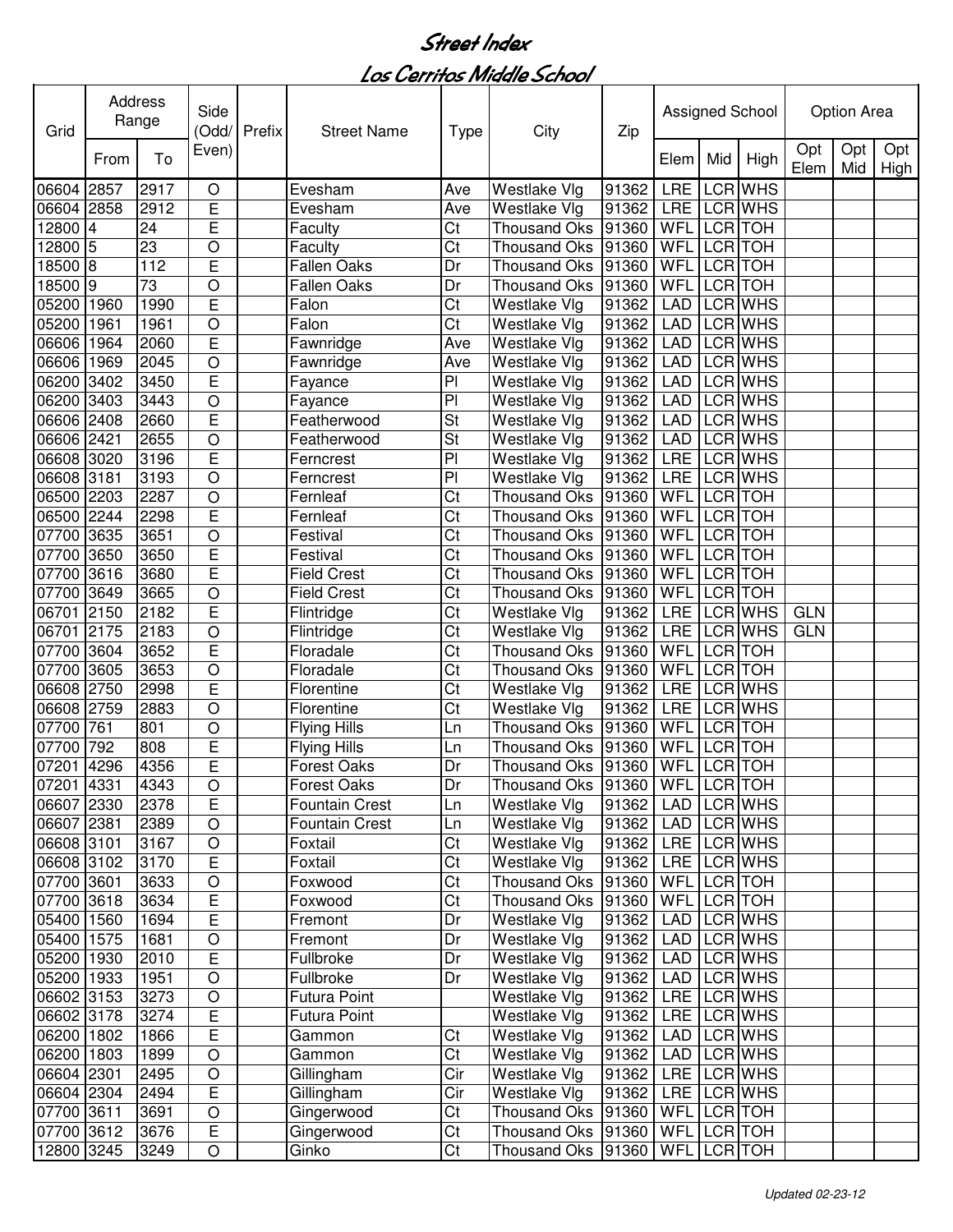| Grid       |      | Address<br>Range | Side<br>(Odd/           | Prefix | <b>Street Name</b>    | <b>Type</b>              | City                           | Zip   |             |                | Assigned School |             | Option Area |             |
|------------|------|------------------|-------------------------|--------|-----------------------|--------------------------|--------------------------------|-------|-------------|----------------|-----------------|-------------|-------------|-------------|
|            | From | To               | Even)                   |        |                       |                          |                                |       | Elem        | Mid            | High            | Opt<br>Elem | Opt<br>Mid  | Opt<br>High |
| 12800      | 3252 | 3254             | Е                       |        | Ginko                 | Ct                       | <b>Thousand Oks</b>            | 91360 | WFL         | <b>LCR</b>     | <b>TOH</b>      |             |             |             |
| 12800      | 2873 | 3085             | O                       |        | Globe                 | Ave                      | <b>Thousand Oks</b>            | 91360 | <b>WFL</b>  | LCR TOH        |                 |             |             |             |
| 12800      | 2910 | 3090             | E                       |        | Globe                 | Ave                      | Thousand Oks 91360             |       | WFL         | LCR TOH        |                 |             |             |             |
| 06602 2228 |      | 2284             | $\overline{\mathsf{E}}$ |        | Green Oak             | Ct                       | Westlake Vlg                   | 91362 | <b>LRE</b>  |                | LCR WHS         |             |             |             |
| 06602 2231 |      | 2279             | $\circ$                 |        | Green Oak             | Ct                       | Westlake Vlg                   | 91362 | <b>LRE</b>  |                | LCR WHS         |             |             |             |
| 06701      | 2177 | 2235             | $\circ$                 |        | Greenpark             | Ct                       | Westlake Vlg                   | 91362 | <b>LRE</b>  |                | LCR WHS         | <b>GLN</b>  |             |             |
| 06701      | 2178 | 2196             | E                       |        | Greenpark             | Ct                       | Westlake Vlg                   | 91362 | <b>LRE</b>  |                | LCR WHS         | <b>GLN</b>  |             |             |
| 06402 3355 |      | 3387             | $\circ$                 |        | Hampton               | Ct                       | Westlake Vlg                   | 91362 | <b>LAD</b>  | LCR TOH        |                 |             |             |             |
| 06402 3360 |      | 3392             | Ē                       |        | Hampton               | Ct                       | Westlake Vlg                   | 91362 | <b>LAD</b>  | LCR TOH        |                 |             |             |             |
| 06606 1955 |      | 2183             | $\circ$                 |        | Hathaway              | Ave                      | Westlake Vlg                   | 91362 | <b>LAD</b>  |                | LCR WHS         |             |             |             |
| 06606 1958 |      | 2150             | E                       |        | Hathaway              | Ave                      | Westlake Vlg                   | 91362 | <b>LAD</b>  |                | LCR WHS         |             |             |             |
| 05200 1802 |      | 1984             | E                       |        | Havenwood             | Dr                       | Westlake Vlg                   | 91362 | <b>LAD</b>  |                | LCR WHS         |             |             |             |
| 05200      | 1825 | 1975             | $\overline{O}$          |        | Havenwood             | Dr                       | Westlake Vlg                   | 91362 | <b>LAD</b>  |                | LCR WHS         |             |             |             |
| 06603 2412 |      | 2520             | Ē                       |        | Haymarket             | St                       | Westlake Vlg                   | 91362 | LRE         |                | LCR WHS         |             |             |             |
| 06603 2415 |      | 2507             | $\circ$                 |        | Haymarket             | St                       | Westlake Vlg                   | 91362 | <b>LRE</b>  |                | LCR WHS         |             |             |             |
| 12800      | 3161 | 3385             | $\circ$                 |        | Heatherglow           | $\overline{\mathsf{St}}$ | <b>Thousand Oks</b>            | 91360 | WFL         | LCR TOH        |                 |             |             |             |
| 12800      | 3162 | 3400             | Ē                       |        | Heatherglow           | <b>St</b>                | Thousand Oks                   | 91360 | WFL         | <b>LCR</b> TOH |                 |             |             |             |
| 06402 2780 |      | 3170             | Ē                       |        | <b>Heavenly Ridge</b> | $\overline{\mathsf{St}}$ | Westlake Vlg                   | 91362 | <b>LAD</b>  | <b>LCR</b> TOH |                 |             |             |             |
| 06402 2813 |      | 3153             | $\circ$                 |        | Heavenly Ridge        | $\overline{\mathsf{St}}$ | Westlake Vlg                   | 91362 | <b>LAD</b>  | LCR TOH        |                 |             |             |             |
| 06607      | 2850 | 2882             | E                       |        | Hickory Wood          | Ln                       | Westlake Vlg                   | 91362 | <b>LAD</b>  |                | LCR WHS         |             |             |             |
| 06607 2855 |      | 2863             | $\circ$                 |        | Hickory Wood          | Ln                       | Westlake Vlg                   | 91362 | <b>LAD</b>  |                | LCR WHS         |             |             |             |
| 06601      | 2720 | 2816             | Ē                       |        | Hilary                | Ct                       | Westlake Vlg                   | 91362 | <b>LRE</b>  |                | LCR WHS         |             |             |             |
| 06601      | 2767 | 2815             | $\circ$                 |        | Hilary                | Ct                       | Westlake Vlg                   | 91362 | <b>LRE</b>  |                | LCR WHS         |             |             |             |
| 08800      | 2814 | 2862             | E                       |        | Hillman               | St                       | <b>Thousand Oks</b>            | 91360 | <b>LAD</b>  | <b>LCR</b> TOH |                 |             |             |             |
| 08800      | 2815 | 2873             | $\overline{O}$          |        | Hillman               | $\overline{\mathsf{St}}$ | <b>Thousand Oks</b>            | 91360 | <b>LAD</b>  | <b>LCR</b> TOH |                 |             |             |             |
| 06701      | 2244 | 2264             | E                       |        | Hollowpark            | Ct                       | Westlake Vlg                   | 91362 | <b>LRE</b>  |                | LCR WHS         | <b>GLN</b>  |             |             |
| 06701      | 2251 | 2263             | $\circ$                 |        | Hollowpark            | Ct                       | Westlake Vlg                   | 91362 | <b>LRE</b>  |                | LCR WHS         | <b>GLN</b>  |             |             |
| 07900      | 1509 | 1559             | $\circ$                 |        | Holly                 | Ct                       | Thousand Oks 91360             |       | <b>LAD</b>  | LCR TOH        |                 |             |             |             |
| 07900      | 1514 | 1560             | E                       |        | Holly                 | Ct                       | Thousand Oks 91360             |       | <b>LAD</b>  | LCR TOH        |                 |             |             |             |
| 06608      | 2825 | 3047             | $\circ$                 |        | Hollycrest            | Ave                      | Westlake Vlg                   | 91362 | <b>LRE</b>  |                | LCR WHS         |             |             |             |
| 06608 3016 |      | 3090             | Ē                       |        | Hollycrest            | Ave                      | Westlake Vlg                   | 91362 |             |                | LRE LCRWHS      |             |             |             |
| 06607 2564 |      | 2564             | $\overline{\mathsf{E}}$ |        | Hollyview             | $\overline{P}$           | Thousand Oks 91360 LAD LCR WHS |       |             |                |                 |             |             |             |
| 07700 1222 |      | 1254             | E                       |        | Honeysuckle           | Ct                       | Thousand Oks 91360             |       | WFL LCR TOH |                |                 |             |             |             |
| 07700 1223 |      | 1255             | $\bigcirc$              |        | Honeysuckle           | Ct                       | Thousand Oks   91360           |       | WFL LCR TOH |                |                 |             |             |             |
| 06500 2048 |      | 3072             | E                       |        | Hyssop                | Ct                       | Thousand Oks 91360             |       | WFL LCR TOH |                |                 |             |             |             |
| 06500 2061 |      | 2073             | $\circ$                 |        | Hyssop                | Ct                       | Thousand Oks 91360             |       | WFL LCR TOH |                |                 |             |             |             |
| 12800 3273 |      | 3319             | $\bigcirc$              |        | Independence          | Ct                       | Thousand Oks 91360             |       | WFL LCR TOH |                |                 |             |             |             |
| 12800 3276 |      | 3298             | E                       |        | Independence          | Ct                       | Thousand Oks 91360             |       | WFL LCR TOH |                |                 |             |             |             |
| 06605 3418 |      | 3550             | E                       |        | Indian Ridge          | Cir                      | Westlake Vlg                   | 91362 | LRE         |                | <b>LCR WHS</b>  |             |             |             |
| 06605 3427 |      | 3547             | $\circ$                 |        | Indian Ridge          | Cir                      | Westlake Vlg                   | 91362 |             |                | LRE LCR WHS     |             |             |             |
| 06604 2701 |      | 2969             | $\circ$                 |        | Irongate              | PI                       | Westlake Vlg                   | 91362 |             |                | LRE LCR WHS     |             |             |             |
| 06604 2736 |      | 2956             | E                       |        | Irongate              | PI                       | Westlake Vlg                   | 91362 |             |                | LRE LCR WHS     |             |             |             |
| 12800 202  |      | 256              | E                       |        | Ironwood              | Cir                      | Thousand Oks 91360             |       | WFL LCR TOH |                |                 |             |             |             |
| 12800 203  |      | 257              | $\circ$                 |        | Ironwood              | Cir                      | Thousand Oks 91360             |       | WFL LCR TOH |                |                 |             |             |             |
| 09600 601  |      | 699              | $\circ$                 | Ε      | Janss                 | Rd                       | Thousand Oks 91360             |       | GLN LCR TOH |                |                 |             |             |             |
| 09700 801  |      | 999              | $\circ$                 | E      | Janss                 | $\overline{Rd}$          | Thousand Oks 91360             |       | GLN LCR TOH |                |                 |             |             |             |
| 09800 1001 |      | 1199             | $\circ$                 | E      | Janss                 | Rd                       | Thousand Oks 91360             |       | GLN LCR TOH |                |                 |             |             |             |
| 05100 1600 |      | 1698             | E                       | E      | Janss                 | Rd                       | Westlake Vlg                   | 91362 | LAD         |                | LCR WHS         |             |             |             |
| 05400 1401 |      | 1499             | $\circ$                 | E      | Janss                 | Rd                       | Westlake Vlg                   | 91362 | LAD         |                | LCR WHS         |             |             |             |
| 06601 2736 |      | 2844             | E                       |        | Jason                 | Ct                       | Westlake Vlg                   | 91362 |             |                | LRE LCR WHS     |             |             |             |
| 06601 2783 |      | 2843             | $\circ$                 |        | Jason                 | Ct                       | Westlake Vlg                   | 91362 |             |                | LRE LCR WHS     |             |             |             |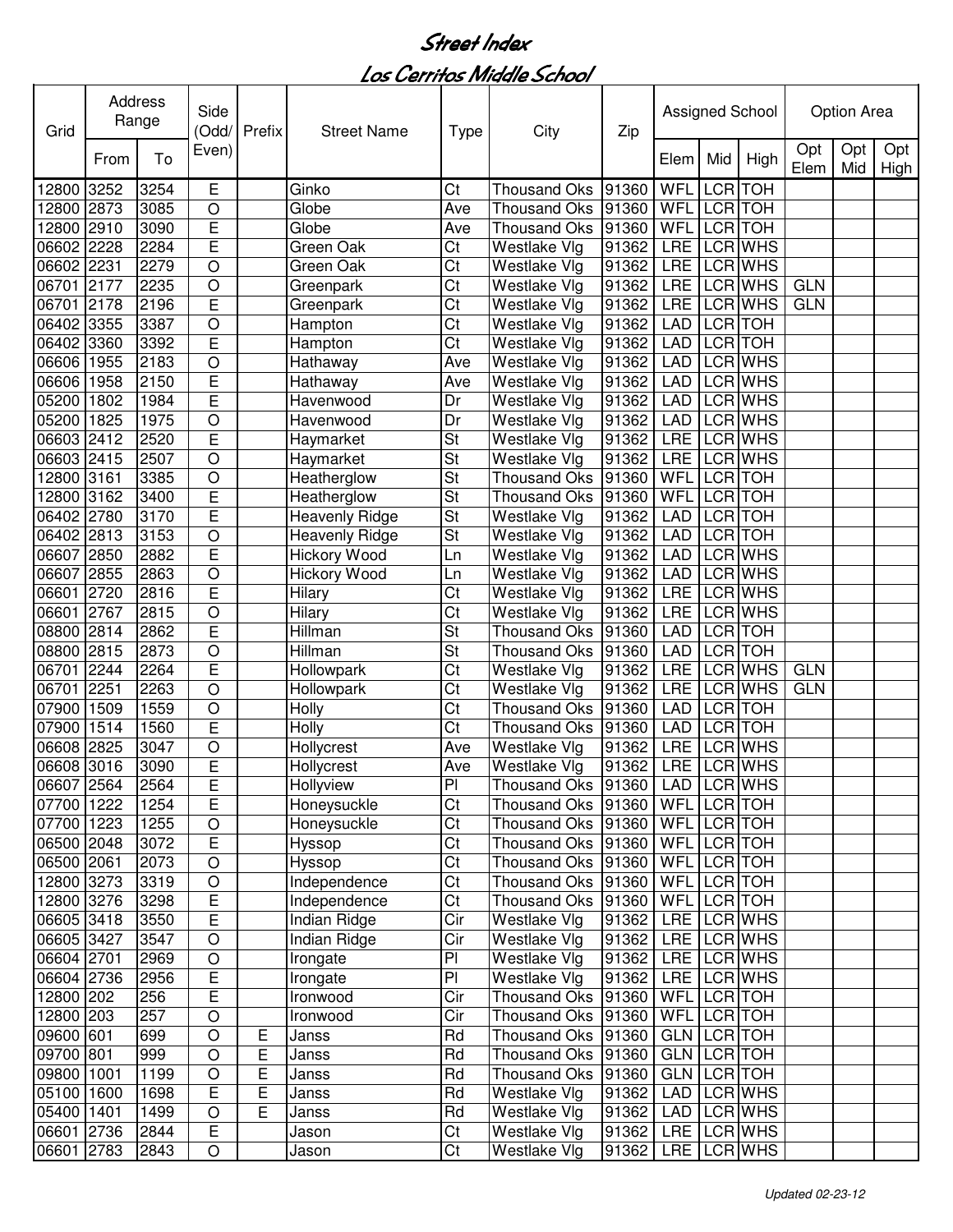| Grid       |       | Address<br>Range | Side<br>(Odd/           | Prefix | <b>Street Name</b> | <b>Type</b>              | City                                  | Zip                   |             |                | Assigned School |             | <b>Option Area</b> |             |
|------------|-------|------------------|-------------------------|--------|--------------------|--------------------------|---------------------------------------|-----------------------|-------------|----------------|-----------------|-------------|--------------------|-------------|
|            | From  | To               | Even)                   |        |                    |                          |                                       |                       | Elem        | Mid            | High            | Opt<br>Elem | Opt<br>Mid         | Opt<br>High |
| 06603      | 2500  | 2720             | E                       |        | Kensington         | Ave                      | Westlake Vlg                          | 91362                 | LRE         |                | LCR WHS         |             |                    |             |
| 06603 2501 |       | 2721             | O                       |        | Kensington         | Ave                      | Westlake Vlg                          | 91362                 | <b>LRE</b>  |                | LCR WHS         |             |                    |             |
| 06603 2642 |       | 2948             | E                       |        | Knightsbridge      | Ave                      | Westlake Vlg                          | 91362                 | <b>LRE</b>  |                | LCR WHS         |             |                    |             |
| 06609      | 3101  | 3147             | O                       |        | La Casa            | Ct                       | Westlake Vlg                          | 91362                 | <b>LRE</b>  |                | LCR WHS         |             |                    |             |
| 06609      | 3104  | 3148             | E                       |        | La Casa            | Ct                       | Westlake Vlg                          | 91362                 | <b>LRE</b>  |                | LCR WHS         |             |                    |             |
| 04900      | 1831  | 2013             | O                       |        | La Granada         | Dr                       | Westlake Vlg                          | 91362                 | <b>LAD</b>  |                | LCR WHS         |             |                    |             |
| 05100      | 1815  | 1815             | O                       |        | La Granada         | Dr                       | Westlake Vlg                          | 91362                 | <b>LAD</b>  |                | LCR WHS         |             |                    |             |
| 06609 3290 |       | 3658             | E                       |        | Lang Ranch         | Pkwy                     | Westlake Vlg                          | 91362                 | <b>LRE</b>  |                | LCR WHS         |             |                    |             |
| 06609 3301 |       | 3999             | $\circ$                 |        | Lang Ranch         | Pkwy                     | Westlake Vlg                          | 91362                 | <b>LRE</b>  |                | LCR WHS         |             |                    |             |
| 08200      | 3213  | 3297             | O                       |        | Lanier             | PI                       | <b>Thousand Oks</b>                   | 91360                 | WFL         | LCR TOH        |                 |             |                    |             |
| 08200      | 3216  | 3296             | Ē                       |        | Lanier             | PI                       | <b>Thousand Oks</b>                   | 91360                 | <b>WFL</b>  | LCR TOH        |                 |             |                    |             |
| 25400      | 15400 | 15498            | $\overline{\mathsf{E}}$ |        | LaPeyre            | Ct                       | Moorpark                              | 93021                 | <b>WFL</b>  | LCR TOH        |                 |             |                    |             |
| 25400      | 15401 | 15499            | $\overline{O}$          |        | LaPeyre            | $\overline{\text{C}t}$   | Moorpark                              | 93021                 | <b>WFL</b>  | <b>LCR</b> TOH |                 |             |                    |             |
| 25400      | 15500 | 15698            | Ē                       |        | LaPeyre            | Rd                       | Moorpark                              | 93021                 | WFL         |                | LCR TOH         |             |                    |             |
| 25400      | 15501 | 15699            | $\circ$                 |        | LaPeyre            | Rd                       | Moorpark                              | 93021                 | WFL         |                | LCR TOH         |             |                    |             |
| 07700      | 3358  | 3382             | Ē                       |        | Larkhaven          | $\overline{\text{C}t}$   | <b>Thousand Oks</b>                   | 91360                 | <b>WFL</b>  |                | <b>LCR</b> TOH  |             |                    |             |
| 07700      | 3367  | 3383             | O                       |        | Larkhaven          | $\overline{\text{C}t}$   | <b>Thousand Oks</b>                   | 91360                 | <b>WFL</b>  |                | <b>LCR</b> TOH  |             |                    |             |
| 12800      | 89    | 259              | O                       |        | Larkhill           | $\overline{\mathsf{St}}$ | <b>Thousand Oks</b>                   | 91360                 | <b>WFL</b>  |                | <b>LCR</b> TOH  |             |                    |             |
| 12800      | 150   | 240              | Ē                       |        | Larkhill           | St                       | <b>Thousand Oks</b>                   | 91360                 | WFL         |                | LCR TOH         |             |                    |             |
| 06701      | 2385  | 2433             | O                       |        | Laurelpark         | $\overline{\text{Ct}}$   | Westlake Vlg                          | 91362                 | <b>LRE</b>  |                | LCR WHS         | <b>GLN</b>  |                    |             |
| 06100      | 1860  | 1980             | $\overline{O}$          |        | Laurelwood         | Ct                       | Westlake Vlg                          | 91362                 | <b>LAD</b>  |                | LCR WHS         |             |                    |             |
| 06100      | 1860  | 1980             | E                       |        | Laurelwood         | Ct                       | Westlake Vlg                          | 91362                 | <b>LAD</b>  |                | <b>LCR WHS</b>  |             |                    |             |
| 06601      | 2074  | 2122             | E                       |        | Laurelwood         | Dr                       | Westlake Vlg                          | 91362                 | <b>LRE</b>  |                | <b>LCR WHS</b>  |             |                    |             |
| 06602      | 2061  | 2277             | O                       |        | Laurelwood         | Dr                       | Westlake Vlg                          | 91362                 | <b>LRE</b>  |                | <b>LCR WHS</b>  |             |                    |             |
| 06604 2280 |       | 2360             | E                       |        | Laurelwood         | Dr                       | Westlake Vlg                          | 91362                 | <b>LRE</b>  |                | <b>LCR WHS</b>  |             |                    |             |
| 06604 2335 |       | 2363             | O                       |        | Laurelwood         | Dr                       | Westlake Vlg                          | 91362                 | <b>LRE</b>  |                | LCR WHS         |             |                    |             |
| 06500 4010 |       | 4136             | E                       |        | Lemonberry         | P <sub>1</sub>           | <b>Thousand Oks</b>                   | 91360                 | WFL         |                | LCR TOH         |             |                    |             |
| 06500      | 4025  | 4135             | $\circ$                 |        | Lemonberry         | PI                       | Thousand Oks                          | 91360                 | <b>WFL</b>  | LCR TOH        |                 |             |                    |             |
| 06610 2765 |       | 2893             | $\circ$                 |        | Limestone          | Dr                       | Westlake Vlg                          | 91362                 | LRE         |                | <b>LCR WHS</b>  |             |                    |             |
| 06610      | 2794  | 2872             | E                       |        | Limestone          | Dr                       | Westlake Vlg                          | 91362                 | LRE         |                | <b>LCR WHS</b>  |             |                    |             |
| 06605      | 2547  | 2571             | O                       |        | Littlefield        | Ct                       | Westlake Vlg                          | 91362                 | <b>LRE</b>  |                | <b>LCR WHS</b>  |             |                    |             |
| 06605 2554 |       | 2562             | E                       |        | Littlefield        | Ct                       | Westlake Vlg                          | 91362 LRE LCR WHS     |             |                |                 |             |                    |             |
| 07700 3608 |       | 3656             | E                       |        | Lockford           | Ct                       | Thousand Oks  91360   WFL   LCR   TOH |                       |             |                |                 |             |                    |             |
| 07700 3609 |       | 3657             | O                       |        | Lockford           | Ct                       | Thousand Oks  91360   WFL   LCR   TOH |                       |             |                |                 |             |                    |             |
| 05701 2454 |       | 2474             | $\overline{E}$          |        | Lone Tree          | Ct                       | Westlake Vlg                          | 91362   LAD   LCR WHS |             |                |                 |             |                    |             |
| 05701 2455 |       | 2475             | $\circ$                 |        | Lone Tree          | Ct                       | Westlake Vlg                          | 91362   LAD   LCR WHS |             |                |                 |             |                    |             |
| 08902 2585 |       | 2641             | $\circ$                 |        | Los Arcos          | Cir                      | Thousand Oks   91360                  |                       | WFL LCR TOH |                |                 | <b>GLN</b>  |                    |             |
| 08902 2588 |       | 2630             | Е                       |        | Los Arcos          | Cir                      | Thousand Oks 91360                    |                       | WFL LCR TOH |                |                 | <b>GLN</b>  |                    |             |
| 07500 11   |       | 361              | $\circ$                 | Е      | Lucero             | St                       | Thousand Oks 91360                    |                       | WFL LCR TOH |                |                 |             |                    |             |
| 07500 14   |       | 362              | E                       | E      | Lucero             | <b>St</b>                | Thousand Oks 91360                    |                       | WFL LCR TOH |                |                 |             |                    |             |
| 07500 23   |       | 35               | $\circ$                 | W      | Lucero             | <b>St</b>                | Thousand Oks   91360                  |                       | WFL LCR TOH |                |                 |             |                    |             |
| 25300 373  |       | 455              | $\circ$                 |        | Lucero             | <b>St</b>                | Thousand Oks 91360                    |                       | WFL LCR TOH |                |                 |             |                    |             |
| 25300 408  |       | 456              | E                       |        | Lucero             | <b>St</b>                | Thousand Oks 91360                    |                       | WFL LCR TOH |                |                 |             |                    |             |
| 07700 1449 |       | 1465             | $\circ$                 |        | Mabrey             | $\overline{\text{C}t}$   | Thousand Oks   91360                  |                       | WFL LCR TOH |                |                 |             |                    |             |
| 18500 6    |       | 178              | E                       |        | Magellan           | $\overline{\mathsf{St}}$ | Thousand Oks   91360                  |                       | WFL LCR TOH |                |                 |             |                    |             |
| 18500 43   |       | 169              | $\bigcirc$              |        | Magellan           | $\overline{\mathsf{St}}$ | Thousand Oks   91360                  |                       | WFL LCR TOH |                |                 |             |                    |             |
| 12800 2910 |       | 2918             | E                       |        | Mallard            | Ave                      | Thousand Oks   91360                  |                       | WFL LCR TOH |                |                 |             |                    |             |
| 12800 2911 |       | 2919             | $\circ$                 |        | Mallard            | Ave                      | Thousand Oks 91360                    |                       | WFL LCR TOH |                |                 |             |                    |             |
| 06603 2571 |       | 2629             | O                       |        | Manchester         | Ct                       | Westlake Vlg                          | 91362                 |             |                | LRE LCR WHS     |             |                    |             |
| 06603 2570 |       | 2630             | E                       |        | Manchester         | Ct                       | Westlake Vlg                          | 91362   LRE   LCR WHS |             |                |                 |             |                    |             |
| 06500 3565 |       | 3695             | $\circ$                 |        | Mapleknoll         | PI                       | Westlake Vlg                          | 91362                 | WFL LCR TOH |                |                 |             |                    |             |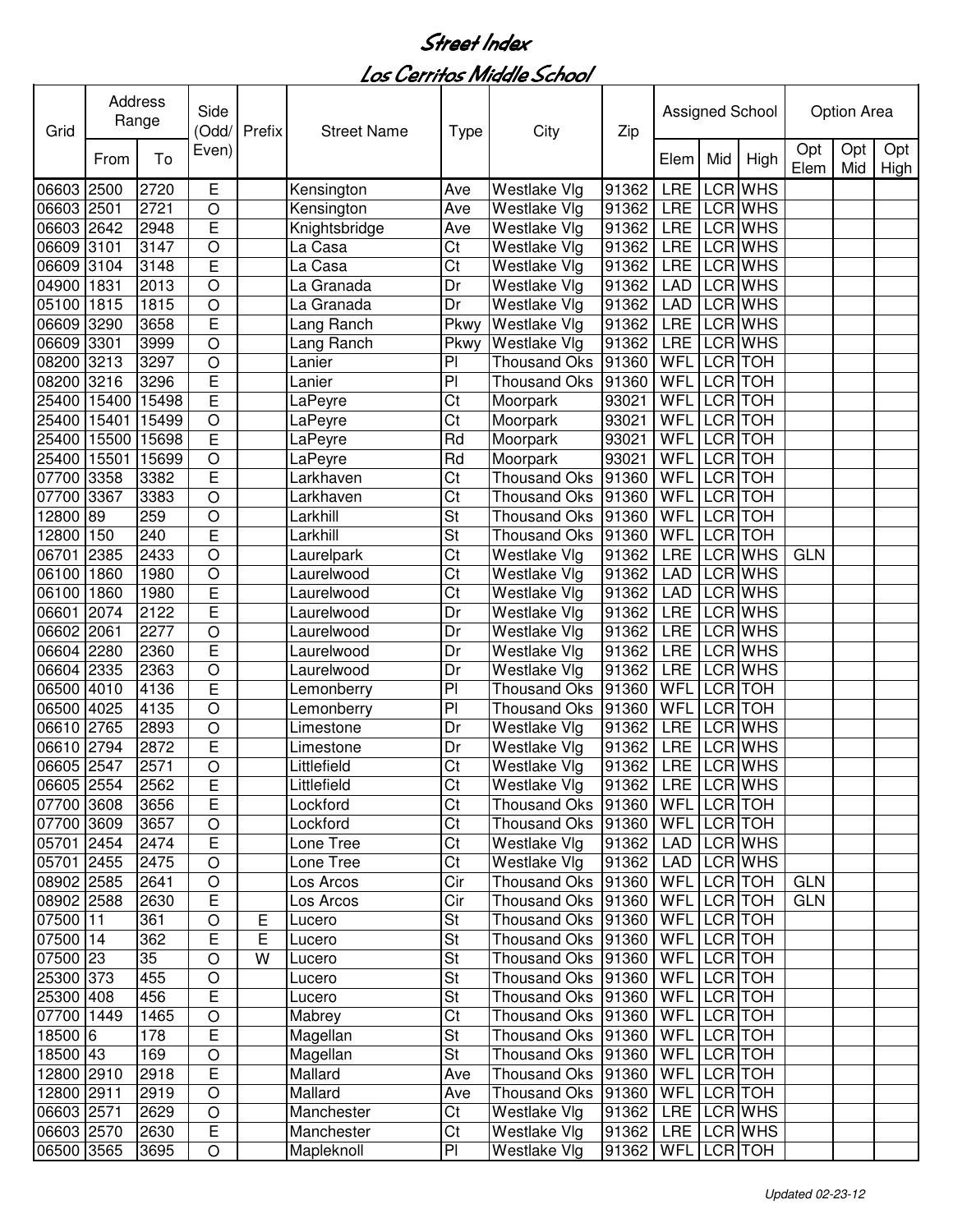| Grid       |      | Address<br>Range | Side<br>(Odd/  | Prefix | <b>Street Name</b>  | <b>Type</b>              | City                                  | Zip   |                    |            | Assigned School |             | <b>Option Area</b> |             |
|------------|------|------------------|----------------|--------|---------------------|--------------------------|---------------------------------------|-------|--------------------|------------|-----------------|-------------|--------------------|-------------|
|            | From | To               | Even)          |        |                     |                          |                                       |       | Elem               | Mid        | High            | Opt<br>Elem | Opt<br>Mid         | Opt<br>High |
| 06500      | 3572 | 3696             | E              |        | Mapleknoll          | PI                       | Westlake Vlg                          | 91362 | WFL                | <b>LCR</b> | <b>TOH</b>      |             |                    |             |
| 08800      | 2811 | 2885             | $\circ$        |        | Marietta            | Cir                      | <b>Thousand Oks</b>                   | 91360 | <b>LAD</b>         |            | LCR TOH         |             |                    |             |
| 08800      | 2826 | 2850             | E              |        | Marietta            | Cir                      | <b>Thousand Oks</b>                   | 91360 | LAD                |            | LCR TOH         |             |                    |             |
| 07900      | 3003 | 3063             | $\circ$        |        | Marigold            | PI                       | <b>Thousand Oks</b>                   | 91360 | LAD                | <b>LCR</b> | <b>TOH</b>      |             |                    |             |
| 05200      | 1812 | 1966             | E              |        | Marview             | Dr                       | Westlake Vlg                          | 91362 | LAD                | <b>LCR</b> | <b>WHS</b>      |             |                    |             |
| 05200      | 1833 | 1981             | $\circ$        |        | Marview             | Dr                       | Westlake Vlg                          | 91362 | <b>LAD</b>         |            | LCR WHS         |             |                    |             |
| 05300      | 1600 | 1600             | E              |        | Marview             | Dr                       | Westlake Vlg                          | 91362 | <b>LAD</b>         |            | LCR WHS         |             |                    |             |
| 07000      | 1900 | 1924             | Ē              |        | Maya Pradera        | Ln                       | Moorpark                              | 93021 | WFL                |            | LCR TOH         |             |                    |             |
| 07000      | 1915 | 1915             | $\overline{O}$ |        | Maya Pradera        | Ln                       | Moorpark                              | 93021 | WFL                |            | LCR TOH         |             |                    |             |
| 06300      | 1924 | 1984             | E              |        | Mc Crea             | Rd                       | Westlake Vlg                          | 91362 | WFL                |            | LCR TOH         |             |                    |             |
| 06300      | 1925 | 1985             | $\overline{O}$ |        | Mc Crea             | Rd                       | Westlake Vlg                          | 91362 | WFL                |            | LCR TOH         |             |                    |             |
| 06400      | 2009 | 2615             | $\circ$        |        | Mc Crea             | Rd                       | Westlake Vlg                          | 91362 | WFL                |            | LCR TOH         |             |                    |             |
| 06400      | 2010 | 2616             | E              |        | Mc Crea             | Rd                       | Westlake Vlg                          | 91362 | WFL                |            | LCR TOH         |             |                    |             |
| 07501      | 12   | 14               | E              |        | McAfee              | Ct                       | <b>Thousand Oks</b>                   | 91360 | WFL                |            | LCR TOH         |             |                    |             |
| 07501      | 19   | 247              | $\circ$        |        | McAfee              | Ct                       | <b>Thousand Oks</b>                   | 91360 | WFL                |            | LCR TOH         |             |                    |             |
| 05800      | 1917 | 2025             | $\circ$        |        | <b>Meadow Brook</b> | $\overline{\text{C}t}$   | Westlake Vlg                          | 91362 | <b>LAD</b>         |            | LCR WHS         |             |                    |             |
| 05800      | 1934 | 2024             | E              |        | <b>Meadow Brook</b> | $\overline{\text{C}t}$   | Westlake Vlg                          | 91362 | <b>LAD</b>         |            | <b>LCR</b> WHS  |             |                    |             |
| 06602      | 2115 | 2187             | $\circ$        |        | <b>Meadow Brook</b> | $\overline{\text{C}t}$   | Westlake Vlg                          | 91362 | <b>LRE</b>         |            | <b>LCR WHS</b>  |             |                    |             |
| 06602      | 2120 | 2176             | $\overline{E}$ |        | <b>Meadow Brook</b> | $\overline{\text{C}t}$   | <b>Westlake Vlg</b>                   | 91362 | <b>LRE</b>         |            | <b>LCR WHS</b>  |             |                    |             |
| 05400      | 1927 | 1987             | $\circ$        |        | <b>Meadow View</b>  | $\overline{\text{Ct}}$   | Westlake Vlg                          | 91362 | <b>LAD</b>         |            | <b>LCR WHS</b>  |             |                    |             |
| 05400      | 1938 | 1990             | E              |        | <b>Meadow View</b>  | $\overline{\text{Ct}}$   | Westlake Vlg                          | 91362 | <b>LAD</b>         |            | <b>LCR WHS</b>  |             |                    |             |
| 25300      | 511  | 585              | $\circ$        |        | Meadowrun           | $\overline{\mathsf{St}}$ | <b>Thousand Oks</b>                   | 91360 | <b>WFL</b>         |            | <b>LCR</b> TOH  |             |                    |             |
| 25300      | 512  | 586              | Ē              |        | Meadowrun           | St                       | Thousand Oks 91360                    |       | WFL                | <b>LCR</b> | <b>TOH</b>      |             |                    |             |
| 06602      | 2229 | 2229             | $\circ$        |        | Meadowside          | Dr                       | Westlake Vlg                          | 91362 | <b>LRE</b>         |            | <b>LCR WHS</b>  |             |                    |             |
| 06602      | 2272 | 2288             | E              |        | Meadowside          | Dr                       | Westlake Vlg                          | 91362 | <b>LRE</b>         |            | <b>LCR WHS</b>  |             |                    |             |
| 12800      | 2912 | 2998             | E              |        | Meadowwood          | Ave                      | <b>Thousand Oks</b>                   | 91360 | WFL                |            | LCR TOH         |             |                    |             |
| 12800      | 2947 | 2967             | $\circ$        |        | Meadowwood          | Ave                      | <b>Thousand Oks</b>                   | 91360 | WFL                | <b>LCR</b> | <b>TOH</b>      |             |                    |             |
| 07700      | 1309 | 1341             | $\circ$        |        | Mill Creek          | Ct                       | <b>Thousand Oks</b>                   | 91360 | WFL                |            | LCR TOH         |             |                    |             |
| 07700      | 1324 | 1340             | E              |        | Mill Creek          | Ct                       | <b>Thousand Oks</b>                   | 91360 | WFL                |            | LCR TOH         |             |                    |             |
| 06610      | 2615 | 2631             | $\circ$        |        | Miller              | PI                       | Westlake Vlg                          | 91362 | <b>LRE</b>         |            | LCR WHS         |             |                    |             |
| 06610 2618 |      | 2650             | E              |        | Miller              | PI                       | Westlake Vlg                          | 91362 | LRE                |            | LCR WHS         |             |                    |             |
| 07201 4168 |      | 4224             | Е              |        | Minnecota           | Dr                       | Thousand Oks  91360   WFL   LCR   TOH |       |                    |            |                 |             |                    |             |
| 07201      | 4187 | 4229             | O              |        | Minnecota           | Dr                       | Thousand Oks 91360                    |       | <b>WFL</b>         |            | LCR TOH         |             |                    |             |
| 06200 3118 |      | 3394             | E              |        | Montagne            | Way                      | Westlake Vlg                          | 91362 | LAD                |            | LCR WHS         |             |                    |             |
| 06200 3143 |      | 3395             | O              |        | Montagne            | Way                      | Westlake Vlg                          | 91362 | <b>LAD</b>         |            | LCR WHS         |             |                    |             |
| 06602 3199 |      | 3439             | O              |        | Monte Carlo         | Dr                       | Westlake Vlg                          | 91362 | LRE                |            | LCR WHS         |             |                    |             |
| 06602 3200 |      | 3500             | E              |        | Monte Carlo         | Dr                       | Westlake Vlg                          | 91362 | LRE                |            | LCR WHS         |             |                    |             |
| 06606 2466 |      | 2574             | E              |        | Montecito           | Ave                      | Westlake Vlg                          | 91362 | <b>LAD</b>         |            | LCR WHS         |             |                    |             |
| 06606 2523 |      | 2595             | $\circ$        |        | Montecito           | Ave                      | Westlake Vlg                          | 91362 | LAD                |            | LCR WHS         |             |                    |             |
| 09500 2101 |      | 2199             | O              |        | Montgomery          | $\overline{R}d$          | Thousand Oks 91360                    |       | <b>GLN</b>         |            | LCR TOH         |             |                    |             |
| 09600      | 1601 | 2099             | $\circ$        |        | Montgomery          | Rd                       | Thousand Oks 91360                    |       | <b>GLN</b>         |            | LCR TOH         |             |                    |             |
| 09700 961  |      | 995              | $\circ$        |        | Montgomery          | $\overline{\text{C}t}$   | Thousand Oks 91360                    |       | <b>GLN LCR TOH</b> |            |                 |             |                    |             |
| 09700 962  |      | 992              | E              |        | Montgomery          | $\overline{\text{C}t}$   | Thousand Oks 91360                    |       | GLN LCR TOH        |            |                 |             |                    |             |
| 09700      | 1600 | 2098             | E              |        | Montgomery          | Rd                       | Thousand Oks 91360                    |       | GLN LCR TOH        |            |                 |             |                    |             |
| 25200      | 2100 | 2198             | E              |        | Montgomery          | Rd                       | Thousand Oks 91360                    |       | <b>GLN</b>         |            | LCR TOH         |             |                    |             |
| 07900      | 2891 | 2951             | $\circ$        |        | Moonflower          | Cir                      | Thousand Oks 91360                    |       | LAD                |            | LCR TOH         |             |                    |             |
| 06605 3529 |      | 3545             | O              |        | Moonlight           | Ct                       | Westlake Vlg                          | 91362 | LRE                |            | LCR WHS         |             |                    |             |
| 06605 3538 |      | 3538             | E              |        | Moonlight           | $\overline{\text{C}t}$   | Westlake Vlg                          | 91362 | LRE                |            | LCR WHS         |             |                    |             |
| 09300 2200 |      | 2498             | E              |        | Moorpark            | Rd                       | Thousand Oks 91360                    |       | <b>GLN</b>         |            | LCR TOH         |             |                    |             |
| 09500 2000 |      | 2198             | E              |        | Moorpark            | Rd                       | Thousand Oks 91360                    |       | GLN LCR TOH        |            |                 |             |                    |             |
| 09600      | 1600 | 1708             | E              |        | Moorpark            | Rd                       | Thousand Oks 91360                    |       | GLN LCR TOH        |            |                 |             |                    |             |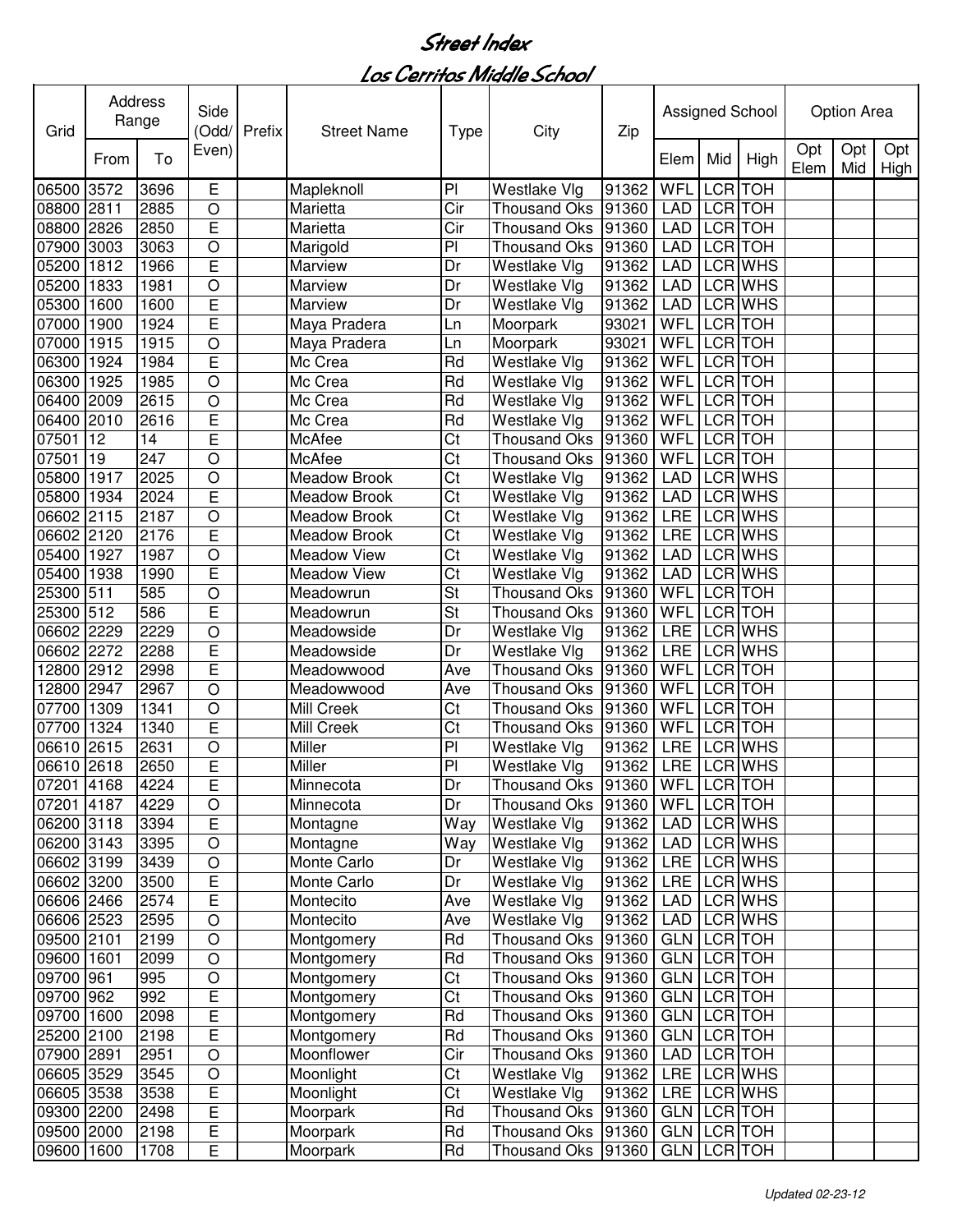| Grid           |              | Address<br>Range | Side<br>(Odd/  | Prefix | <b>Street Name</b>       | <b>Type</b>                | City                                       | Zip                  |             |            | Assigned School |             | Option Area      |                    |
|----------------|--------------|------------------|----------------|--------|--------------------------|----------------------------|--------------------------------------------|----------------------|-------------|------------|-----------------|-------------|------------------|--------------------|
|                | From         | To               | Even)          |        |                          |                            |                                            |                      | Elem        | Mid        | High            | Opt<br>Elem | Opt<br>Mid       | Opt<br><b>High</b> |
| 09600          | 1712         | 1998             | Е              |        | Moorpark                 | Rd                         | <b>Thousand Oks</b>                        | 91360                | <b>GLN</b>  | <b>LCR</b> | <b>TOH</b>      |             |                  |                    |
| 07000          | 4500         | 4500             | $\circ$        | N      | Moorpark                 | Rd                         | <b>Thousand Oks</b>                        | 91360                | WFL         |            | LCR TOH         |             |                  |                    |
| 07000          | 4500         | 4500             | E              | N      | Moorpark                 | Rd                         | <b>Thousand Oks</b>                        | 91360                | WFL         |            | LCR TOH         |             |                  |                    |
| 07000          | 4560         | 4950             | O              |        | Moorpark                 | Rd                         | Camarillo                                  | 93012                | WFL         | <b>LCR</b> | <b>TOH</b>      |             |                  |                    |
| 07000          | 4560         | 4950             | E              |        | Moorpark                 | Rd                         | Camarillo                                  | 93012                | WFL         | <b>LCR</b> | <b>TOH</b>      |             |                  |                    |
| 07300          | 3900         | 4298             | E              |        | Moorpark                 | Rd                         | <b>Thousand Oks</b>                        | 91360                | WFL         | <b>LCR</b> | <b>TOH</b>      |             |                  |                    |
| 07500          | 3601         | 3899             | $\overline{O}$ |        | Moorpark                 | Rd                         | <b>Thousand Oks</b>                        | 91360                | WFL         |            | LCR TOH         |             |                  |                    |
| 07600          | 3600         | 3898             | E              |        | Moorpark                 | Rd                         | <b>Thousand Oks</b>                        | 91360                | WFL         |            | LCR TOH         |             |                  |                    |
| 08000          | 3200         | 3598             | Ē              |        | Moorpark                 | Rd                         | <b>Thousand Oks</b>                        | 91360                | WFL         | <b>LCR</b> | <b>TOH</b>      |             |                  |                    |
| 08100          | 2800         | 3198             | Ē              |        | Moorpark                 | Rd                         | <b>Thousand Oks</b>                        | 91360                | WFL         | <b>LCR</b> | <b>TOH</b>      |             |                  |                    |
| 08900          | 2500         | 2798             | Ē              |        | Moorpark                 | Rd                         | <b>Thousand Oks</b>                        | 91360                | WFL         | <b>LCR</b> | <b>TOH</b>      | <b>GLN</b>  |                  |                    |
| 12800          | 2801         | 3599             | $\circ$        |        | Moorpark                 | Rd                         | <b>Thousand Oks</b>                        | 91360                | WFL         | <b>LCR</b> | <b>TOH</b>      |             |                  |                    |
| 13000          | 2501         | 2799             | $\circ$        |        | Moorpark                 | Rd                         | <b>Thousand Oks</b>                        | 91360                | WFL         | <b>LCR</b> | <b>TOH</b>      |             |                  |                    |
| 25300          | 3901         | 4049             | $\circ$        |        | Moorpark                 | Rd                         | <b>Thousand Oks</b>                        | 91360                | WFL         |            | <b>LCR</b> TOH  |             |                  |                    |
| 25400          | 4700         | 4950             | $\circ$        |        | Moorpark                 | Rd                         | Moorpark                                   | 93021                | WFL         |            | LCR TOH         |             |                  |                    |
| 25400          | 4700         | 4950             | Ē              |        | Moorpark                 | Rd                         | Moorpark                                   | 93021                | WFL         |            | <b>LCR</b> TOH  |             |                  |                    |
| 06402          | 3269         | 3293             | $\overline{O}$ |        | Morning Ridge            | Ave                        | Westlake Vlg                               | 91362                | LAD         |            | <b>LCR</b> TOH  |             |                  |                    |
| 06402          | 3272         | 3298             | Ē              |        | Morning Ridge            | Ave                        | Westlake Vlg                               | 91362                | LAD         |            | <b>LCR</b> TOH  |             |                  |                    |
| 06300          | 1974         | 1998             | Ē              |        | <b>Morning View</b>      | $\overline{\text{Ct}}$     | Westlake Vlg                               | 91362                | WFL         |            | <b>LCR</b> TOH  |             |                  |                    |
| 06300          | 1975         | 1997             | $\circ$        |        | <b>Morning View</b>      | Ct                         | Westlake Vlg                               | 91362                | WFL         |            | <b>LCR</b> TOH  |             |                  |                    |
| 06100          | 2892         | 3120             | E              |        | Morningside              | Dr                         | Westlake Vlg                               | 91362                | <b>LAD</b>  |            | <b>LCR WHS</b>  |             |                  |                    |
| 06100          | 2965         | 3095             | $\circ$        |        | Morningside              | Dr                         | Westlake Vlg                               | 91362                | <b>LAD</b>  |            | <b>LCR WHS</b>  |             |                  |                    |
| 04901          | 1330         | 1518             | Ē              |        | Morrow                   | $\overline{\text{Cir}}$    | Westlake Vlg                               | 91362 AD/WHI LCR WHS |             |            |                 |             | $\overline{COL}$ |                    |
| 04901          | 1331         | 1519             | $\circ$        |        | Morrow                   | $\overline{\text{Cir}}$    | Westlake Vlg                               | 91362 AD/WHI LCR WHS |             |            |                 |             | COL              |                    |
| 05600          | 2201         | 2291             | $\circ$        |        | Moss                     | $\overline{\text{Ct}}$     | Westlake Vlg                               | 91362                | <b>LRE</b>  |            | <b>LCR WHS</b>  | <b>GLN</b>  |                  |                    |
| 05600          | 2250         | 2280             | E<br>Ē         |        | Moss                     | Ct                         | Westlake Vlg                               | 91362                | <b>LRE</b>  | LCR TOH    | LCR WHS         | <b>GLN</b>  |                  |                    |
| 07500          | 3500         | 3798             | Ē              |        | Mountclef                | <b>Blvd</b><br><b>Blvd</b> | <b>Thousand Oks</b>                        | 91360                | WFL         | LCR TOH    |                 |             |                  |                    |
| 12800          | 2900         | 3498<br>3948     | Ē              |        | Mountclef                | <b>Blvd</b>                | <b>Thousand Oks</b>                        | 91360                | WFL<br>WFL  | <b>LCR</b> | <b>TOH</b>      |             |                  |                    |
| 18500<br>07900 | 3800<br>3010 |                  | E              |        | Mountclef                | Cir                        | <b>Thousand Oks</b>                        | 91360<br>91360       | <b>LAD</b>  | <b>LCR</b> | <b>TOH</b>      |             |                  |                    |
| 07900          | 3013         | 3040<br>3043     | $\circ$        |        | Mulberry<br>Mulberry     | Cir                        | <b>Thousand Oks</b><br><b>Thousand Oks</b> | 91360                | <b>LAD</b>  |            | LCR TOH         |             |                  |                    |
| 06701 2247     |              | 2515             | $\overline{O}$ |        |                          |                            |                                            | 91362   LRE LCR WHS  |             |            |                 | <b>GLN</b>  |                  |                    |
| 06701 2252     |              | 2540             | E              |        | North Park<br>North Park | St<br>St                   | Westlake Vlg<br>Westlake Vlg               | 91362                | LRE LCRWHS  |            |                 | <b>GLN</b>  |                  |                    |
| 07700 1401     |              | 1429             | $\bigcirc$     |        | Northwood                | Pkwy                       | Thousand Oks   91360                       |                      | WFL LCR TOH |            |                 |             |                  |                    |
| 07700 1418     |              | 1446             | $\overline{E}$ |        | Northwood                | Pkwy                       | Thousand Oks   91360                       |                      | WFL LCR TOH |            |                 |             |                  |                    |
| 05700 2425     |              | 2579             | $\bigcirc$     |        | Oak Brook                | Dr                         | Westlake Vlg                               | 91362                | <b>LAD</b>  |            | LCR WHS         |             |                  |                    |
| 06605 2538     |              | 2618             | $\overline{E}$ |        | Oak Valley               | Ln                         | Westlake Vlg                               | 91362                | LRE LCR WHS |            |                 |             |                  |                    |
| 06605 2597     |              | 2643             | $\circ$        |        | Oak Valley               | Ln                         | Westlake Vlg                               | 91362                | LRE LCR WHS |            |                 |             |                  |                    |
| 05100 1375     |              | 1395             | $\bigcirc$     |        | Oakridge                 | Ct                         | Westlake Vlg                               | 91362                | LAD         |            | LCR WHS         |             |                  |                    |
| 05100 1378     |              | 1394             | $\overline{E}$ |        | Oakridge                 | Ct                         | Westlake Vlg                               | 91362                | LAD         |            | LCR WHS         |             |                  |                    |
| 09600 66       |              | 90               | E              |        | Old Farm                 | Ct                         | Thousand Oks 91360                         |                      | GLN LCR TOH |            |                 |             |                  |                    |
| 09600 69       |              | 69               | $\circ$        |        | Old Farm                 | Ct                         | <b>Thousand Oks</b>                        | 91360                | GLN LCR TOH |            |                 |             |                  |                    |
| 09600 600      |              | 948              | E              |        | Old Farm                 | Rd                         | Thousand Oks 91360                         |                      | GLN LCR TOH |            |                 |             |                  |                    |
| 09600 601      |              | 949              | $\bigcirc$     |        | Old Farm                 | Rd                         | Thousand Oks 91360                         |                      | GLN LCR TOH |            |                 |             |                  |                    |
| 09700 950      |              | 1024             | E              |        | Old Farm                 | Rd                         | Thousand Oks 91360                         |                      | GLN LCR TOH |            |                 |             |                  |                    |
| 09700 951      |              | 1025             | $\bigcirc$     |        | Old Farm                 | Rd                         | Thousand Oks 91360                         |                      | GLN LCR TOH |            |                 |             |                  |                    |
| 06605 3279     |              | 3335             | $\bigcirc$     |        | Olivegrove               | PI                         | Westlake Vlg                               | 91362                |             |            | LRE LCR WHS     |             |                  |                    |
| 06605 3280     |              | 3444             | E              |        | Olivegrove               | PI                         | Westlake Vlg                               | 91362                |             |            | LRE LCR WHS     |             |                  |                    |
| 05600 1960     |              | 1996             | E              |        | Olivewood                | Ct                         | Westlake Vlg                               | 91362                |             |            | LRE LCR WHS     | <b>GLN</b>  |                  |                    |
| 05600 1961     |              | 1995             | $\bigcirc$     |        | Olivewood                | Ct                         | Westlake Vlg                               | 91362                |             |            | LRE LCR WHS     | <b>GLN</b>  |                  |                    |
| 05600 2181     |              | 2241             | O              |        | Olivewood                | Dr                         | Westlake Vlg                               | 91362                |             |            | LRE LCR WHS     | <b>GLN</b>  |                  |                    |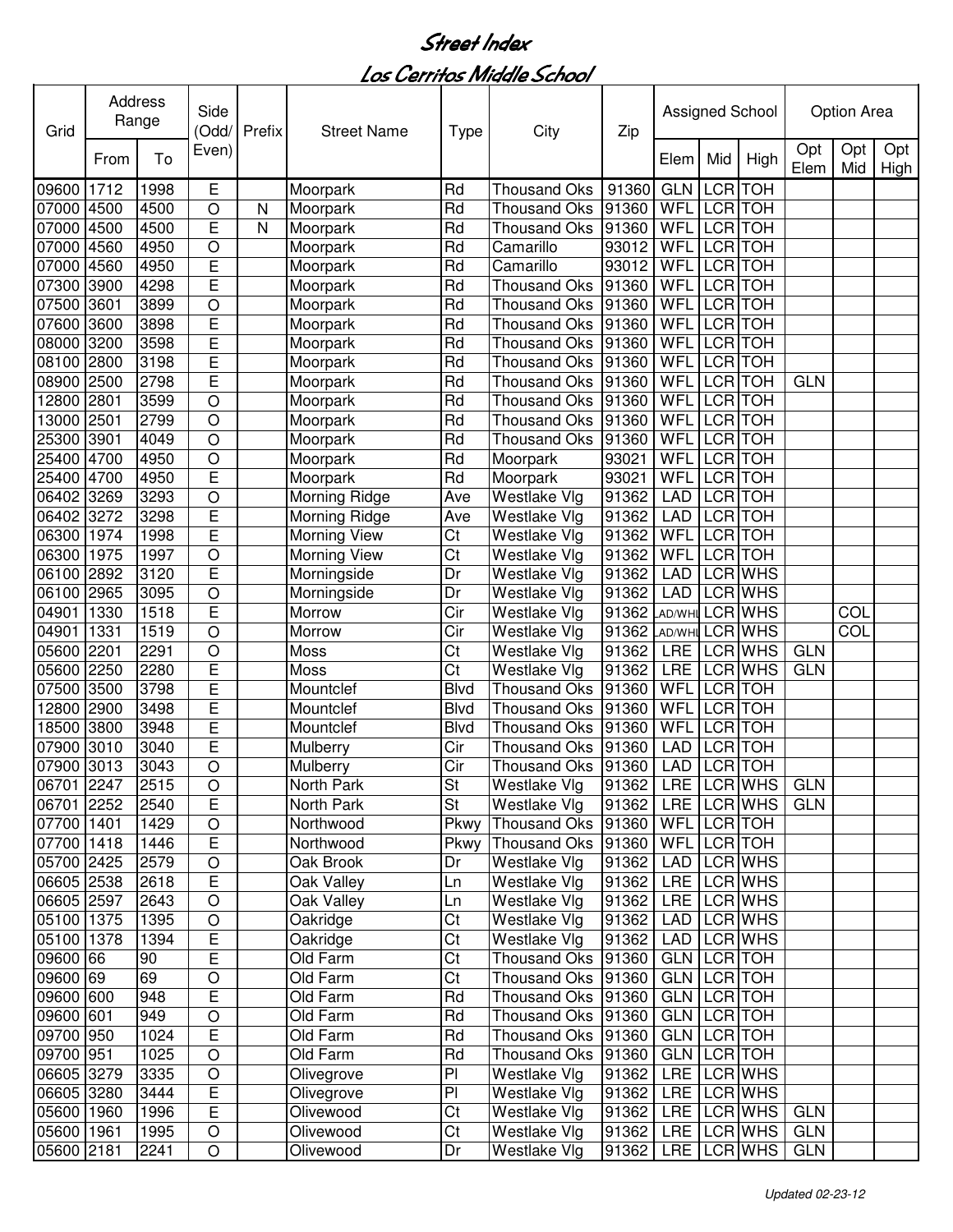| Grid       |      | Address<br>Range | Side<br>(Odd/           | Prefix | <b>Street Name</b> | <b>Type</b>              | City                | Zip               |             |                | Assigned School |             | Option Area |             |
|------------|------|------------------|-------------------------|--------|--------------------|--------------------------|---------------------|-------------------|-------------|----------------|-----------------|-------------|-------------|-------------|
|            | From | To               | Even)                   |        |                    |                          |                     |                   | Elem        | Mid            | High            | Opt<br>Elem | Opt<br>Mid  | Opt<br>High |
| 05600      | 2182 | 2242             | Е                       |        | Olivewood          | Dr                       | Westlake Vlg        | 91362             | <b>LRE</b>  |                | LCR WHS         | <b>GLN</b>  |             |             |
| 12800      | 10   | 10               | E                       | W      | Olsen              | Rd                       | <b>Thousand Oks</b> | 91360             | <b>WFL</b>  | LCR TOH        |                 |             |             |             |
| 07503      | 15   | 15               | $\circ$                 | W      | Olsen              | Rd                       | <b>Thousand Oks</b> | 91360             | WFL         |                | LCR TOH         | <b>WWD</b>  | <b>RED</b>  |             |
| 07503      | 25   | $\overline{25}$  | $\circ$                 | W      | Olsen              | Rd                       | <b>Thousand Oks</b> | 91360             | WFL         | LCR TOH        |                 | <b>WWD</b>  | <b>RED</b>  |             |
| 12800      | 30   | 30               | E                       | W      | Olsen              | Rd                       | <b>Thousand Oks</b> | 91360             | WFL         | <b>LCR</b>     | <b>TOH</b>      |             |             |             |
| 07503      | 83   | 83               | $\circ$                 | W      | Olsen              | Rd                       | <b>Thousand Oks</b> | 91360             | WFL         | LCR TOH        |                 | <b>WWD</b>  | <b>RED</b>  |             |
| 06500      | 2100 | 2100             | E                       | E      | Olsen              | Rd                       | <b>Thousand Oks</b> | 91360             | <b>WFL</b>  | <b>LCR</b>     | <b>TOH</b>      |             |             |             |
| 26100      | 2127 | 2127             | O                       | E      | Olsen              | Rd                       | <b>Thousand Oks</b> | 91360             | WFL         | LCR TOH        |                 |             |             |             |
| 25400      | 2131 | 2131             | $\circ$                 | E      | Olsen              | Rd                       | Simi Valley         | 93065             | <b>WFL</b>  | LCR TOH        |                 |             |             |             |
| 26100 2155 |      | 2155             | $\circ$                 | E      | Olsen              | Rd                       | <b>Thousand Oks</b> | 91360             | WFL         | LCR TOH        |                 |             |             |             |
| 26100 2163 |      | 2163             | $\circ$                 | E      | Olsen              | Rd                       | Thousand Oks        | 91360             | WFL LCR TOH |                |                 |             |             |             |
| 06500 2240 |      | 2240             | E                       | E      | Olsen              | Rd                       | <b>Thousand Oks</b> | 91360             | <b>WFL</b>  | LCR TOH        |                 |             |             |             |
| 26100      | 2390 | 2390             | Ē                       | E      | Olsen              | Rd                       | <b>Thousand Oks</b> | 91360             | WFL         | LCR TOH        |                 |             |             |             |
| 05600      | 1640 | 1866             | Ē                       |        | Orinda             | Ct                       | Westlake Vlg        | 91362             | LRE         |                | LCR WHS         | <b>GLN</b>  |             |             |
| 05600      | 1647 | 1807             | $\circ$                 |        | <b>Orinda</b>      | Ct                       | Westlake Vlg        | 91362             | <b>LRE</b>  |                | LCR WHS         | <b>GLN</b>  |             |             |
| 06400      | 2312 | 2388             | E                       |        | Otono              | Cir                      | Westlake Vlg        | 91362             | <b>WFL</b>  |                | <b>LCR</b> TOH  |             |             |             |
| 06400      | 2317 | 2393             | $\circ$                 |        | Otono              | Cir                      | Westlake Vlg        | 91362             | WFL         |                | <b>LCR</b> TOH  |             |             |             |
| 12800      | 3243 | 3325             | $\circ$                 |        | Pagent             | Ct                       | <b>Thousand Oks</b> | 91360             | WFL         |                | <b>LCR</b> TOH  |             |             |             |
| 12800      | 3244 | 3314             | E                       |        | Pagent             | Ct                       | <b>Thousand Oks</b> | 91360             | WFL         |                | <b>LCR</b> TOH  |             |             |             |
| 07900      | 1493 | 1511             | $\circ$                 |        | Palm               | $\overline{\text{Ct}}$   | Thousand Oks 91360  |                   | <b>LAD</b>  |                | LCR TOH         |             |             |             |
| 06605 2573 |      | 2661             | $\circ$                 |        | Palmwood           | Cir                      | Westlake Vlg        | 91362             | <b>LRE</b>  |                | LCR WHS         |             |             |             |
| 06605 2582 |      | 2662             | E                       |        | Palmwood           | Cir                      | Westlake Vlg        | 91362             | <b>LRE</b>  |                | <b>LCR WHS</b>  |             |             |             |
| 07700      | 1414 | 1426             | E                       |        | Panorama           | Ct                       | <b>Thousand Oks</b> | 91360             | WFL         | <b>LCR</b> TOH |                 |             |             |             |
| 07700      | 1415 | 1423             | $\overline{O}$          |        | Panorama           | $\overline{\text{Ct}}$   | <b>Thousand Oks</b> | 91360             | <b>WFL</b>  |                | <b>LCR</b> TOH  |             |             |             |
| 06701      | 2202 | 2222             | Ē                       |        | Park               | $\overline{P}$           | Westlake Vlg        | 91362             | <b>LRE</b>  |                | <b>LCR WHS</b>  | <b>GLN</b>  |             |             |
| 06602 2721 |      | 3009             | $\circ$                 |        | Parkview           | Dr                       | Westlake Vlg        | 91362             | <b>LRE</b>  |                | LCR WHS         |             |             |             |
| 06604 2704 |      | 2998             | E                       |        | Parkview           | Dr                       | Westlake Vlg        | 91362             | <b>LRE</b>  |                | <b>LCR WHS</b>  |             |             |             |
| 05800      | 1900 | 1938             | $\overline{\mathsf{E}}$ |        | Parkwood           | Ct                       | Westlake Vlg        | 91362             | <b>LAD</b>  |                | LCR WHS         |             |             |             |
| 06602      | 2098 | 2266             | Ē                       |        | Peak               | P <sub>1</sub>           | Westlake Vlg        | 91362             | <b>LRE</b>  |                | LCR WHS         |             |             |             |
| 06602      | 2101 | 2237             | $\circ$                 |        | Peak               | P <sub>1</sub>           | Westlake Vlg        | 91362             | LRE         |                | LCR WHS         |             |             |             |
| 05800 1900 |      | 1998             | E                       |        | Pederson           | Rd                       | Westlake Vlg        | 91362             | <b>LAD</b>  |                | <b>LCR WHS</b>  |             |             |             |
| 06000 1501 |      | 1899             | $\overline{O}$          |        | Pederson           | Rd                       | Westlake Vlg        | 91362 LAD LCR WHS |             |                |                 |             |             |             |
| 06100 1901 |      | 1999             | $\circ$                 |        | Pederson           | Rd                       | Westlake Vlg        | 91362             |             |                | LAD LCR WHS     |             |             |             |
| 07900 1101 |      | 1499             | O                       |        | Pederson           | Rd                       | Thousand Oks 91360  |                   | LAD LCR TOH |                |                 |             |             |             |
| 08600 1200 |      | 1298             | E                       |        | Pederson           | Rd                       | Thousand Oks 91360  |                   |             |                | LAD LCR TOH     |             |             |             |
| 08800 1300 |      | 1898             | O                       |        | Pederson           | Rd                       | Thousand Oks 91360  |                   | LAD LCR TOH |                |                 |             |             |             |
| 08800 1300 |      | 1898             | $\overline{E}$          |        | Pederson           | Rd                       | Thousand Oks 91360  |                   | LAD LCR TOH |                |                 |             |             |             |
| 07700 501  |      | 1099             | $\circ$                 |        | Pederson           | Rd                       | Thousand Oks 91360  |                   | WFL LCR TOH |                |                 |             |             |             |
| 08000 500  |      | 598              | E                       |        | Pederson           | Rd                       | Thousand Oks 91360  |                   | WFL LCR TOH |                |                 |             |             |             |
| 08100 600  |      | 898              | E                       |        | Pederson           | Rd                       | Thousand Oks 91360  |                   | WFL LCR TOH |                |                 |             |             |             |
| 08200 900  |      | 1098             | E                       |        | Pederson           | Rd                       | Thousand Oks 91360  |                   | WFL LCR TOH |                |                 |             |             |             |
| 08300 1100 |      | 1198             | E                       |        | Pederson           | Rd                       | Thousand Oks 91360  |                   | WFL LCR TOH |                |                 |             |             |             |
| 08000 3237 |      | 3487             | $\circ$                 |        | Pembridge          | $\overline{\mathsf{St}}$ | Thousand Oks 91360  |                   | WFL LCR TOH |                |                 |             |             |             |
| 08000 3318 |      | 3412             | E                       |        | Pembridge          | $\overline{\mathsf{St}}$ | Thousand Oks 91360  |                   | WFL LCR TOH |                |                 |             |             |             |
| 05200 2051 |      | 2075             | $\bigcirc$              |        | Penrose            | $\overline{\text{Ct}}$   | Westlake Vlg        | 91362             |             |                | LAD LCR WHS     |             |             |             |
| 05200 2066 |      | 2066             | E                       |        | Penrose            | Ct                       | Westlake Vlg        | 91362             | LAD         |                | LCR WHS         |             |             |             |
| 05700 1806 |      | 1854             | E                       |        | Peppertree         | Ct                       | Westlake Vlg        | 91362             | LAD         |                | LCR WHS         |             |             |             |
| 05700 1807 |      | 1855             | $\circ$                 |        | Peppertree         | Ct                       | Westlake Vlg        | 91362             |             |                | LAD LCR WHS     |             |             |             |
| 12800 317  |      | 411              | O                       |        | Pepperwood         | Ct                       | Thousand Oks 91360  |                   | WFL LCR TOH |                |                 |             |             |             |
| 12800 318  |      | 414              | Е                       |        | Pepperwood         | Ct                       | Thousand Oks 91360  |                   | WFL LCR TOH |                |                 |             |             |             |
| 06603 2564 |      | 2572             | E                       |        | Piccadilly         | Cir                      | Westlake Vlg        | 91362             |             |                | LRE LCR WHS     |             |             |             |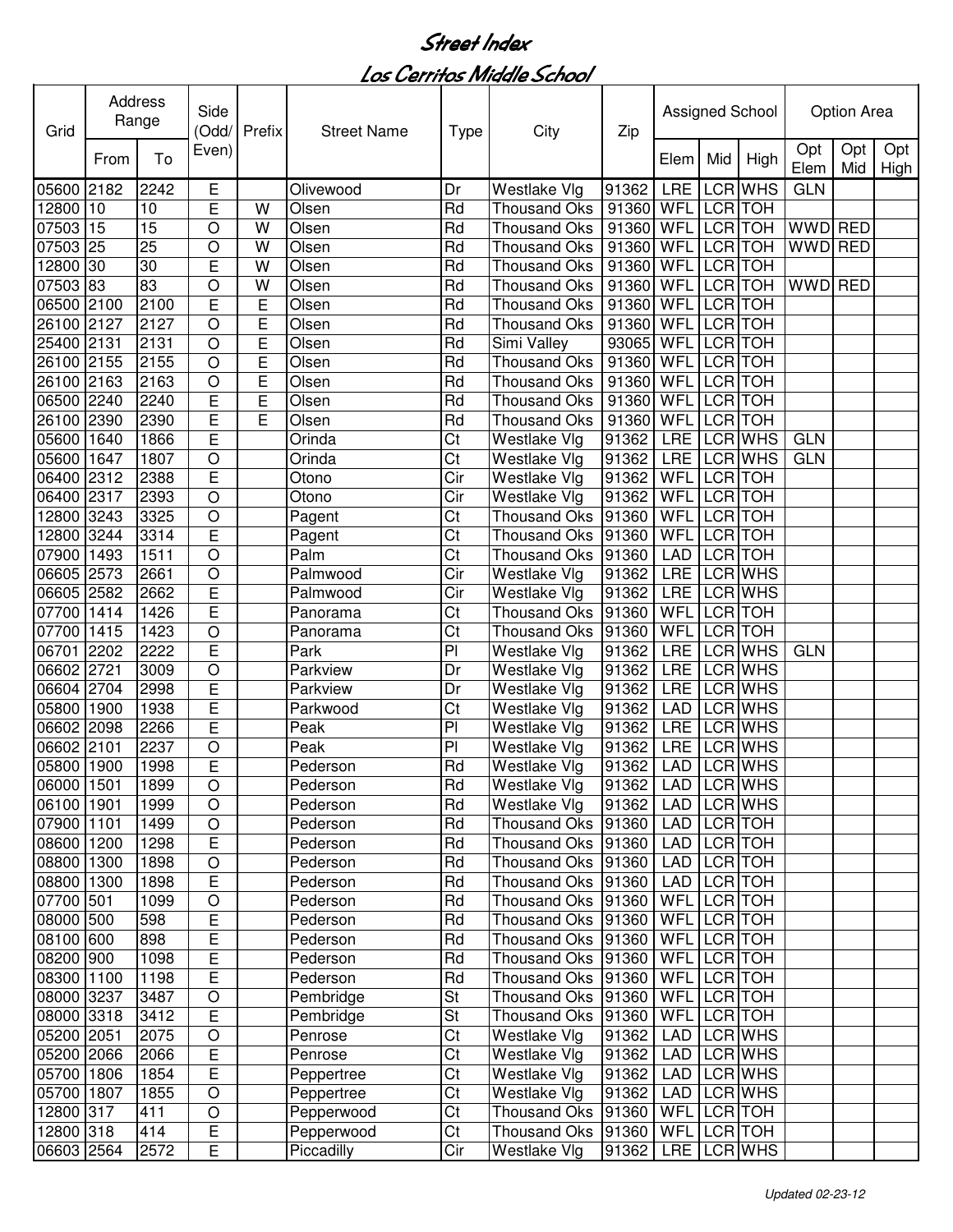| Grid                     |      | Address<br>Range | Side           | (Odd/ Prefix | <b>Street Name</b>     | <b>Type</b>              | City                               | Zip                   |                          |         | Assigned School           |             | Option Area |             |
|--------------------------|------|------------------|----------------|--------------|------------------------|--------------------------|------------------------------------|-----------------------|--------------------------|---------|---------------------------|-------------|-------------|-------------|
|                          | From | To               | Even)          |              |                        |                          |                                    |                       | Elem                     | Mid     | High                      | Opt<br>Elem | Opt<br>Mid  | Opt<br>High |
| 06603 2565               |      | 2573             | O              |              | Piccadilly             | Cir                      | Westlake Vlg                       | 91362                 | <b>LRE</b>               |         | LCR WHS                   |             |             |             |
| 09700                    | 933  | 965              | O              |              | Pickwick               | Ct                       | Thousand Oks                       | 91360                 | <b>GLN</b>               |         | LCR TOH                   |             |             |             |
| 09700                    | 952  | 970              | E              |              | Pickwick               | Ct                       | Thousand Oks 91360                 |                       | GLN                      |         | LCR TOH                   |             |             |             |
| 05600                    | 2002 | 2066             | E              |              | <b>Pine Terrace</b>    | Dr                       | Westlake Vlg                       | 91362                 | LRE                      |         | LCR WHS                   | <b>GLN</b>  |             |             |
| 05701                    | 2400 | 2498             | E              |              | <b>Pleasant Grove</b>  | Cir                      | Westlake Vlg                       | 91362                 | <b>LAD</b>               |         | LCR WHS                   |             |             |             |
| 05701                    | 2401 | 2499             | $\circ$        |              | <b>Pleasant Grove</b>  | Cir                      | Westlake Vlg                       | 91362                 | <b>LAD</b>               |         | LCR WHS                   |             |             |             |
| 07900                    | 1504 | 1550             | E              |              | Plumeria               | Cir                      | <b>Thousand Oks</b>                | 91360                 | <b>LAD</b>               |         | LCR TOH                   |             |             |             |
| 06602                    | 3018 | 3054             | E              |              | Pocano                 | Ct                       | Westlake Vlg                       | 91362                 | LRE                      |         | LCR WHS                   |             |             |             |
| 06602                    | 3031 | 3055             | $\circ$        |              | Pocano                 | Ct                       | Westlake Vlg                       | 91362                 | LRE                      |         | LCR WHS                   |             |             |             |
| 07900                    | 2898 | 2960             | E              |              | Ponderosa              | Cir                      | <b>Thousand Oks</b>                | 91360                 | <b>LAD</b>               |         | LCR TOH                   |             |             |             |
| 07900 2911               |      | 2961             | $\circ$        |              | Ponderosa              | Cir                      | Thousand Oks 91360                 |                       | <b>LAD</b>               |         | LCR TOH                   |             |             |             |
| 08600                    | 1204 | 1296             | Ē              | Ε            | Potter                 | Ave                      | Thousand Oks                       | 91360                 | <b>LAD</b>               |         | <b>LCR</b> TOH            |             |             |             |
| 08600                    | 1245 | 1263             | $\circ$        | E            | Potter                 | Ave                      | <b>Thousand Oks</b>                | 91360                 | <b>LAD</b>               |         | LCR TOH                   |             |             |             |
| 08600                    | 2921 | 3189             | O              | N            | Potter                 | Ave                      | Thousand Oks                       | 91360                 | <b>LAD</b>               |         | LCR TOH                   |             |             |             |
| 08600                    | 2926 | 3188             | E              | N            | Potter                 | Ave                      | Thousand Oks                       | 91360                 | <b>LAD</b>               |         | LCR TOH                   |             |             |             |
| 06200                    | 3146 | 3218             | Ē              |              | Provence               | PI                       | Westlake Vlg                       | 91362                 | <b>LAD</b>               |         | <b>LCR WHS</b>            |             |             |             |
| 06200                    | 3155 | 3203             | $\circ$        |              | Provence               | PI                       | Westlake Vlg                       | 91362                 | <b>LAD</b>               |         | <b>LCR WHS</b>            |             |             |             |
| 06400                    | 3505 | 3587             | $\circ$        |              | Quarzo                 | $\overline{\text{Cir}}$  | Westlake Vlg                       | 91362                 | <b>WFL</b>               |         | <b>LCR</b> TOH            |             |             |             |
| 06400                    | 3506 | 3564             | E              |              | Quarzo                 | Cir                      | Westlake Vlg                       | 91362                 | WFL                      |         | <b>LCR TOH</b>            |             |             |             |
| 06603 2296               |      | 2912             | E              |              | Queens                 | Way                      | Westlake Vlg                       | 91362                 | <b>LRE</b>               |         | <b>LCR WHS</b>            |             |             |             |
| 06603 2731               |      | 2905             | $\mathsf O$    |              | Queens                 | Way                      | Westlake Vlg                       | 91362                 | <b>LRE</b>               |         | <b>LCR WHS</b>            |             |             |             |
| 08200 3106               |      | 3640             | E              |              | Radcliffe              | Rd                       | <b>Thousand Oks</b>                | 91360                 | <b>WFL</b>               |         | LCR TOH                   |             |             |             |
| 08200                    | 3107 | 3649             | $\circ$        |              | Radcliffe              | Rd                       | <b>Thousand Oks</b>                | 91360                 | WFL                      |         | <b>LCR</b> TOH            |             |             |             |
| 06300                    | 3560 | 3644             | E              |              | Raincloud              | Ct                       | Westlake Vlg                       | 91362                 | <b>WFL</b>               |         | <b>LCR</b> TOH            |             |             |             |
| 06300                    | 3561 | 3641             | $\overline{O}$ |              | Raincloud              | $\overline{\text{Ct}}$   | Westlake Vlg                       | 91362                 | <b>WFL</b>               |         | <b>LCR TOH</b><br>LCR WHS |             |             |             |
| 06606 2709               |      | 2869<br>2894     | $\circ$        |              | Rainfield<br>Rainfield | Ave                      | Westlake Vlg                       | 91362                 | <b>LAD</b><br><b>LAD</b> |         | LCR WHS                   |             |             |             |
| 06606 2710<br>08400 2900 |      | 2950             | E<br>E         |              |                        | Ave<br>PI                | Westlake Vlg<br>Thousand Oks 91360 | 91362                 | WFL                      | LCR TOH |                           |             |             |             |
| 08400 2909               |      | 2933             | $\mathsf O$    |              | Raleigh<br>Raleigh     | PI                       | Thousand Oks 91360                 |                       | WFL                      |         | LCR TOH                   |             |             |             |
| 06602                    | 2060 | 2108             | E              |              | Ralley                 | Ct                       | Westlake Vlg                       | 91362                 | LRE                      |         | LCR WHS                   |             |             |             |
| 06602 2063               |      | 2109             | $\circ$        |              | Ralley                 | Ct                       | Westlake Vlg                       | 91362                 | LRE                      |         | LCR WHS                   |             |             |             |
| 12800 184                |      | 490              | E              |              | Ramble Ridge           | Dr                       | Thousand Oks 91360   WFL LCR TOH   |                       |                          |         |                           |             |             |             |
| 12800 187                |      | 487              | O              |              | Ramble Ridge           | Dr                       | Thousand Oks   91360               |                       | WFL LCR TOH              |         |                           |             |             |             |
| 07000 4890               |      | 5024             | E              |              | Read                   | Rd                       | Moorpark                           | 93021                 | WFL LCR TOH              |         |                           |             |             |             |
| 07000 4985               |      | 5025             | $\mathsf O$    |              | Read                   | Rd                       | Moorpark                           | 93021                 | WFL LCR TOH              |         |                           |             |             |             |
| 07900 1370               |      | 1520             | E              |              | Redwood                | Cir                      | Thousand Oks   91360               |                       | LAD                      |         | LCR TOH                   |             |             |             |
| 07900 1507               |      | 1543             | $\circ$        |              | Redwood                | Cir                      | Thousand Oks 91360                 |                       | LAD                      |         | LCR TOH                   |             |             |             |
| 06609 2501               |      | 2599             | $\circ$        |              | Renata                 | Ct                       | Westlake Vlg                       | 91362                 | LRE                      |         | LCR WHS                   |             |             |             |
| 06609 2510               |      | 2566             | Е              |              | Renata                 | Ct                       | Westlake Vlg                       | 91362                 |                          |         | LRE LCR WHS               |             |             |             |
| 06602 3197               |      | 3269             | $\mathsf O$    |              | Rickey                 | Ct                       | Westlake Vlg                       | 91362                 |                          |         | LRE LCR WHS               |             |             |             |
| 06602 3198               |      | 3246             | E              |              | Rickey                 | Ct                       | Westlake Vlg                       | 91362 LRE LCR WHS     |                          |         |                           |             |             |             |
| 06602 2375               |      | 2663             | $\circ$        |              | Ridge Brook            | P <sub>1</sub>           | Westlake Vlg                       | $\overline{9}$ 1362   | LRE LCR WHS              |         |                           |             |             |             |
| 06602 2436               |      | 2662             | E              |              | Ridge Brook            | PI                       | Westlake Vlg                       | 91362   LRE   LCR WHS |                          |         |                           |             |             |             |
| 06602 2414               |      | 3348             | E              |              | Rikkard                | Dr                       | Westlake Vlg                       | 91362   LRE LCR WHS   |                          |         |                           |             |             |             |
| 06602 2419               |      | 3337             | $\bigcirc$     |              | Rikkard                | Dr                       | Westlake Vlg                       | 91362                 | LRE LCR WHS              |         |                           |             |             |             |
| 06601 2904               |      | 2978             | E              |              | Rob                    | $\overline{\text{Ct}}$   | Westlake Vlg                       | 91362                 |                          |         | LRE LCR WHS               |             |             |             |
| 06601 2929               |      | 2953             | $\mathsf O$    |              | Rob                    | Ct                       | Westlake Vlg                       | 91362                 |                          |         | LRE LCR WHS               |             |             |             |
| 07700 3454               |      | 3502             | E              |              | Robin Hill             | <b>St</b>                | Thousand Oks 91360                 |                       | WFL LCR TOH              |         |                           |             |             |             |
| 07700 3463               |      | 3511             | O              |              | Robin Hill             | $\overline{\mathsf{St}}$ | Thousand Oks   91360               |                       | WFL LCR TOH              |         |                           |             |             |             |
| 06605 2701               |      | 2749             | O              |              | Rocky Point            | Ct                       | Westlake Vlg                       | 91362                 |                          |         | LRE LCR WHS               |             |             |             |
| 06605 2722               |      | 2738             | $\overline{E}$ |              | <b>Rocky Point</b>     | Ct                       | Westlake Vlg                       | 91362   LRE   LCR WHS |                          |         |                           |             |             |             |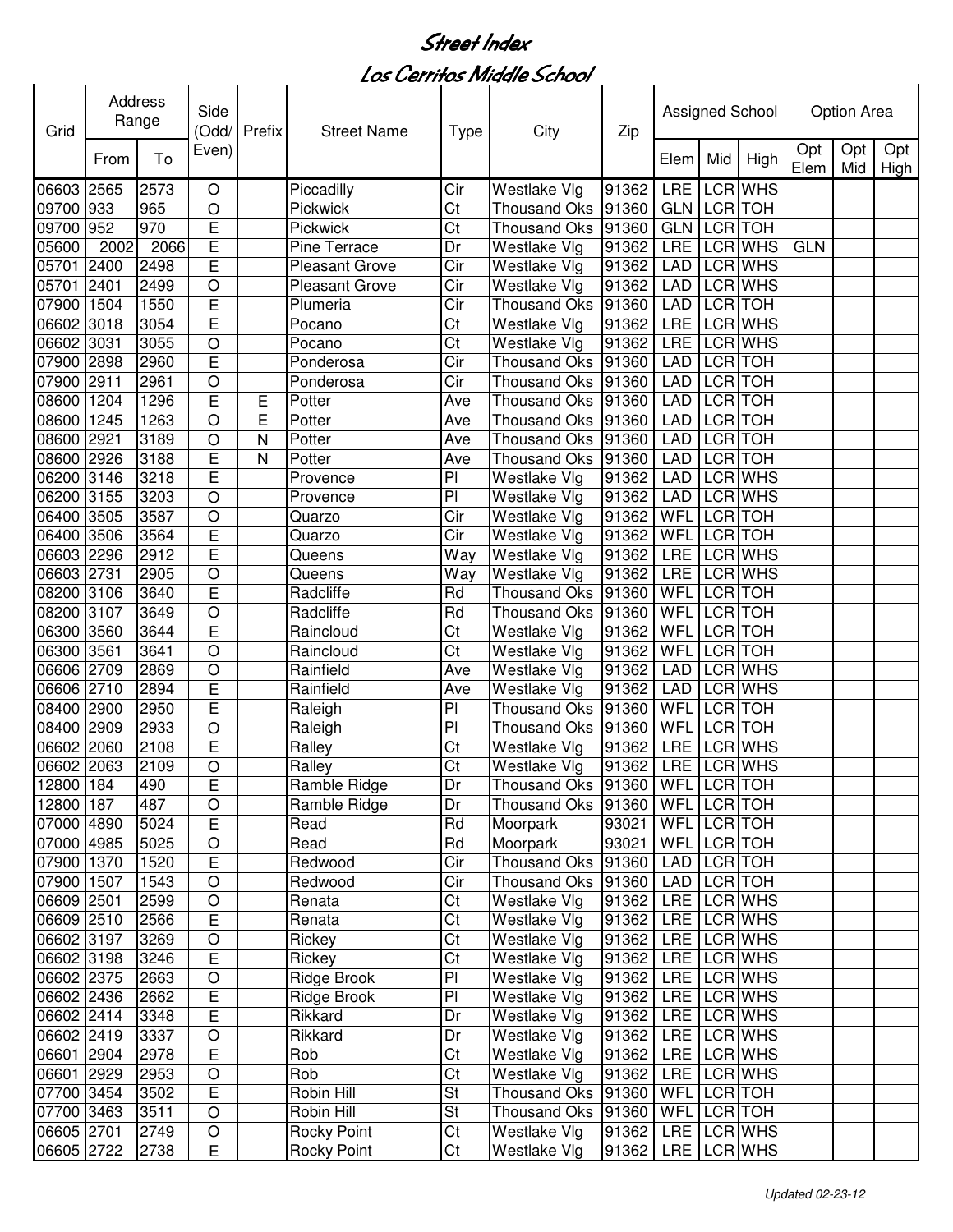| Grid       | Address | Range | Side<br>(Odd/  | Prefix | <b>Street Name</b>   | <b>Type</b>            | City                | Zip   |             |            | Assigned School |             | Option Area |                 |
|------------|---------|-------|----------------|--------|----------------------|------------------------|---------------------|-------|-------------|------------|-----------------|-------------|-------------|-----------------|
|            | From    | To    | Even)          |        |                      |                        |                     |       | Elem        | Mid        | High            | Opt<br>Elem | Opt         | Opt<br>Mid High |
| 08600      | 2900    | 3098  | Ε              |        | Rollings             | Ave                    | <b>Thousand Oks</b> | 91360 | <b>LAD</b>  | <b>LCR</b> | <b>TOH</b>      |             |             |                 |
| 08600      | 2909    | 3099  | $\circ$        |        | Rollings             | Ave                    | <b>Thousand Oks</b> | 91360 | <b>LAD</b>  |            | LCR TOH         |             |             |                 |
| 08300      | 3100    | 3291  | $\circ$        |        | Rollings             | Ave                    | <b>Thousand Oks</b> | 91360 | WFL         | <b>LCR</b> | <b>TOH</b>      |             |             |                 |
| 08300      | 3100    | 3226  | E              |        | Rollings             | Ave                    | <b>Thousand Oks</b> | 91360 | WFL         |            | LCR TOH         |             |             |                 |
| 12800      | 3270    | 3278  | E              |        | Rosehill             | Cir                    | <b>Thousand Oks</b> | 91360 | WFL         |            | LCR TOH         |             |             |                 |
| 12800      | 3271    | 3271  | $\circ$        |        | Rosehill             | Cir                    | <b>Thousand Oks</b> | 91360 | WFL         |            | LCR TOH         |             |             |                 |
| 05800      | 1901    | 1953  | $\circ$        |        | Rosewood             | Ct                     | Westlake Vlg        | 91362 | <b>LAD</b>  | <b>LCR</b> | <b>WHS</b>      |             |             |                 |
| 05800      | 1906    | 1962  | E              |        | Rosewood             | Ct                     | Westlake Vlg        | 91362 | <b>LAD</b>  |            | LCR WHS         |             |             |                 |
| 06200      | 1702    | 1798  | Ē              |        | Roulette             | Cir                    | Westlake Vlg        | 91362 | <b>LAD</b>  |            | LCR WHS         |             |             |                 |
| 06200      | 1775    | 1799  | $\circ$        |        | Roulette             | Cir                    | Westlake Vlg        | 91362 | <b>LAD</b>  |            | LCR WHS         |             |             |                 |
| 04900      | 1818    | 1890  | Ē              |        | Rush                 | Cir                    | Westlake Vlg        | 91362 | <b>LAD</b>  |            | LCR WHS         |             |             |                 |
| 04900      | 1819    | 1971  | $\circ$        |        | Rush                 | Cir                    | Westlake Vlg        | 91362 | <b>LAD</b>  |            | <b>LCR WHS</b>  |             |             |                 |
| 07600      | 550     | 794   | Ē              |        | <b>Rushing Creek</b> | PI                     | <b>Thousand Oks</b> | 91360 | WFL         |            | LCR TOH         |             |             |                 |
| 07600      | 561     | 789   | $\overline{O}$ |        | <b>Rushing Creek</b> | P <sub>1</sub>         | <b>Thousand Oks</b> | 91360 | WFL         |            | LCR TOH         |             |             |                 |
| 05900      | 2735    | 2845  | $\circ$        |        | <b>Rustic Glen</b>   | Dr                     | Westlake Vlg        | 91362 | <b>LAD</b>  |            | LCR WHS         |             |             |                 |
| 06701      | 2179    | 2219  | $\circ$        |        | Rusticpark           | $\overline{\text{Ct}}$ | Westlake Vlg        | 91362 | <b>LRE</b>  |            | <b>LCR WHS</b>  | <b>GLN</b>  |             |                 |
| 06701      | 2180    | 2218  | Ē              |        | Rusticpark           | $\overline{\text{Ct}}$ | Westlake Vlg        | 91362 | LRE         |            | LCR WHS         | <b>GLN</b>  |             |                 |
| 09600      | 717     | 785   | $\bigcirc$     |        | Rutgers              | Ct                     | <b>Thousand Oks</b> | 91360 | GLN         |            | <b>LCR</b> TOH  |             |             |                 |
| 09600      | 738     | 784   | E              |        | Rutgers              | Ct                     | <b>Thousand Oks</b> | 91360 | GLN         |            | <b>LCR</b> TOH  |             |             |                 |
| 09600      | 1809    | 1981  | $\circ$        |        | Rutgers              | Dr                     | <b>Thousand Oks</b> | 91360 | <b>GLN</b>  |            | <b>LCR</b> TOH  |             |             |                 |
| 09600      | 1810    | 1888  | Ē              |        | Rutgers              | Dr                     | <b>Thousand Oks</b> | 91360 | <b>GLN</b>  |            | <b>LCR</b> TOH  |             |             |                 |
| 06604      | 2209    | 2579  | $\circ$        |        | Rutland              | $\overline{P}$         | Westlake Vlg        | 91362 | <b>LRE</b>  |            | <b>LCR WHS</b>  |             |             |                 |
| 06604      | 2210    | 2582  | Ē              |        | Rutland              | $\overline{P}$         | Westlake Vlg        | 91362 | <b>LRE</b>  |            | <b>LCR WHS</b>  |             |             |                 |
| 07900      | 3084    | 3112  | Ē              |        | Saffron              | Cir                    | <b>Thousand Oks</b> | 91360 | <b>LAD</b>  |            | <b>LCR</b> TOH  |             |             |                 |
| 05700      | 1644    | 1876  | Ē              |        | Sandalwood           | $\overline{PI}$        | Westlake Vlg        | 91362 | <b>LAD</b>  |            | <b>LCR WHS</b>  |             |             |                 |
| 05700      | 1703    | 1873  | $\bigcirc$     |        | Sandalwood           | PI                     | Westlake Vlg        | 91362 | <b>LAD</b>  |            | LCR WHS         |             |             |                 |
| 06604      | 2780    | 2876  | Ē              |        | Sandhurst            | Ave                    | Westlake Vlg        | 91362 | LRE         |            | LCR WHS         |             |             |                 |
| 06604      | 2803    | 2883  | $\circ$        |        | Sandhurst            | Ave                    | Westlake Vlg        | 91362 | LRE         |            | <b>LCR WHS</b>  |             |             |                 |
| 06606      | 2464    | 2488  | E              |        | Santa Bella          | PI                     | Westlake Vlg        | 91362 | <b>LAD</b>  |            | <b>LCR WHS</b>  |             |             |                 |
| 06606      | 2471    | 2495  | $\circ$        |        | Santa Bella          | PI                     | Westlake Vlg        | 91362 | LAD         |            | LCR WHS         |             |             |                 |
| 25300      | 9600    | 11600 | E              |        | Santa Rosa           | Rd                     | <b>Thousand Oks</b> | 91360 | WFL         |            | LCR TOH         |             |             |                 |
| 04900 1843 |         | 1883  | O              |        | Sapra                | St                     | Westlake Vlg        | 91362 | LAD LCR WHS |            |                 |             |             |                 |
| 04900 1844 |         | 1876  | E              |        | Sapra                | St                     | Westlake Vlg        | 91362 | LAD         |            | LCR WHS         |             |             |                 |
| 06701 2153 |         | 2219  | $\bigcirc$     |        | Scenicpark           | St                     | Westlake Vlg        | 91362 | LRE         |            | LCR WHS         | <b>GLN</b>  |             |                 |
| 06701      | 2154    | 2246  | E              |        | Scenicpark           | St                     | Westlake Vlg        | 91362 | LRE         |            | LCR WHS         | <b>GLN</b>  |             |                 |
| 06401      | 2464    | 2496  | E              |        | Seacrest             | Ct                     | Westlake Vlg        | 91362 | LAD         |            | LCR TOH         |             |             |                 |
| 06401      | 2465    | 2489  | $\bigcirc$     |        | Seacrest             | Ct                     | Westlake Vlg        | 91362 | <b>LAD</b>  |            | LCR TOH         |             |             |                 |
| 05100 1600 |         | 1696  | E              |        | Shadow Oaks          | PI                     | Westlake Vlg        | 91362 | <b>LAD</b>  |            | LCR WHS         |             |             |                 |
| 05100 1605 |         | 1689  | $\bigcirc$     |        | <b>Shadow Oaks</b>   | PI                     | Westlake Vlg        | 91362 | <b>LAD</b>  |            | LCR WHS         |             |             |                 |
| 05700 1808 |         | 1866  | E              |        | Shady Brook          | Dr                     | Westlake Vlg        | 91362 | <b>LAD</b>  |            | LCR WHS         |             |             |                 |
| 05700 1809 |         | 1867  | $\bigcirc$     |        | Shady Brook          | Dr                     | Westlake Vlg        | 91362 | <b>LAD</b>  |            | LCR WHS         |             |             |                 |
| 05701      | 1700    | 1764  | Ē              |        | Shady Brook          | Dr                     | Westlake Vlg        | 91362 | LAD         |            | LCR WHS         |             |             |                 |
| 05701 1703 |         | 1755  | $\mathsf O$    |        | Shady Brook          | Dr                     | Westlake Vlg        | 91362 | LAD         |            | LCR WHS         |             |             |                 |
| 05800 2064 |         | 2086  | E              |        | Shady Brook          | Ct                     | Westlake Vlg        | 91362 | LAD         |            | LCR WHS         |             |             |                 |
| 05800 1916 |         | 2044  | E              |        | Shady Brook          | Dr                     | Westlake Vlg        | 91362 | LAD         |            | LCR WHS         |             |             |                 |
| 05800 1923 |         | 2081  | $\bigcirc$     |        | <b>Shady Brook</b>   | Dr                     | Westlake Vlg        | 91362 | LAD         |            | LCR WHS         |             |             |                 |
| 05800 2088 |         | 2278  | E              |        | <b>Shady Brook</b>   | Dr                     | Westlake Vlg        | 91362 | <b>LAD</b>  |            | LCR WHS         |             |             |                 |
| 04900 1822 |         | 1892  | E              |        | Shaw                 | Ct                     | Westlake Vlg        | 91362 | <b>LAD</b>  |            | LCR WHS         |             |             |                 |
| 04900 1823 |         | 1875  | $\circ$        |        | Shaw                 | Ct                     | Westlake Vlg        | 91362 | <b>LAD</b>  |            | LCR WHS         |             |             |                 |
| 05900 2785 |         | 2889  | O              |        | Shelter Wood         | Ct                     | Westlake Vlg        | 91362 | LAD         |            | LCR WHS         |             |             |                 |
| 05900 2790 |         | 2882  | E              |        | Shelter Wood         | Ct                     | <b>Westlake Vlg</b> | 91362 | <b>LAD</b>  |            | LCR WHS         |             |             |                 |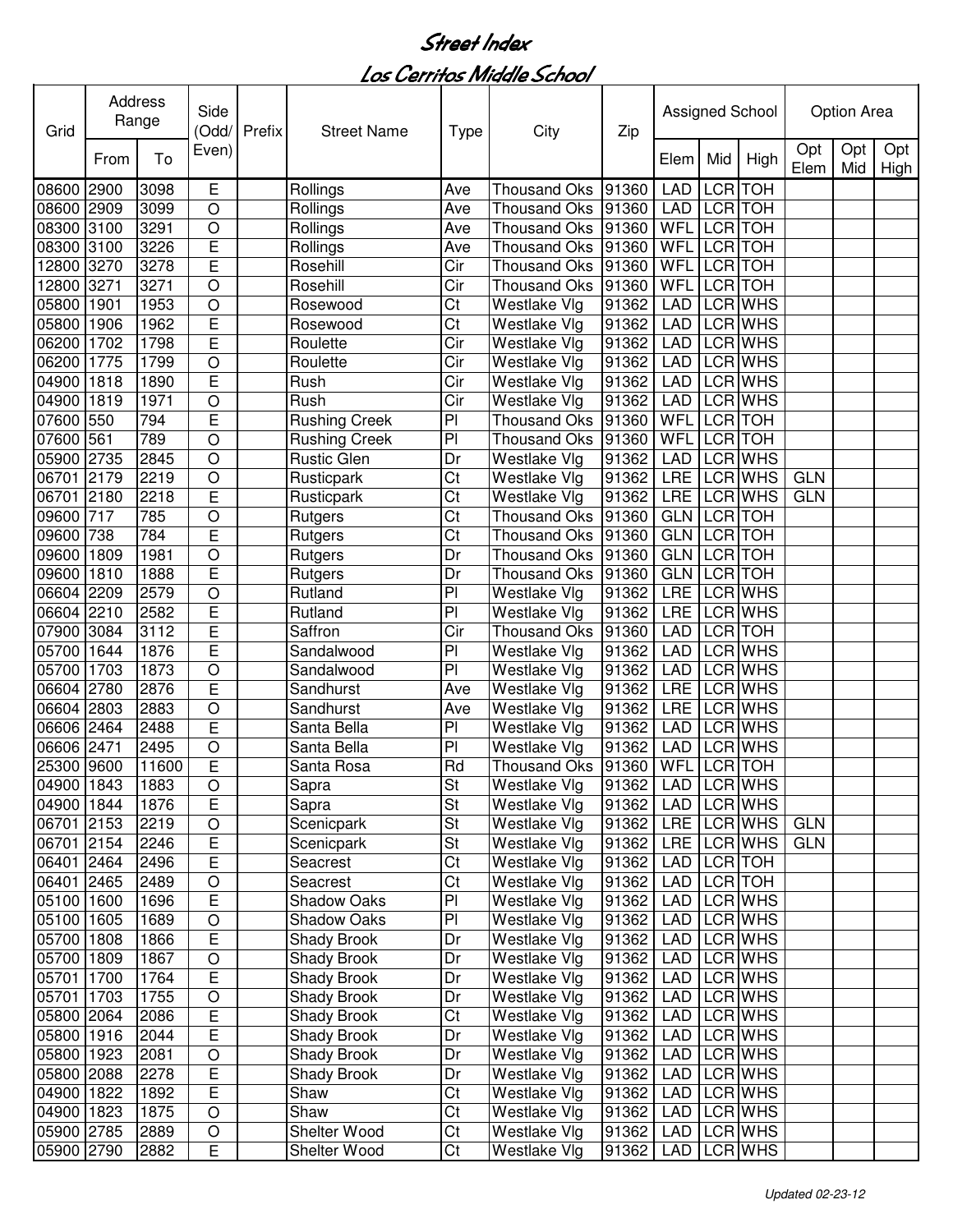| Grid       | Address         | Range             | Side<br>(Odd/  | Prefix | <b>Street Name</b>   | <b>Type</b>              | City                                   | Zip                   |             |            | Assigned School |             | <b>Option Area</b> |                 |
|------------|-----------------|-------------------|----------------|--------|----------------------|--------------------------|----------------------------------------|-----------------------|-------------|------------|-----------------|-------------|--------------------|-----------------|
|            | From            | To                | Even)          |        |                      |                          |                                        |                       | Elem        | Mid        | High            | Opt<br>Elem | Opt                | Opt<br>Mid High |
| 06608      | 2809            | 2887              | $\circ$        |        | Silk Oak             | Ave                      | Westlake Vlg                           | 91362                 | LRE         | <b>LCR</b> | <b>WHS</b>      |             |                    |                 |
| 06608      | 2822            | 2882              | E              |        | Silk Oak             | Ave                      | Westlake Vlg                           | 91362                 | <b>LRE</b>  |            | LCR WHS         |             |                    |                 |
| 07900      | 3180            | 3208              | E              |        | <b>Silver Maple</b>  | Cir                      | <b>Thousand Oks</b>                    | 91360                 | <b>LAD</b>  |            | LCR TOH         |             |                    |                 |
| 07900      | 3203            | 3207              | $\circ$        |        | <b>Silver Maple</b>  | Cir                      | <b>Thousand Oks</b>                    | 91360                 | <b>LAD</b>  |            | <b>LCR</b> TOH  |             |                    |                 |
| 07201      | 4228            | 4292              | E              |        | Silverado            | Dr                       | <b>Thousand Oks</b>                    | 91360                 | WFL         |            | <b>LCR</b> TOH  |             |                    |                 |
| 07201      | 4267            | 4291              | $\circ$        |        | Silverado            | Dr                       | <b>Thousand Oks</b>                    | 91360                 | WFL         |            | LCR TOH         |             |                    |                 |
| 13000      | 103             | 119               | $\circ$        |        | <b>Sirius</b>        | Cir                      | <b>Thousand Oks</b>                    | 91360                 | WFL         | <b>LCR</b> | <b>TOH</b>      |             |                    |                 |
| 13000      | 104             | 124               | E              |        | <b>Sirius</b>        | Cir                      | <b>Thousand Oks</b>                    | 91360                 | WFL         | <b>LCR</b> | <b>TOH</b>      |             |                    |                 |
| 13000      | 2614            | 2722              | Ē              |        | <b>Sirius</b>        | St                       | <b>Thousand Oks</b>                    | 91360                 | WFL         | <b>LCR</b> | <b>TOH</b>      |             |                    |                 |
| 13000      | 2615            | 2885              | $\circ$        |        | <b>Sirius</b>        | St                       | <b>Thousand Oks</b>                    | 91360                 | WFL         | <b>LCR</b> | <b>TOH</b>      |             |                    |                 |
| 06610      | 2605            | 2625              | $\circ$        |        | Slate                | PI                       | Westlake Vlg                           | 91362                 | LRE         |            | LCR WHS         |             |                    |                 |
| 06610      | 2608            | 2632              | Ē              |        | Slate                | PI                       | Westlake Vlg                           | 91362                 | <b>LRE</b>  |            | LCR WHS         |             |                    |                 |
| 05800      | 1905            | 1981              | $\overline{O}$ |        | Smokewood            | Ct                       | Westlake Vlg                           | 91362                 | LAD         |            | LCR WHS         |             |                    |                 |
| 05800      | 1914            | 1990              | E              |        | Smokewood            | Ct                       | Westlake Vlg                           | 91362                 | LAD         |            | <b>LCR</b> WHS  |             |                    |                 |
| 06604      | 2250            | 2372              | Ē              |        | Solway               | Ct                       | Westlake Vlg                           | 91362                 | LRE         |            | LCR WHS         |             |                    |                 |
| 06604      | 2263            | 2373              | $\circ$        |        | Solway               | $\overline{\text{Ct}}$   | Westlake Vlg                           | 91362                 | <b>LRE</b>  |            | LCR WHS         |             |                    |                 |
| 05600      | 2152            | 2230              | Ē              |        | Sonoma               | $\overline{\text{Ct}}$   | Westlake Vlg                           | 91362                 | <b>LRE</b>  |            | <b>LCR</b> WHS  | <b>GLN</b>  |                    |                 |
| 05600      | 2199            | 2243              | $\circ$        |        | Sonoma               | Ct                       | Westlake Vlg                           | 91362                 | <b>LRE</b>  |            | <b>LCR WHS</b>  | <b>GLN</b>  |                    |                 |
| 12800      | 3208            | 3288              | E              |        | Spring Meadow        | Ave                      | <b>Thousand Oks</b>                    | 91360                 | <b>WFL</b>  |            | <b>LCR</b> TOH  |             |                    |                 |
| 12800      | 3225            | 3283              | $\circ$        |        | <b>Spring Meadow</b> | Ave                      | <b>Thousand Oks</b>                    | 91360                 | WFL         |            | <b>LCR</b> TOH  |             |                    |                 |
| 06401      | 2574            | 2634              | E              |        | Springbrook          | Ct                       | Westlake Vlg                           | 91362                 | <b>LAD</b>  |            | <b>LCR</b> TOH  |             |                    |                 |
| 06401      | 2585            | 2621              | $\circ$        |        | Springbrook          | $\overline{\text{C}t}$   | Westlake Vlg                           | 91362                 | <b>LAD</b>  |            | <b>LCR TOH</b>  |             |                    |                 |
| 06401      | 2400            | 2546              | Ē              |        | Springbrook          | $\overline{\mathsf{St}}$ | Westlake Vlg                           | 91362                 | <b>LAD</b>  |            | <b>LCR TOH</b>  |             |                    |                 |
| 06401      | 2415            | 2499              | $\circ$        |        | Springbrook          | <b>St</b>                | Westlake Vlg                           | 91362                 | <b>LAD</b>  |            | <b>LCR</b> TOH  |             |                    |                 |
| 12800      | $\overline{99}$ | $\frac{117}{117}$ | $\circ$        |        | Springdale           | $\overline{\text{Ct}}$   | <b>Thousand Oks</b>                    | 91360                 | <b>WFL</b>  | <b>LCR</b> | <b>TOH</b>      |             |                    |                 |
| 12800      | 100             | 118               | E              |        | Springdale           | $\overline{\text{C}t}$   | <b>Thousand Oks</b>                    | 91360                 | WFL         | <b>LCR</b> | <b>TOH</b>      |             |                    |                 |
| 12800      | 3000            | 3138              | Ē              |        | Starling             | Ave                      | <b>Thousand Oks</b>                    | 91360                 | WFL         | <b>LCR</b> | <b>TOH</b>      |             |                    |                 |
| 12800      | 3053            | 3171              | $\circ$        |        | Starling             | Ave                      | <b>Thousand Oks</b>                    | 91360                 | WFL         | <b>LCR</b> | <b>TOH</b>      |             |                    |                 |
| 07700      | 1356            | 1372              | E              |        | <b>Starshine</b>     | St                       | <b>Thousand Oks</b>                    | 91360                 | WFL         |            | LCR TOH         |             |                    |                 |
| 07700      | 1371            | 1371              | O              |        | <b>Starshine</b>     | St                       | <b>Thousand Oks</b>                    | 91360                 | WFL         | <b>LCR</b> | <b>TOH</b>      |             |                    |                 |
| 06610      | 2732            | 2780              | E              |        | Stonecutter          | St                       | Westlake Vlg                           | 91362                 | <b>LRE</b>  |            | <b>LCR WHS</b>  |             |                    |                 |
| 06610 2737 |                 | 2819              | O              |        | Stonecutter          | St                       | Westlake Vlg                           | 91362   LRE   LCR WHS |             |            |                 |             |                    |                 |
| 06000 1715 |                 | 1859              | O              |        | Summer Cloud         | Dr                       | Westlake Vlg                           | 91362                 |             |            | LAD LCR WHS     |             |                    |                 |
| 06000 1716 |                 | 1860              | $\mathsf E$    |        | Summer Cloud         | Dr                       | Westlake Vlg                           | 91362                 |             |            | LAD LCR WHS     |             |                    |                 |
| 06100 1873 |                 | 1911              | O              |        | Summer Cloud         | Dr                       | Westlake Vlg                           | 91362                 |             |            | LAD LCR WHS     |             |                    |                 |
| 06100 1874 |                 | 1976              | E              |        | Summer Cloud         | Dr                       | Westlake Vlg                           | 91362                 |             |            | LAD LCR WHS     |             |                    |                 |
| $12800$ 8  |                 | 214               | E              |        | Summerfield          | St                       | Thousand Oks 91360                     |                       | WFL LCR TOH |            |                 |             |                    |                 |
| 12800 37   |                 | 191               | $\circ$        |        | Summerfield          | St                       | Thousand Oks 91360                     |                       | WFL LCR TOH |            |                 |             |                    |                 |
| 06701 2179 |                 | 2237              | $\circ$        |        | Summerpark           | Ct                       | Westlake Vlg                           | 91362                 | LRE LCRWHS  |            |                 | <b>GLN</b>  |                    |                 |
| 06701 2180 |                 | 2238              | $\mathsf E$    |        | Summerpark           | Ct                       | Westlake Vlg                           | 91362                 | LRE LCRWHS  |            |                 | <b>GLN</b>  |                    |                 |
| 07900 3155 |                 | 3331              | $\circ$        |        | Sunburst             | PI                       | Thousand Oks   91360                   |                       | LAD LCR TOH |            |                 |             |                    |                 |
| 06401 2310 |                 | 2398              | $\overline{E}$ |        | <b>Sunny Point</b>   | St                       | Westlake Vlg                           | 91362                 | LAD LCR TOH |            |                 |             |                    |                 |
| 06401 2321 |                 | 2387              | O              |        | <b>Sunny Point</b>   | <b>St</b>                | Westlake Vlg                           | 91362                 | LAD LCR TOH |            |                 |             |                    |                 |
| 06200 1800 |                 | 1998              | E              |        | <b>Sunset Hills</b>  | <b>Blvd</b>              | Westlake Vlg                           | 91362                 |             |            | LAD LCR WHS     |             |                    |                 |
| 06402 3178 |                 | 3346              | $\bigcirc$     |        | <b>Sunset Hills</b>  | <b>Blvd</b>              | Westlake Vlg                           | 91362                 | LAD LCR TOH |            |                 |             |                    |                 |
| 06402 3178 |                 | 3346              | E              |        | <b>Sunset Hills</b>  | <b>Blvd</b>              | Westlake Vlg                           | 91362                 | LAD LCR TOH |            |                 |             |                    |                 |
| 06602 2000 |                 | 2298              | $\overline{E}$ |        | <b>Sunset Hills</b>  | <b>Blvd</b>              | Westlake Vlg                           | 91362                 |             |            | LRE LCR WHS     |             |                    |                 |
| 06300 1801 |                 | 1999              | $\bigcirc$     |        | <b>Sunset Hills</b>  | <b>Blvd</b>              | Westlake Vlg                           | 91362                 | WFL LCR TOH |            |                 |             |                    |                 |
| 06400 2001 |                 | 2299              | O              |        | <b>Sunset Hills</b>  | <b>Blvd</b>              | Westlake Vlg                           | 91362                 | WFL LCR TOH |            |                 |             |                    |                 |
| 07400 1101 |                 | 1399              | O              |        | <b>Sunset Hills</b>  | <b>Blvd</b>              | Thousand Oks   91360                   |                       | WFL LCR TOH |            |                 |             |                    |                 |
| 07400 1601 |                 | 1699              | $\circ$        |        | <b>Sunset Hills</b>  | <b>Blvd</b>              | Thousand Oks   91360   WFL   LCR   TOH |                       |             |            |                 |             |                    |                 |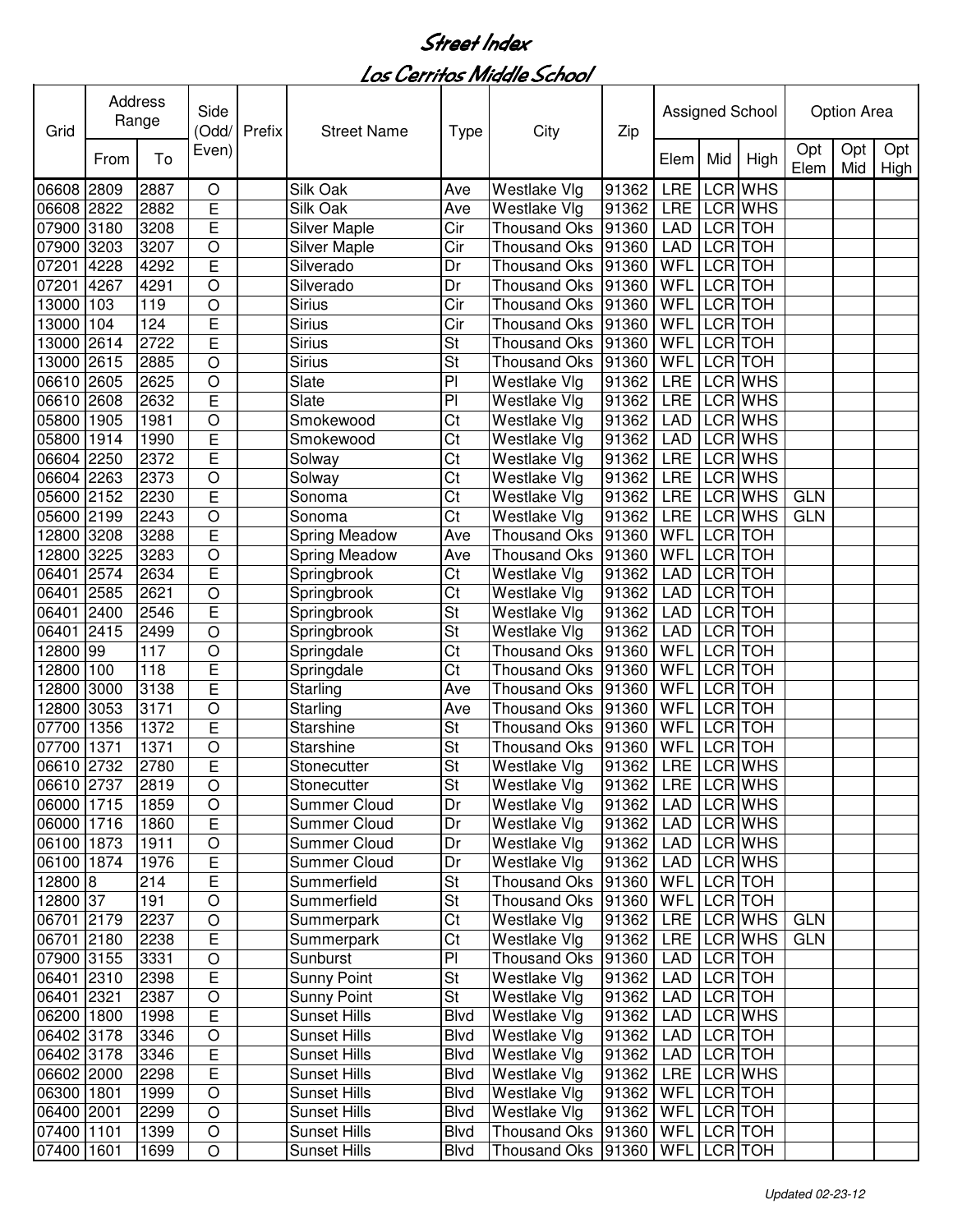| Grid       | Address | Range | Side<br>(Odd/  | Prefix | <b>Street Name</b>   | <b>Type</b>              | City                 | Zip   |             |                | Assigned School |             | Option Area |                    |
|------------|---------|-------|----------------|--------|----------------------|--------------------------|----------------------|-------|-------------|----------------|-----------------|-------------|-------------|--------------------|
|            | From    | To    | Even)          |        |                      |                          |                      |       | Elem        | Mid            | High            | Opt<br>Elem | Opt<br>Mid  | Opt<br><b>High</b> |
| 07401      | 1401    | 1599  | $\circ$        |        | <b>Sunset Hills</b>  | <b>Blvd</b>              | <b>Thousand Oks</b>  | 91360 | WFL         | <b>LCR</b>     | <b>TOH</b>      |             |             |                    |
| 07800      | 1100    | 1698  | $\circ$        |        | <b>Sunset Hills</b>  | <b>Blvd</b>              | <b>Thousand Oks</b>  | 91360 | WFL         | <b>LCR</b>     | <b>TOH</b>      |             |             |                    |
| 07800      | 1100    | 1698  | E              |        | <b>Sunset Hills</b>  | <b>Blvd</b>              | <b>Thousand Oks</b>  | 91360 | WFL         | <b>LCR</b>     | <b>TOH</b>      |             |             |                    |
| 06300      | 3550    | 3884  | Ē              |        | <b>Sunset Knolls</b> | Dr                       | Westlake Vlg         | 91362 | <b>WFL</b>  | LCR TOH        |                 |             |             |                    |
| 06300      | 3569    | 3885  | $\circ$        |        | <b>Sunset Knolls</b> | Dr                       | Westlake Vlg         | 91362 | WFL         | LCR TOH        |                 |             |             |                    |
| 25400      | 3200    | 3598  | E              |        | <b>Sunset Valley</b> | Rd                       | Moorpark             | 93021 | WFL         | <b>LCR</b>     | <b>TOH</b>      |             |             |                    |
| 25400      | 3201    | 3599  | $\circ$        |        | <b>Sunset Valley</b> | Rd                       | Moorpark             | 93021 | WFL         | <b>LCR</b>     | <b>TOH</b>      |             |             |                    |
| 25400      | 3600    | 3698  | Ē              |        | <b>Sunset Valley</b> | Rd                       | Moorpark             | 93021 | <b>WFL</b>  | <b>LCR</b>     | <b>TOH</b>      |             |             |                    |
| 06300      | 1842    | 1922  | Ē              |        | Sunshine             | Ct                       | Westlake Vlg         | 91362 | WFL         | <b>LCR</b>     | <b>TOH</b>      |             |             |                    |
| 06300      | 1843    | 1875  | $\circ$        |        | Sunshine             | Ct                       | Westlake Vlg         | 91362 | WFL         | LCR TOH        |                 |             |             |                    |
| 06000      | 1626    | 1854  | Ē              |        | <b>Sweet Briar</b>   | PI                       | Westlake Vlg         | 91362 | <b>LAD</b>  |                | LCR WHS         |             |             |                    |
| 06000      | 1631    | 1845  | $\circ$        |        | <b>Sweet Briar</b>   | PI                       | Westlake Vlg         | 91362 | <b>LAD</b>  |                | LCR WHS         |             |             |                    |
| 06605      | 3485    | 3541  | $\circ$        |        | <b>Sweet Clover</b>  | St                       | Westlake Vlg         | 91362 | <b>LRE</b>  |                | <b>LCR WHS</b>  |             |             |                    |
| 06605      | 3506    | 3530  | Ē              |        | <b>Sweet Clover</b>  | St                       | Westlake Vlg         | 91362 | <b>LRE</b>  |                | LCR WHS         |             |             |                    |
| 12800      | 3095    | 3115  | $\circ$        |        | Tanglewood           | Ct                       | <b>Thousand Oks</b>  | 91360 | WFL         | LCR TOH        |                 |             |             |                    |
| 12800      | 3098    | 3128  | Ē              |        | Tanglewood           | $\overline{\text{Ct}}$   | <b>Thousand Oks</b>  | 91360 | WFL         | LCR TOH        |                 |             |             |                    |
| 12800      | 2981    | 3001  | $\circ$        |        | Teal                 | Ct                       | <b>Thousand Oks</b>  | 91360 | <b>WFL</b>  | <b>LCR</b> TOH |                 |             |             |                    |
| 12800      | 2982    | 3000  | E              |        | Teal                 | Ct                       | <b>Thousand Oks</b>  | 91360 | WFL         | <b>LCR</b> TOH |                 |             |             |                    |
| 12800      | 3101    | 3215  | $\circ$        |        | Thistlewood          | St                       | <b>Thousand Oks</b>  | 91360 | WFL         | <b>LCR</b> TOH |                 |             |             |                    |
| 12800      | 3148    | 3214  | E              |        | Thistlewood          | St                       | <b>Thousand Oks</b>  | 91360 | <b>WFL</b>  | <b>LCR</b>     | <b>TOH</b>      |             |             |                    |
| 05600      | 1662    | 1768  | Ē              |        | Tiburon              | $\overline{\text{C}t}$   | Westlake Vlg         | 91362 | <b>LRE</b>  |                | <b>LCR WHS</b>  | <b>GLN</b>  |             |                    |
| 05600      | 1663    | 1755  | $\circ$        |        | Tiburon              | $\overline{\text{Ct}}$   | Westlake Vlg         | 91362 | <b>LRE</b>  |                | <b>LCR WHS</b>  | <b>GLN</b>  |             |                    |
| 07900      | 1450    | 1520  | Ē              |        | <b>Torrey Pine</b>   | $\overline{\text{C}t}$   | <b>Thousand Oks</b>  | 91360 | <b>LAD</b>  | <b>LCR</b> TOH |                 |             |             |                    |
| 07900      | 1495    | 1525  | $\overline{O}$ |        | <b>Torrey Pine</b>   | $\overline{\text{Ct}}$   | <b>Thousand Oks</b>  | 91360 | <b>LAD</b>  | <b>LCR</b> TOH |                 |             |             |                    |
| 06200      | 3150    | 3238  | E              |        | Toulouse             | $\overline{\text{Cir}}$  | Westlake Vlg         | 91362 | <b>LAD</b>  |                | <b>LCR WHS</b>  |             |             |                    |
| 07700      | 3430    | 3454  | Ē              |        | <b>Trailview</b>     | Ct                       | <b>Thousand Oks</b>  | 91360 | WFL         | LCR TOH        |                 |             |             |                    |
| 07700      | 3431    | 3455  | $\circ$        |        | <b>Trailview</b>     | Ct                       | <b>Thousand Oks</b>  | 91360 | WFL         | <b>LCR</b>     | <b>TOH</b>      |             |             |                    |
| 08200      | 3304    | 3362  | E              |        | Tuxford              | PI                       | <b>Thousand Oks</b>  | 91360 | WFL         | LCR TOH        |                 |             |             |                    |
| 08200      | 3307    | 3363  | $\circ$        |        | Tuxford              | PI                       | <b>Thousand Oks</b>  | 91360 | WFL         |                | LCR TOH         |             |             |                    |
| 08600      | 1273    | 1375  | O              |        | Uppingham            | Dr                       | <b>Thousand Oks</b>  | 91360 | LAD         |                | LCR TOH         |             |             |                    |
| 08600      | 1274    | 1374  | E              |        | Uppingham            | Dr                       | Thousand Oks         | 91360 | <b>LAD</b>  | LCR TOH        |                 |             |             |                    |
| 08800 1382 |         | 1590  | E              |        | Uppingham            | Dr                       | Thousand Oks   91360 |       | LAD LCR TOH |                |                 |             |             |                    |
| 08800 1383 |         | 1567  | $\circ$        |        | Uppingham            | Er                       | Thousand Oks 91360   |       | LAD         |                | LCR TOH         |             |             |                    |
| 08200 911  |         | 1095  | $\bigcirc$     |        | Uppingham            | Dr                       | Thousand Oks 91360   |       | <b>WFL</b>  |                | LCR TOH         |             |             |                    |
| 08200 930  |         | 930   | E              |        | Uppingham            | Dr                       | Thousand Oks 91360   |       | <b>WFL</b>  | LCR TOH        |                 |             |             |                    |
| 08300 1105 |         | 1261  | $\bigcirc$     |        | Uppingham            | Dr                       | <b>Thousand Oks</b>  | 91360 | <b>WFL</b>  | LCR TOH        |                 |             |             |                    |
| 08300 1192 |         | 1260  | E              |        | Uppingham            | Dr                       | Thousand Oks         | 91360 | <b>WFL</b>  | LCR TOH        |                 |             |             |                    |
| 12800 3257 |         | 3263  | $\bigcirc$     |        | Valewood             | Cir                      | <b>Thousand Oks</b>  | 91360 | <b>WFL</b>  | LCR TOH        |                 |             |             |                    |
| 12800 3264 |         | 3272  | E              |        | Valewood             | Cir                      | Thousand Oks         | 91360 | <b>WFL</b>  | LCR TOH        |                 |             |             |                    |
| 04900 1231 |         | 1691  | $\bigcirc$     |        | Valley High          | Ave                      | Westlake Vlg         | 91362 | LAD         |                | LCR WHS         |             |             |                    |
| 04900 1432 |         | 1690  | E              |        |                      |                          |                      |       | LAD         |                | LCR WHS         |             |             |                    |
|            |         |       | E              |        | Valley High          | Ave                      | Westlake Vlg         | 91362 | LRE         |                | <b>LCR WHS</b>  |             |             |                    |
| 06608 2868 |         | 2946  |                |        | Venezia              | Ln                       | Westlake Vlg         | 91362 |             |                |                 |             |             |                    |
| 06608 2875 |         | 2945  | $\bigcirc$     |        | Venezia              | Ln                       | Westlake Vlg         | 91362 | <b>LRE</b>  |                | LCR WHS         |             |             |                    |
| 07500 136  |         | 152   | E              |        | Ventana              | Ct                       | <b>Thousand Oks</b>  | 91360 | <b>WFL</b>  |                | LCR TOH         |             |             |                    |
| 13000      | 264     | 278   | E              |        | Venus                | $\overline{\text{C}t}$   | Thousand Oks         | 91360 | <b>WFL</b>  |                | LCR TOH         |             |             |                    |
| 13000      | 1       | 259   | $\bigcirc$     |        | Venus                | St                       | Thousand Oks         | 91360 | <b>WFL</b>  |                | LCR TOH         |             |             |                    |
| 13000 2    |         | 258   | E              |        | Venus                | $\overline{\mathsf{St}}$ | <b>Thousand Oks</b>  | 91360 | WFL LCR TOH |                |                 |             |             |                    |
| 13000 280  |         | 434   | E              |        | Venus                | St                       | Thousand Oks 91360   |       | WFL LCR TOH |                |                 |             |             |                    |
| 13000 281  |         | 435   | $\bigcirc$     |        | Venus                | $\overline{\mathsf{St}}$ | Thousand Oks 91360   |       | WFL LCR TOH |                |                 |             |             |                    |
| 07500 8    |         | 296   | E              | Ε      | Verde Vista          | Dr                       | Thousand Oks 91360   |       | WFL LCR TOH |                |                 |             |             |                    |
| 07500 9    |         | 277   | $\bigcirc$     | E      | Verde Vista          | Dr                       | Thousand Oks 91360   |       | WFL LCR TOH |                |                 |             |             |                    |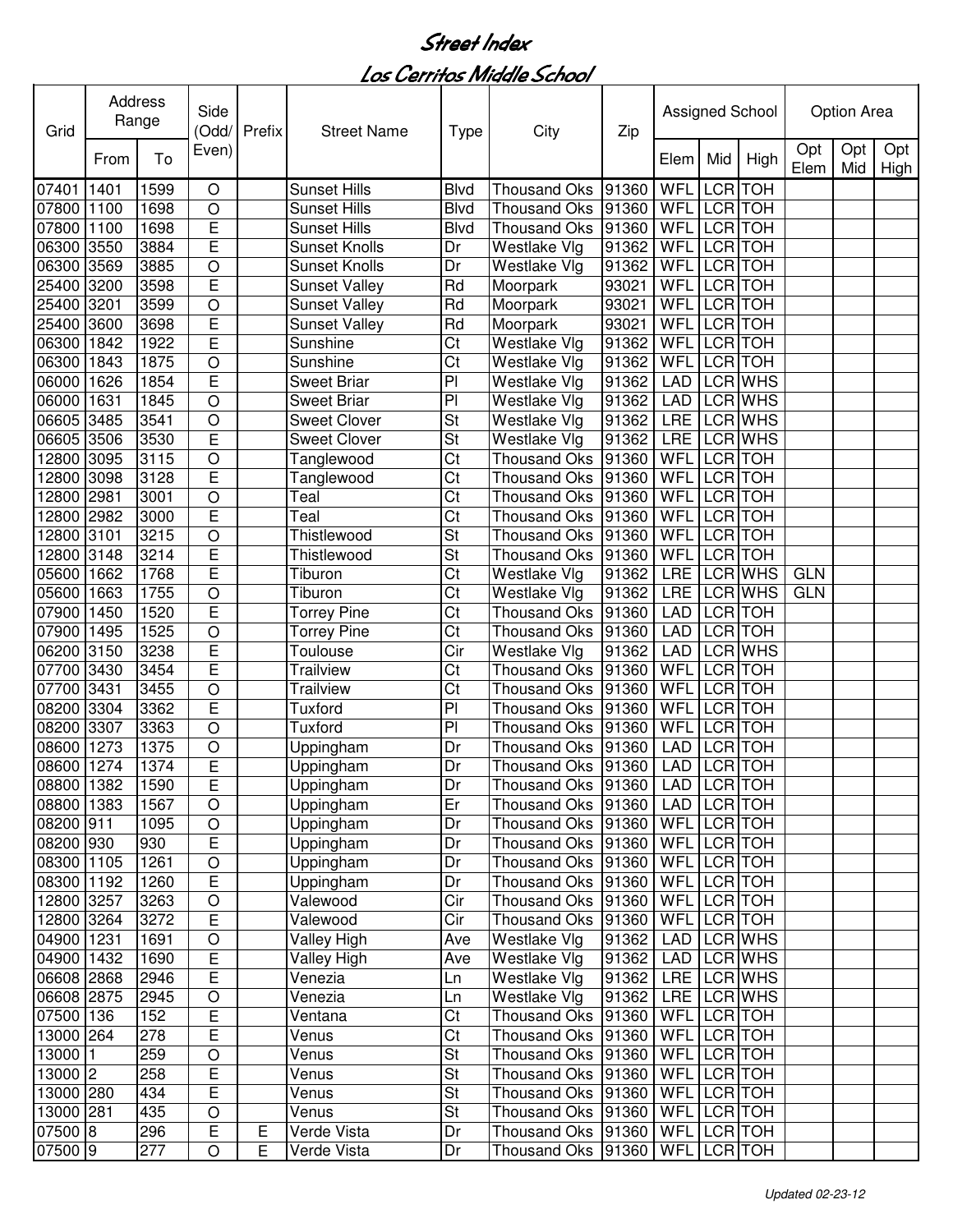| Grid       |      | Address<br>Range | Side<br>(Odd/  | Prefix       | <b>Street Name</b>     | <b>Type</b>              | City                | Zip                   |             |                | Assigned School |             | Option Area |             |
|------------|------|------------------|----------------|--------------|------------------------|--------------------------|---------------------|-----------------------|-------------|----------------|-----------------|-------------|-------------|-------------|
|            | From | To               | Even)          |              |                        |                          |                     |                       | Elem        | Mid            | High            | Opt<br>Elem | Opt<br>Mid  | Opt<br>High |
| 18500      | 3913 | 4091             | O              | $\mathsf{N}$ | Verde Vista            | Dr                       | <b>Thousand Oks</b> | 91360                 | WFL         | <b>LCR</b>     | <b>TOH</b>      |             |             |             |
| 18500      | 3924 | 4090             | E              | N            | Verde Vista            | Dr                       | <b>Thousand Oks</b> | 91360                 | WFL         |                | LCR TOH         |             |             |             |
| 06200      | 3148 | 3228             | E              |              | Versaille              | Ct                       | Westlake Vlg        | 91362                 | <b>LAD</b>  |                | LCR WHS         |             |             |             |
| 07401      | 1587 | 1615             | $\circ$        |              | Via Bajada             |                          | <b>Thousand Oks</b> | 91360                 | WFL         |                | LCR TOH         |             |             |             |
| 07401      | 1588 | 1612             | E              |              | Via Bajada             |                          | <b>Thousand Oks</b> | 91360                 | WFL         |                | <b>LCR</b> TOH  |             |             |             |
| 07401      | 1570 | 1588             | Ē              |              | Via Parque             |                          | Thousand Oks        | 91360                 | WFL         | LCR TOH        |                 |             |             |             |
| 07401      | 1573 | 1591             | $\overline{O}$ |              | Via Parque             |                          | Thousand Oks        | 91360                 | WFL         | <b>LCR</b> TOH |                 |             |             |             |
| 07401      | 3859 | 3973             | $\circ$        |              | Via Verde              |                          | Thousand Oks        | 91360                 | WFL         | <b>LCR</b>     | <b>TOH</b>      |             |             |             |
| 07401      | 3880 | 3946             | Ē              |              | Via Verde              |                          | <b>Thousand Oks</b> | 91360                 | WFL         |                | LCR TOH         |             |             |             |
| 05200      | 1851 | 1921             | $\circ$        |              | Village                | Ct                       | Westlake Vlg        | 91362                 | <b>LAD</b>  |                | LCR WHS         |             |             |             |
| 05200      | 1870 | 1870             | Ē              |              | Village                | Ct                       | Westlake Vlg        | 91362                 | <b>LAD</b>  |                | LCR WHS         |             |             |             |
| 06607      | 2424 | 2544             | Ē              |              | Vista Wood             | Cir                      | Westlake Vlg        | 91362                 | <b>LAD</b>  |                | <b>LCR WHS</b>  |             |             |             |
| 06607      | 2455 | 2545             | $\circ$        |              | Vista Wood             | Cir                      | Westlake Vlg        | 91362                 | <b>LAD</b>  |                | LCR WHS         |             |             |             |
| 06606      | 2027 | 2179             | $\circ$        |              | Waterside              | Cir                      | Westlake Vlg        | 91362                 | <b>LAD</b>  |                | <b>LCR WHS</b>  |             |             |             |
| 06606      | 2034 | 2178             | E              |              | Waterside              | Cir                      | Westlake Vlg        | 91362                 | <b>LAD</b>  |                | LCR WHS         |             |             |             |
| 09600      | 638  | 786              | E              |              | <b>Waverly Heights</b> | Dr                       | <b>Thousand Oks</b> | 91360                 | GLN         |                | <b>LCR</b> TOH  |             |             |             |
| 09600      | 649  | 743              | $\circ$        |              | <b>Waverly Heights</b> | Dr                       | <b>Thousand Oks</b> | 91360                 | GLN         | <b>LCR TOH</b> |                 |             |             |             |
| 09700      | 823  | 1155             | $\circ$        |              | <b>Waverly Heights</b> | Dr                       | <b>Thousand Oks</b> | 91360                 | GLN         |                | <b>LCR</b> TOH  |             |             |             |
| 09700      | 862  | 1192             | E              |              | <b>Waverly Heights</b> | Dr                       | <b>Thousand Oks</b> | 91360                 | <b>GLN</b>  | <b>LCR</b> TOH |                 |             |             |             |
| 12800      | 170  | 200              | E              |              | Wedgewood              | $\overline{\text{Cir}}$  | <b>Thousand Oks</b> | 91360                 | <b>WFL</b>  |                | <b>LCR TOH</b>  |             |             |             |
| 09600      | 741  | 761              | $\circ$        |              | Wellesley              | $\overline{\text{Ct}}$   | <b>Thousand Oks</b> | 91360                 | <b>GLN</b>  | <b>LCR</b> TOH |                 |             |             |             |
| 09600      | 1700 | 1888             | Ē              |              | Wellesley              | Dr                       | <b>Thousand Oks</b> | 91360                 | <b>GLN</b>  | <b>LCR</b> TOH |                 |             |             |             |
| 09600      | 1737 | 1891             | $\overline{O}$ |              | Wellesley              | $\overline{\mathsf{Dr}}$ | <b>Thousand Oks</b> | 91360                 | <b>GLN</b>  |                | <b>LCR</b> TOH  |             |             |             |
| 06604      | 2700 | 2862             | E              |              | Westham                | $\overline{\text{Cir}}$  | Westlake Vlg        | 91362                 | <b>LRE</b>  |                | <b>LCR WHS</b>  |             |             |             |
| 06604      | 2749 | 2863             | $\circ$        |              | Westham                | Cir                      | Westlake Vlg        | 91362                 | <b>LRE</b>  |                | <b>LCR WHS</b>  |             |             |             |
| 05600      | 2084 | 2108             | E              |              | Wetstone               | Ct                       | Westlake Vlg        | 91362                 | <b>LRE</b>  |                | LCR WHS         | <b>GLN</b>  |             |             |
| 05600      | 2087 | 2103             | $\circ$        |              | Wetstone               | Ct                       | Westlake Vlg        | 91362                 | <b>LRE</b>  |                | LCR WHS         | <b>GLN</b>  |             |             |
| 05600      | 2141 | 2235             | O              |              | Wetstone               | Dr                       | Westlake Vlg        | 91362                 | <b>LRE</b>  |                | LCR WHS         | <b>GLN</b>  |             |             |
| 05600      | 2142 | 2236             | E              |              | Wetstone               | Dr                       | Westlake Vlg        | 91362                 | <b>LRE</b>  |                | LCR WHS         | <b>GLN</b>  |             |             |
| 07900      | 3245 | 3333             | O              |              | White Birch            | Cir                      | <b>Thousand Oks</b> | 91360                 | <b>LAD</b>  |                | LCR TOH         |             |             |             |
| 06608 3100 |      | 3178             | E              |              | <b>White Cedar</b>     | PI                       | Westlake Vlg        | 91362                 | LRE         |                | LCR WHS         |             |             |             |
| 06608 3125 |      | 3193             | O              |              | <b>White Cedar</b>     | P <sub>1</sub>           | Westlake Vlg        | 91362   LRE   LCR WHS |             |                |                 |             |             |             |
| 06607 2785 |      | 2875             | O              |              | White Ridge            | PI                       | Westlake Vlg        | 91362                 | LAD         |                | LCR WHS         |             |             |             |
| 06607 2798 |      | 2870             | $\mathsf E$    |              | White Ridge            | P <sub>1</sub>           | Westlake Vlg        | 91362                 | <b>LAD</b>  |                | LCR WHS         |             |             |             |
| 06603 2532 |      | 2748             | E              |              | Whitechapel            | PI                       | Westlake Vlg        | 91362                 |             |                | LRE LCR WHS     |             |             |             |
| 06603 2545 |      | 2749             | $\bigcirc$     |              | Whitechapel            | PI                       | Westlake Vlg        | 91362                 |             |                | LRE LCR WHS     |             |             |             |
| 06604 2368 |      | 2388             | E              |              | Whitechapel            | PI                       | Westlake Vlg        | 91362                 | <b>LRE</b>  |                | LCR WHS         |             |             |             |
| 06604 2379 |      | 2389             | $\circ$        |              | Whitechapel            | PI                       | Westlake Vlg        | 91362                 |             |                | LRE LCR WHS     |             |             |             |
| 06604 2403 |      | 2521             | $\bigcirc$     |              | Whitechapel            | PI                       | Westlake Vlg        | 91362                 |             |                | LRE LCR WHS     |             |             |             |
| 08000 3420 |      | 3556             | E              |              | Whitman                | Ct                       | Thousand Oks 91360  |                       | WFL LCR TOH |                |                 |             |             |             |
| 08000 3449 |      | 3543             | $\mathsf O$    |              | Whitman                | $\overline{\text{C}t}$   | Thousand Oks 91360  |                       | WFL LCR TOH |                |                 |             |             |             |
| 06402 3148 |      | 3348             | E              |              | <b>Willow Canyon</b>   | <b>St</b>                | Westlake Vlg        | 91362                 | LAD         |                | LCR TOH         |             |             |             |
| 06402 3349 |      | 3359             | $\bigcirc$     |              | <b>Willow Canyon</b>   | <b>St</b>                | Westlake Vlg        | 91362                 | LAD         |                | LCR TOH         |             |             |             |
| 06402 3120 |      | 3168             | E              |              | Willow Haven           | Ct                       | Westlake Vlg        | 91362                 | LAD         |                | LCR TOH         |             |             |             |
| 06402 3121 |      | 3153             | $\circ$        |              | Willow Haven           | Ct                       | Westlake Vlg        | 91362                 | LAD         |                | LCR TOH         |             |             |             |
| 05800 1923 |      | 2045             | $\bigcirc$     |              | Willow Tree            | Ct                       | Westlake Vlg        | 91362                 | LAD         |                | LCR WHS         |             |             |             |
| 05800 1924 |      | 2030             | E              |              | <b>Willow Tree</b>     | Ct                       | Westlake Vlg        | 91362                 | LAD         |                | LCR WHS         |             |             |             |
| 06701 2223 |      | 2243             | $\bigcirc$     |              | Willowpark             | $\overline{\text{C}t}$   | Westlake Vlg        | 91362                 |             |                | LRE LCR WHS     | <b>GLN</b>  |             |             |
| 06401      | 3200 | 3200             | E              |              | Windbreeze             | Ave                      | Thousand Oks 91360  |                       | <b>LAD</b>  |                | LCR TOH         |             |             |             |
| 06401      | 3201 | 3249             | O              |              | Windbreeze             | Ave                      | Thousand Oks 91360  |                       | LAD LCR TOH |                |                 |             |             |             |
| 07900 3224 |      | 3280             | E              |              | Windflower             | Cir                      | Thousand Oks 91360  |                       | LAD         |                | LCR TOH         |             |             |             |